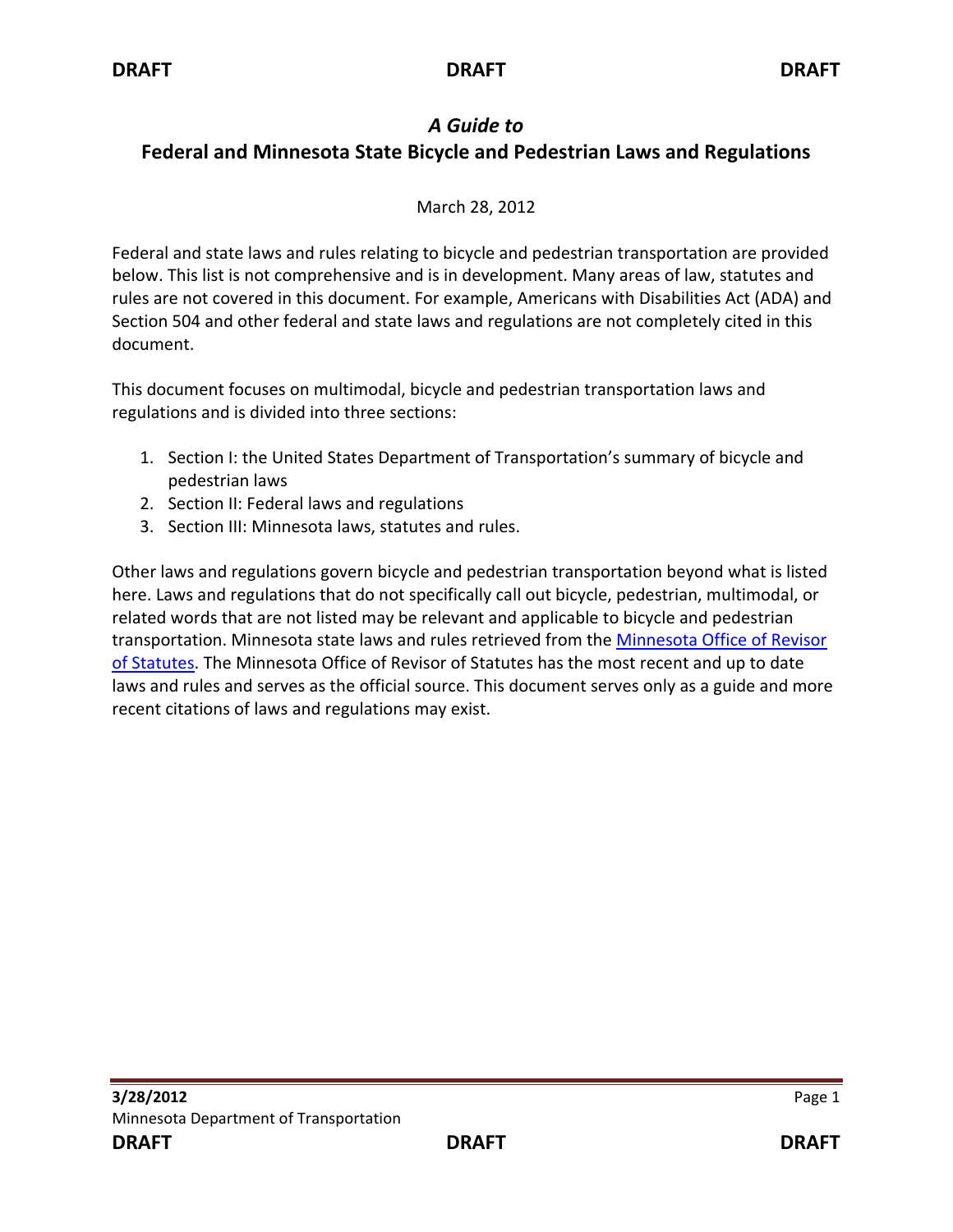## Section I. Summary of Key Federal Laws on Bicycle and Pedestrian Transportation

The USDOT summarized key statutes and regulations regarding walking and bicycling for State departments of transportation relating to planning, protection of bicycle and pedestrian facilities, project documentation, Americans with Disabilities Act accessibility and funding sources. The text below is copied from[: United States Department of Transportation -](http://www.dot.gov/affairs/2010/bicycle-ped.html) Policy [Statement on Bicycle and Pedestrian Accommodation Regulations and Recommendations.](http://www.dot.gov/affairs/2010/bicycle-ped.html)

#### Planning Requirements

The State and Metropolitan Planning Organization (MPO) planning regulations describe how walking and bicycling are to be accommodated throughout the planning process (e.g., see 23 CFR 450.200, 23 CFR 450.300, 23 U.S.C. 134(h), and 135(d)). Nonmotorists must be allowed to participate in the planning process and transportation agencies are required to integrate walking and bicycling facilities and programs in their transportation plans to ensure the operability of an intermodal transportation system:

- The scope of the metropolitan planning process "will address the following factors...(2) Increase the safety for motorized and non-motorized users*;* (3) Increase the security of the transportation system for motorized and non-motorized users*;* (4) Protect and enhance the environment, promote energy conservation, improve the quality of life…" 23 CFR 450.306(a). See 23 CFR 450.206 for similar State requirements.
- Metropolitan transportation plans "…shall, at a minimum, include…existing and proposed transportation facilities (including major roadways, transit, multimodal and intermodal facilities, pedestrian walkways and bicycle facilities, and intermodal connectors that should function as an integrated metropolitan transportation system…" 23 CFR 450.322(f). See 23 CFR 450.216(g) for similar State requirements.
- The plans and transportation improvement programs (TIPs) of all metropolitan areas "shall provide for the development and integrated management and operation of transportation systems and facilities (including accessible pedestrian walkways and bicycle transportation facilities)." 23 U.S.C. 134(c)(2) and 49 U.S.C. 5303(c)(2). 23 CFR 450.324(c) states that the TIP "shall include …trails projects, pedestrian walkways; and bicycle facilities…"
- 23 CFR 450.316(a) states that "The MPOs shall develop and use a documented participation plan that defines a process for providing…representatives of users of pedestrian walkways and bicycle transportation facilities, and representatives of the disabled*,* and other interested parties with reasonable opportunities to be involved in the metropolitan planning process." 23 CFR 450.210(a) contains similar language for States. See also 23 U.S.C. 134(i)(5), 135(f)(3), 49 U.S.C. 5303(i)(5), and 5304(f)(3) for additional information about participation by interested parties.

Prohibition of Route Severance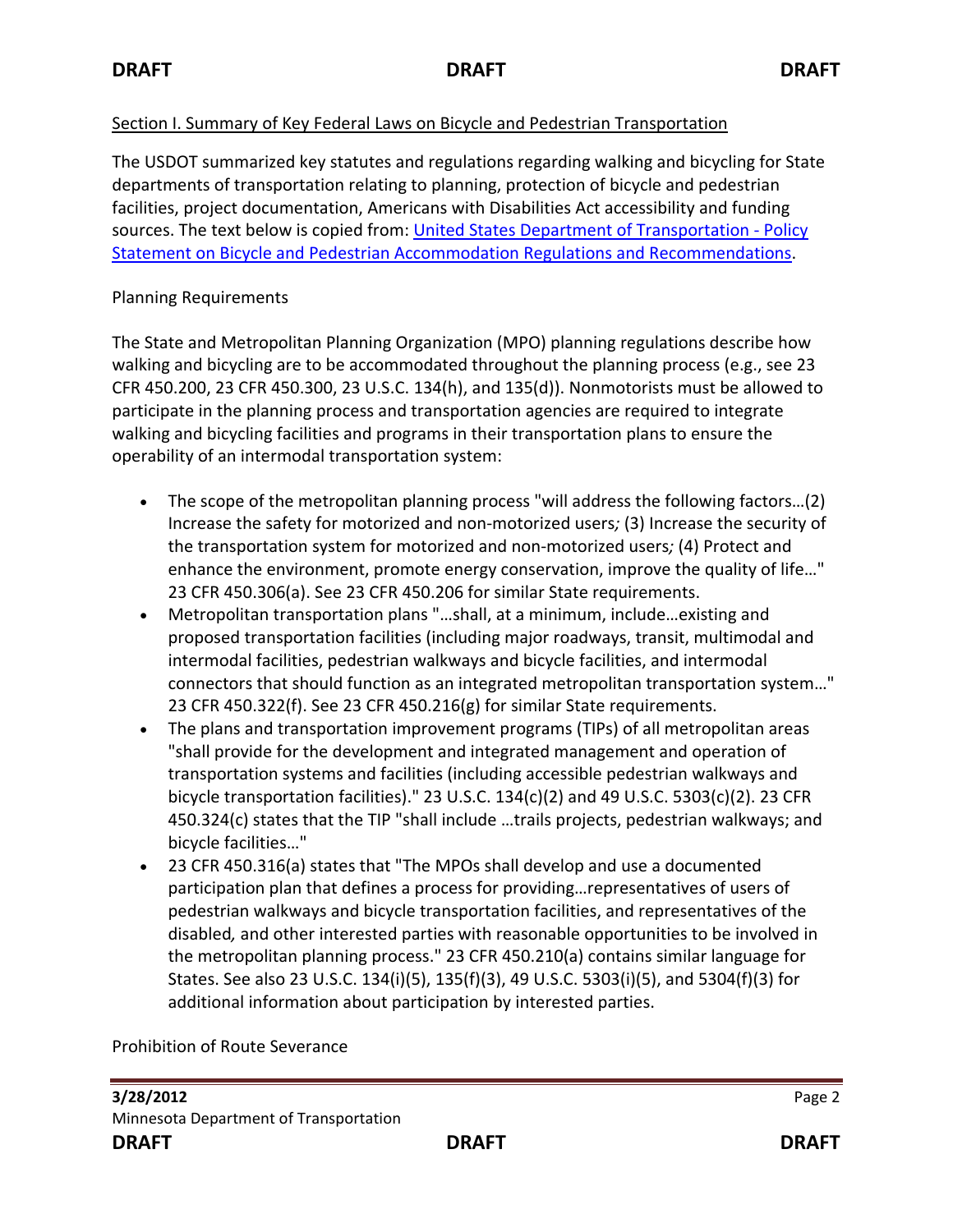The Secretary has the authority to withhold approval for projects that would negatively impact pedestrians and bicyclists under certain circumstances:

- "The Secretary shall not approve any project or take any regulatory action under this title that will result in the severance of an existing major route or have significant adverse impact on the safety for nonmotorized transportation traffic and light motorcycles, unless such project or regulatory action provides for a reasonable alternate route or such a route exists." 23 U.S.C. 109(m).
- "In any case where a highway bridge deck being replaced or rehabilitated with Federal financial participation is located on a highway on which bicycles are permitted to operate at each end of such bridge, and the Secretary determines that the safe accommodation of bicycles can be provided at reasonable cost as part of such replacement or rehabilitation, then such bridge shall be so replaced or rehabilitated as to provide such safe accommodations." 23 U.S.C. 217(e). Although this statutory requirement only mentions bicycles, DOT encourages States and local governments to apply this same policy to pedestrian facilities as well.
- 23 CFR 652 provides "procedures relating to the provision of pedestrian and bicycle accommodations on Federal-aid projects, and Federal participation in the cost of these accommodations and projects."

## Project Documentation

• "In metropolitan planning areas, on an annual basis, no later than 90 calendar days following the end of the program year, the State, public transportation operator(s), and the MPO shall cooperatively develop a listing of projects (including investments in pedestrian walkways and bicycle transportation facilities*)* for which funds under 23 U.S.C. or 49 U.S.C. Chapter 53 were obligated in the preceding program year." 23 CFR 332(a).

## Accessibility for All Pedestrians

- Public rights-of-way and facilities are required to be accessible to persons with disabilities through the following statutes: Section 504 of the Rehabilitation Act of 1973 (Section 504) (29 U.S.C. §794) and Title II of the Americans with Disabilities Act of 1990 (ADA) (42 U.S.C. §§ 12131-12164).
- The DOT Section 504 regulation requires the Federal Highway Administration (FHWA) to monitor the compliance of the self-evaluation and transition plans of Federal-aid recipients (49 CFR §27.11). The FHWA Division offices review pedestrian access compliance with the ADA and Section 504 as part of their routine oversight activities as defined in their stewardship plans.
- FHWA posted its [Clarification of FHWA's Oversight Role in Accessibility](http://www.fhwa.dot.gov/civilrights/ada_memo_clarificationa.htm) to explain how to accommodate accessibility in policy, planning, and projects.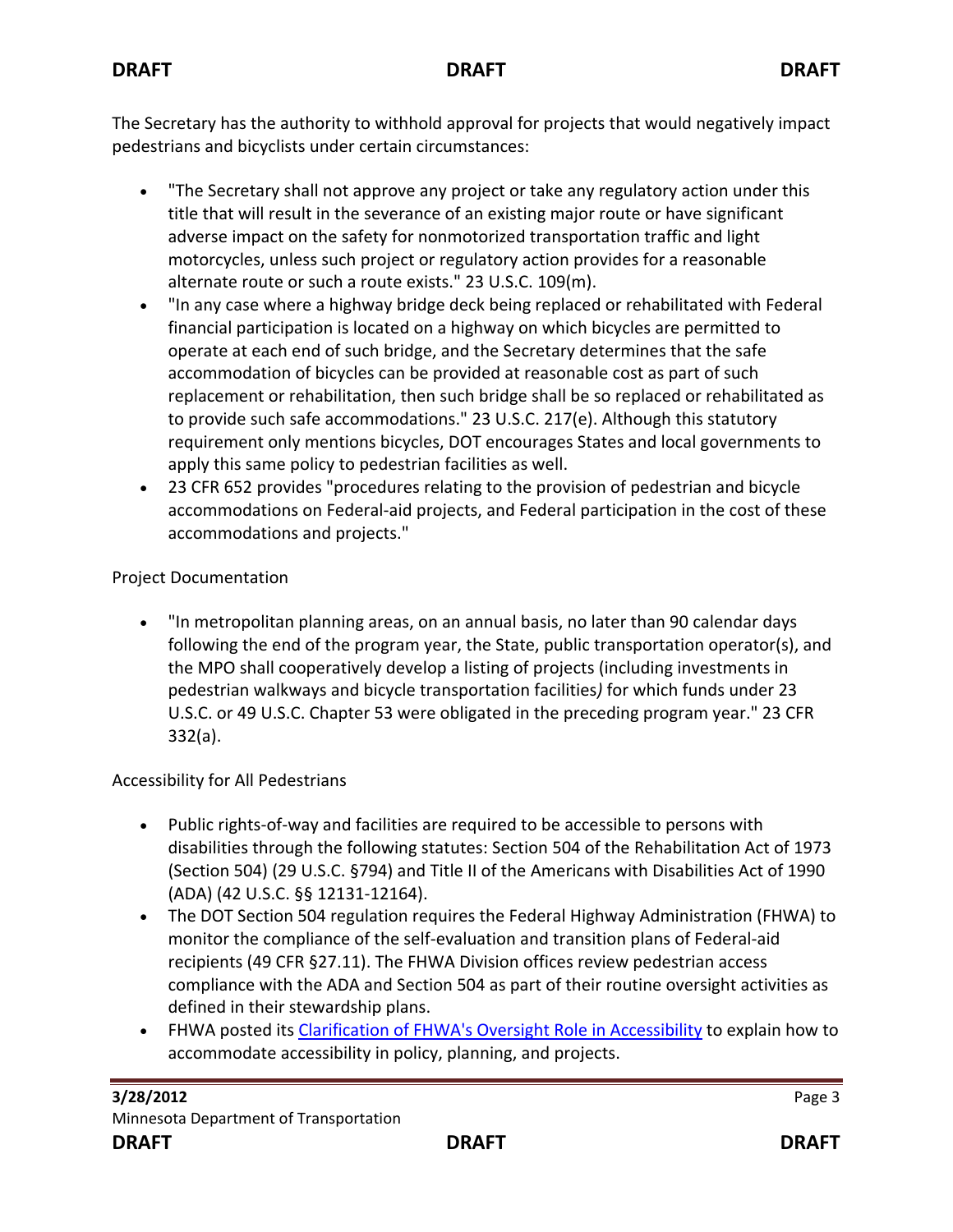The USDOT summarized laws relating to federal funding allowed for bicycle and pedestrian transportation and related activities in table format: FHWA and FTA Funds That May be Used [for Bicycle and Pedestrian Activities](http://www.fhwa.dot.gov/hep/bkepedtble.htm) . Many funding programs allow funding for bicycle and pedestrian transportation.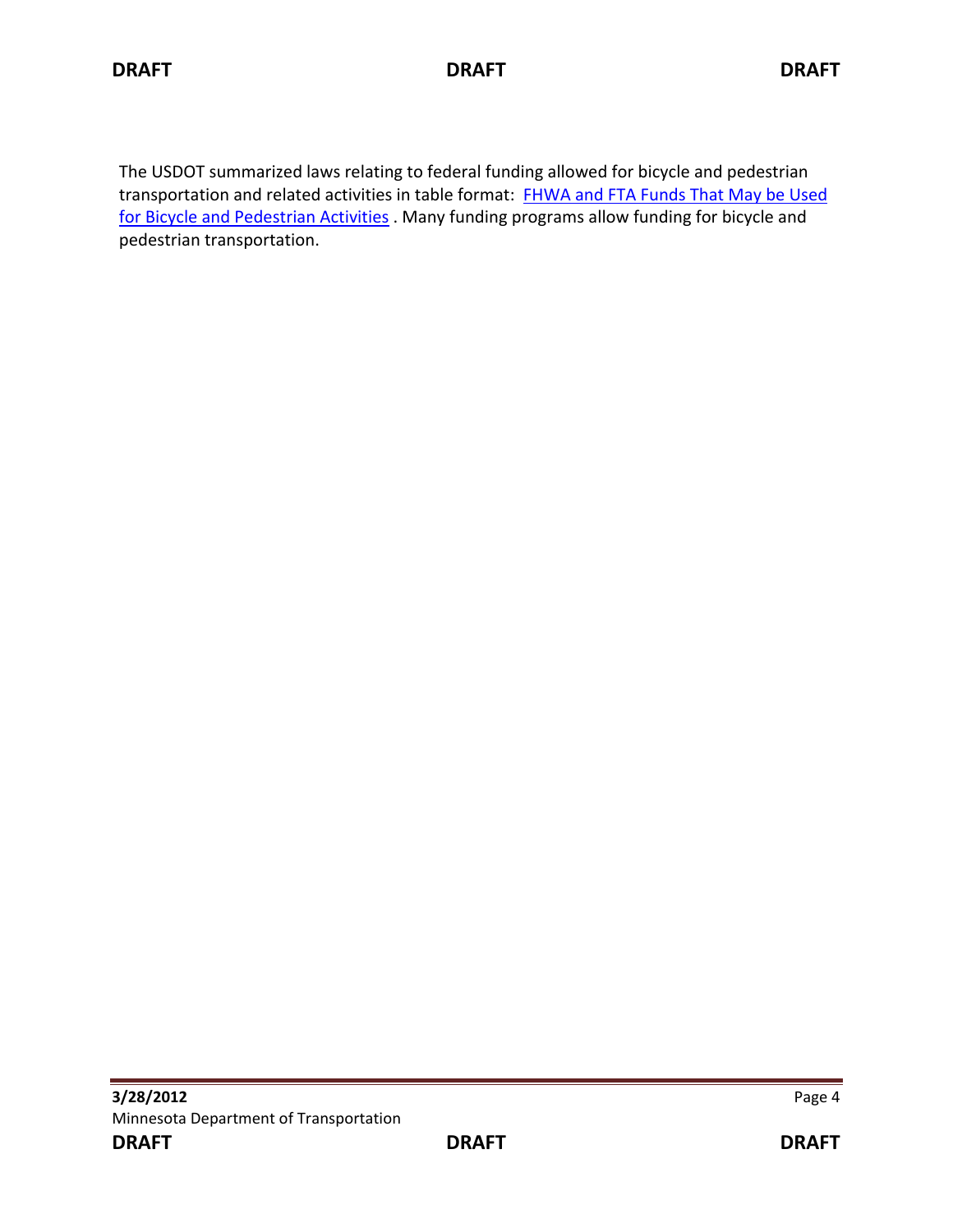#### Section II. Federal Laws Relating to Bicycle and Pedestrian Transportation

This is not a comprehensive review or list Federal laws that specifically relate to bicycle and pedestrian transportation. This is in development to provide a resource on requirements when the compilation is complete. Some of these laws are mentioned in the FHWA summaries above.

FHWA Bicycle and Pedestrian Program Regulations, Policies and Guidance as of September 22, 2011

| <b>Date</b>                        | Document                                                                                                                                | Hyperlink                                                                                                                                              |  |
|------------------------------------|-----------------------------------------------------------------------------------------------------------------------------------------|--------------------------------------------------------------------------------------------------------------------------------------------------------|--|
| <b>CODE OF FEDERAL REGULATIONS</b> |                                                                                                                                         |                                                                                                                                                        |  |
|                                    | 23 CFR 652                                                                                                                              | http://ecfr.gpoaccess.gov/cgi/t/text<br>/text-<br>idx?c=ecfr&sid=7f603ec660922dfa6<br>5ba82ff44906101&tpl=/ecfrbrowse/<br>Title23/23cfr652 main 02.tpl |  |
| DOT POLICY AND GUIDANCE            |                                                                                                                                         |                                                                                                                                                        |  |
| <b>March 2010</b>                  | US DOT Policy Statement on Bicycle<br>and Pedestrian Accommodation<br><b>Regulations and Recommendations</b>                            | http://www.dot.gov/affairs/2010/bi<br>cycle-ped.html                                                                                                   |  |
| <b>March 2010</b>                  | <b>INFORMATION: New US DOT Policy</b><br>Statement on Bicycle and Pedestrian<br><b>Accommodation Regulations and</b><br>Recommendations | http://www.fhwa.dot.gov/environm<br>ent/bikeped/policy accom memo.h<br>tm                                                                              |  |
| FHWA POLICY AND GUIDANCE           |                                                                                                                                         |                                                                                                                                                        |  |
| February 1999                      | Guidance and Policies - Bicycle and<br>Pedestrian Provisions of the Federal-<br>aid Program                                             | http://www.fhwa.dot.gov/environm<br>ent/bikeped/memo.htm                                                                                               |  |
| Revised<br>October 2008            | FHWA Guidance - Bicycle and<br>Pedestrian Provisions of Federal<br><b>Transportation Legislation</b>                                    | http://www.fhwa.dot.gov/environm<br>ent/bikeped/bp-guid.htm                                                                                            |  |
| Updated<br>August 2003             | FHWA/FTA Bicycle and Pedestrian<br><b>Transportation Planning Guidance</b>                                                              | http://www.fhwa.dot.gov/environm<br>ent/bikeped/inter.htm                                                                                              |  |
| February 2006                      | FHWA/FTA Memorandum - Flexible<br>Funding for Highways and Transit and<br>Funding for Bicycle & Pedestrian<br>Programs                  | http://www.fhwa.dot.gov/hep/flexf<br>und.htm                                                                                                           |  |
| February 2008                      | <b>Bicycle and Pedestrian Design</b><br>Guidance                                                                                        | http://www.fhwa.dot.gov/environm<br>ent/bikeped/guidance.htm                                                                                           |  |
| February 2008                      | Design guidance Accommodating<br>Bicycle and Pedestrian Travel: A<br>Recommended Approach                                               | http://www.fhwa.dot.gov/environm<br>ent/bikeped/design.htm                                                                                             |  |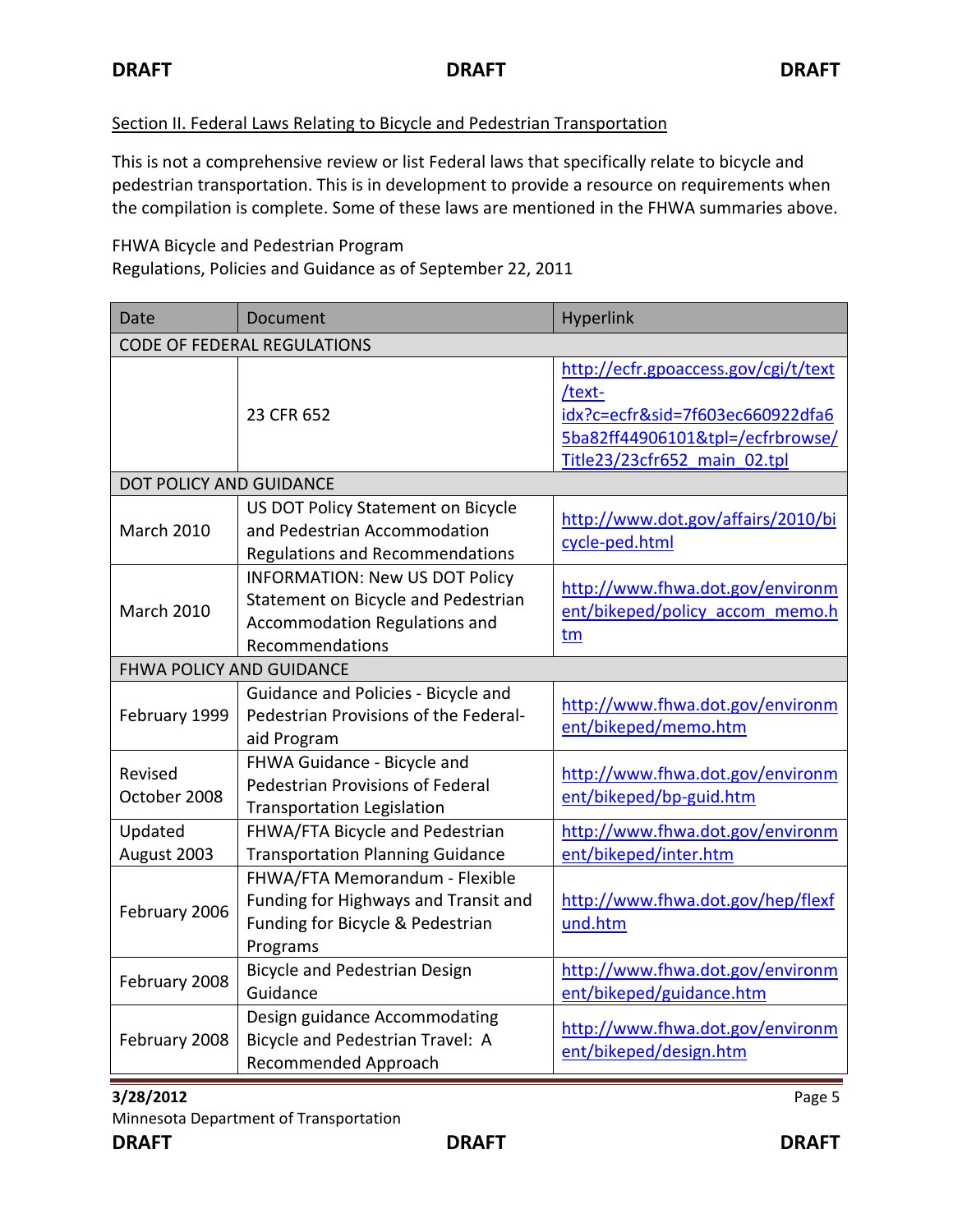| Date          | Document                               | Hyperlink                        |
|---------------|----------------------------------------|----------------------------------|
| August 2000   | Supplementary Design Guidance for      | http://www.fhwa.dot.gov/environm |
|               | <b>Bicycle and Pedestrian Projects</b> | ent/bikeped/supdesgn.htm         |
| Revised       | Shared Use Paths Along or Near         | http://www.fhwa.dot.gov/environm |
| February 2011 | Freeways and Bicycles on Freeways      | ent/bikeped/freeways.htm         |

#### Accessibility

[Americans' with Disabilities Act of 1990 T](http://www.ada.gov/pubs/ada.htm)he Americans' with Disabilities Act of 1990 (ADA) is a federal civil-rights statute which protects the rights of people with disabilities. This document is available in HTML and PDF.

[Section 504 Rehabilitation Act](http://www.hhs.gov/ocr/civilrights/resources/factsheets/504.pdf) This fact sheet gives you an overview of your rights under section 504 of the Rehabilitation Act. This document is in PDF format.

[Architectural Barriers Act T](http://www.access-board.gov/about/laws/ABA.htm)he Architectural Barriers Act of 1967 requires access to facilities designed, built, altered or leased with Federal funds. This HTM document is a copy of this act. A link to a page listing design standards is included in the first paragraph of the text.

While not a federal law, this information may relate to the above: [Minnesota Human Rights](http://www.humanrights.state.mn.us/yourrights/mhra.html) This is a link on the Minnesota Department of Human Rights website concerning Minnesota Statutes Chapter 363A on the Human Rights.

Environmental Justice: From [An Overview of Transportation and Environmental Justice](http://www.fhwa.dot.gov/environment/environmental_justice/overview/)

Executive Order 12898, Federal Actions to Address Environmental Justice in Minority Populations and Low-Income Populations, 1994 directed every Federal agency to make environmental justice part of its mission by identifying and addressing the effects of all programs, policies, and activities on "minority populations and low-income populations." The DOT's environmental justice initiatives accomplish this goal by involving the potentially affected public in developing transportation projects that fit harmoniously within their communities without sacrificing safety or mobility. There are three fundamental environmental justice principles:

- To avoid, minimize, or mitigate disproportionately high and adverse human health and environmental effects, including social and economic effects, on minority populations and low-income populations.
- To ensure the full and fair participation by all potentially affected communities in the transportation decision-making process.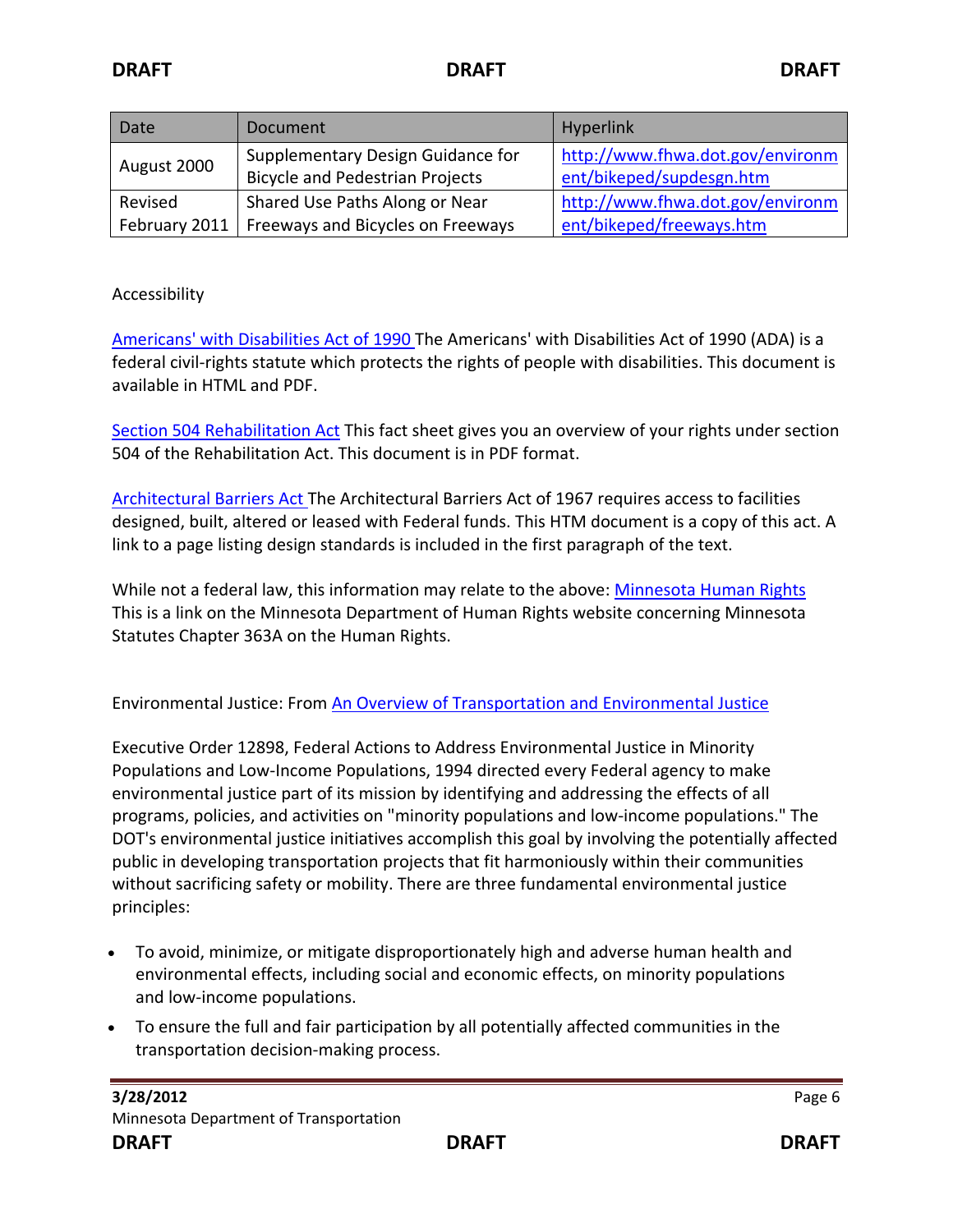• To prevent the denial of, reduction in, or significant delay in the receipt of benefits by minority and low-income populations. See: [http://www.fhwa.dot.gov/environment/environmental\\_justice/facts/dot\\_ord.cfm](http://www.fhwa.dot.gov/environment/environmental_justice/facts/dot_ord.cfm)

Environmental Justice is being updated and expanded to have more specifics for modes. From the website:

*The Department of Transportation is taking a fresh look at our Environmental Justice policies in order to strengthen the EJ process. This includes working to create new mode-specific tools and guidance for achieving EJ. To the extent possible, DOT will ensure harmonization across the modes. Although there are unique elements in each program, the goal is to avoid any needless obstacles for project developers and communities.*

## [Section 4\(f\)](http://www.environment.fhwa.dot.gov/4f/4fAtGlance.asp)

Section 4(f) properties include publicly owned public parks, recreation areas, and wildlife or waterfowl refuges, or any publicly or privately owned historic site listed or eligible for listing on the National Register of Historic Places. Use of a Section 4(f) property occurs: (1) when land is permanently incorporated into a transportation facility; or (2) when there is a temporary occupancy of land that is adverse in terms of the statute's preservation purpose; or (3) when there is a constructive use (a project's proximity impacts are so severe that the protected activities, features, or attributes of a property are substantially impaired). The regulation lists various exceptions and limitations applicable to this general definition. See also: <http://www.environment.fhwa.dot.gov/projdev/4fbikeways.asp>

## [Section 6\(f\)](http://www.law.cornell.edu/uscode/usc_sup_01_16_10_1_20_LXIX_30_B.html)

Section 6(f) of the Land and Water Conservation Act requires that the conversion of lands or facilities acquired with Land and Water Conservation Act funds be coordinated with the Department of Interior. Usually replacement in kind is required.

NEPA process: Health Impacts of Transportation

Health impacts due to transportation outputs: <http://www.cdc.gov/healthyplaces/hia.htm> and <http://www.cdc.gov/healthyplaces/NEPA.htm>

<http://www.environment.fhwa.dot.gov/projdev/tdmimpacts.asp>

23 U.S.C. § 130 - Federal-Aid Highways: Railway-highway crossings

The entire cost of construction of projects for the elimination of hazards of railway-highway crossings, may be paid from sums apportioned in accordance with section 104 of this title.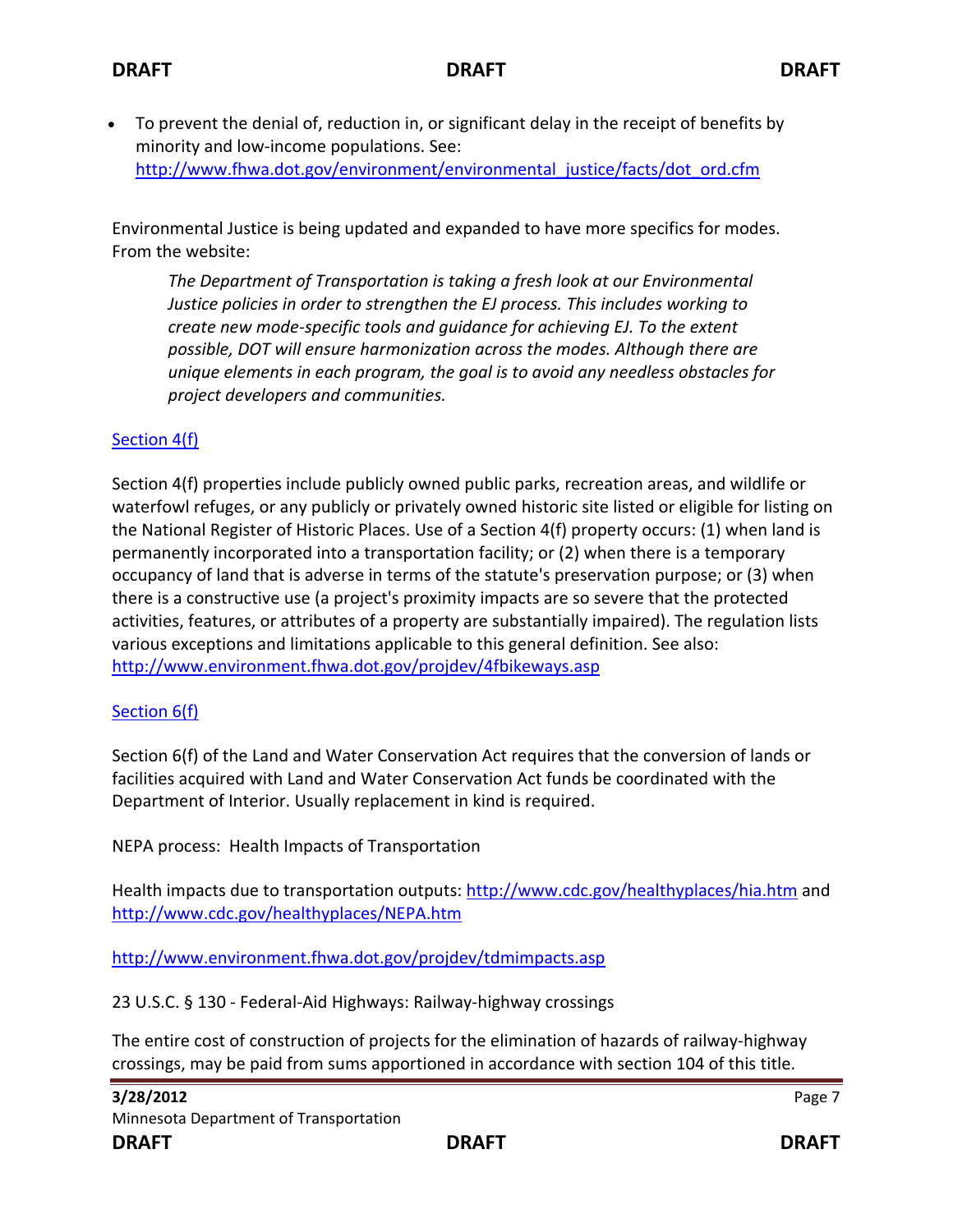In carrying out projects under this section, a State shall take into account bicycle safety.

23 U.S.C. § 134 -Federal-Aid Highways: Metropolitan transportation planning

- Metropolitan planning organizations (MPO) in cooperation with the State and public transportation operators shall develop long-range transportation plans and transportation improvement programs (TIP) for metropolitan planning areas of the State.
- a MPO shall be designated for each urbanized area with a population of more than 50,000 individuals
- The plans and TIPs for each metropolitan area shall provide for the development and integrated management and operation of transportation systems and facilities (including accessible pedestrian walkways and bicycle transportation facilities)
- The process for developing the plans and TIPs shall provide for consideration of all modes of transportation
- Other requirements stated …

23 U.S.C. § 135 –Statewide Transportation Planning

- Each State shall develop a statewide transportation plan and a statewide transportation improvement program for all areas of the State
- The statewide transportation plan and the transportation improvement program (TIP) developed for each State shall provide for the development and integrated management and operation of transportation systems and facilities (including accessible pedestrian walkways and bicycle transportation facilities).

## 23 U.S.C. § 152 Railway safety

Funds may be used for activities including a survey of hazardous locations and for projects on any publicly owned bicycle or pedestrian pathway or trail, or any safety-related traffic calming measure. Improvements to railway-highway crossings "shall take into account bicycle safety." See: <http://www.fhwa.dot.gov/environment/bikeped/bp-broch.htm#policy>

## 23 U.S.C. § 402 -Highway Safety: Highway safety programs

Each State shall have a highway safety program designed to reduce traffic accidents and deaths, injuries, and property damage. Such programs shall be in accordance with guidelines promulgated by the Secretary. Such guidelines shall seek to improve driver performance and to improve pedestrian performance and bicycle safety.

The Secretary may not approve a State highway safety program which does not provide adequate and reasonable access for the safe and convenient movement of individuals with disabilities.

23 C.F.R. § 450.206 - Statewide Transportation Planning and Programming: Scope of Statewide Transportation Planning Process Each State shall carry out a continuing, cooperative, and comprehensive statewide transportation planning process that provides for consideration and implementation of projects, strategies, and services that will address the following factors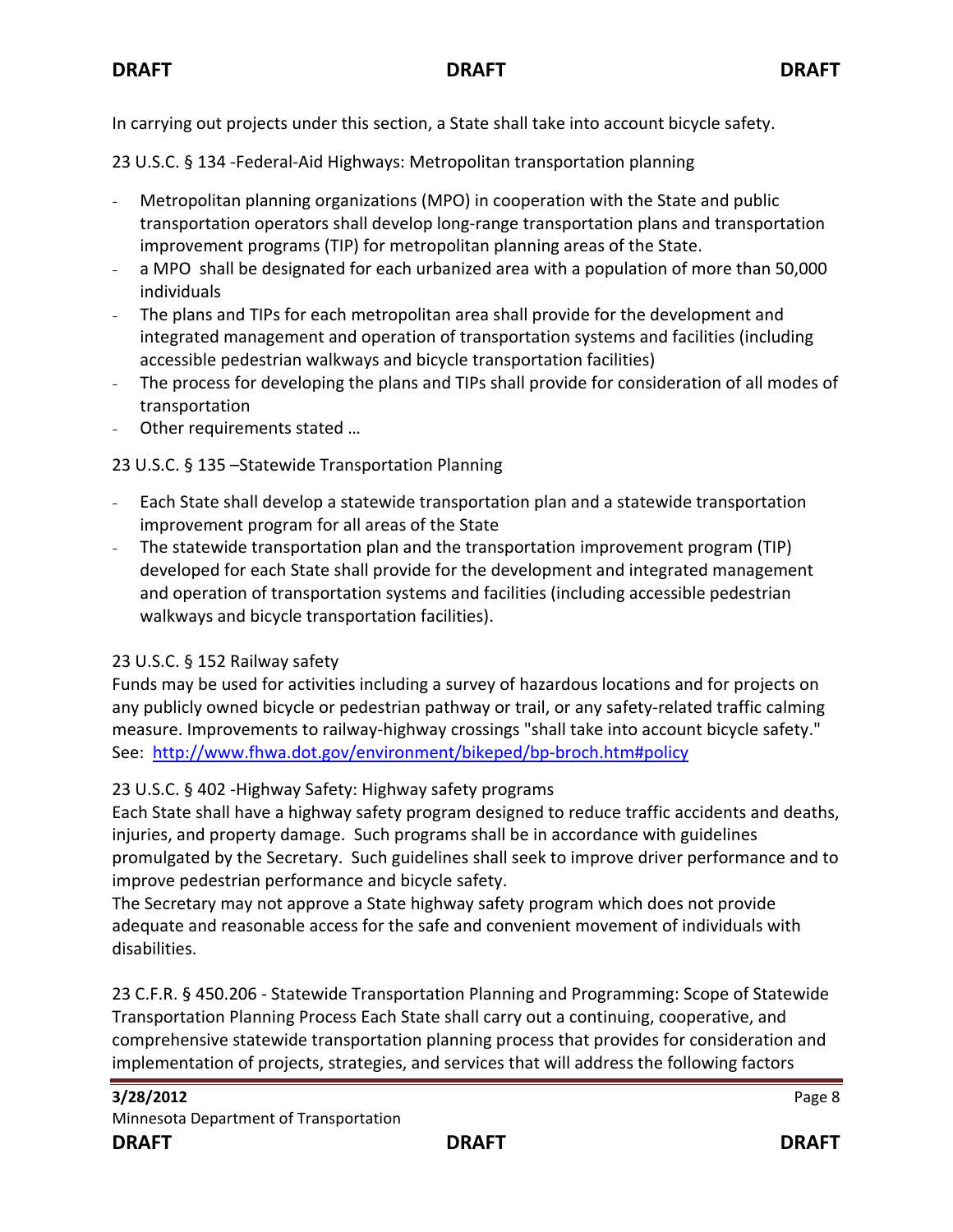- Increase the safety of the transportation system for motorized and non-motorized users;
- Increase accessibility and mobility of people;
- Protect and enhance the environment, promote energy conservation, improve the quality of life, and promote consistency between transportation improvements and State and local planned growth and economic development patterns;
- Enhance the integration and connectivity of the transportation system, across and between modes throughout the State,
- failure to consider any factor specified in paragraph (a) of this section shall not be reviewable by any court

49 U.S.C. § 5303 - Public Transportation: Metropolitan transportation planning See: 23 C.F.R. § 450.306

Metropolitan Transportation Planning and Programming: Scope of the metropolitan transportation planning process. The metropolitan transportation planning process shall be continuous, cooperative, and comprehensive, and provide for consideration and implementation of projects, strategies, and services that will address the following factors:

- Increase the safety of the transportation system for motorized and non-motorized users;
- Increase accessibility and mobility of people;
- Protect and enhance the environment, promote energy conservation, improve the quality of life, and promote consistency between transportation improvements and State and local planned growth and economic development patterns;
- Enhance the integration and connectivity of the transportation system, across and between modes throughout the State,
- The metropolitan transportation planning process shall be carried out in coordination with the statewide transportation planning process

49 U.S.C. § 5304 -Public Transportation: Statewide transportation planning See 23 C.F.R. § 450.206

Each State shall carry out a continuing, cooperative, and comprehensive statewide transportation planning process that provides for consideration and implementation of projects, strategies, and services that will address the following factors

- Increase the safety of the transportation system for motorized and non-motorized users;
- Increase accessibility and mobility of people;
- Protect and enhance the environment, promote energy conservation, improve the quality of life, and promote consistency between transportation improvements and State and local planned growth and economic development patterns;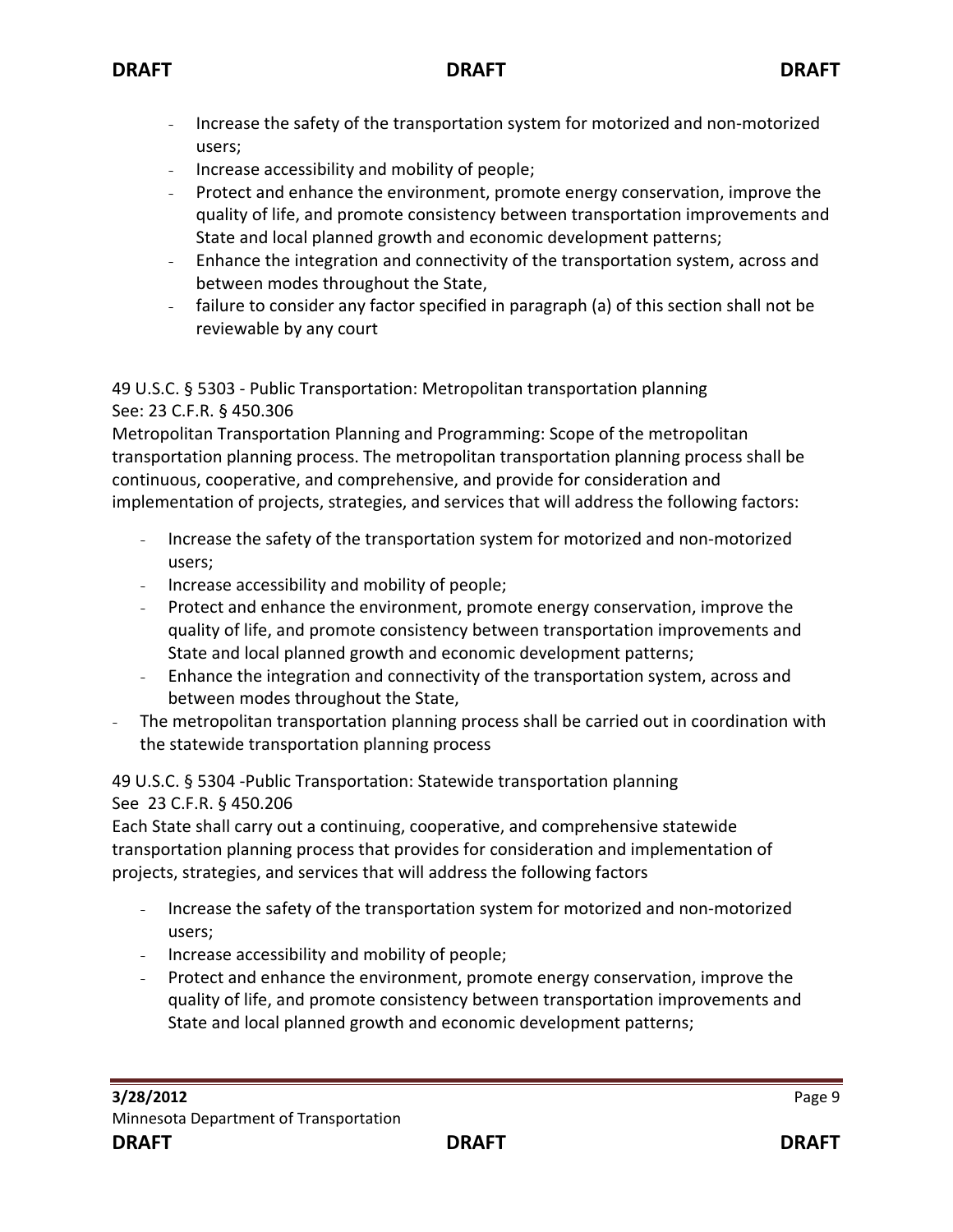- Enhance the integration and connectivity of the transportation system, across and between modes throughout the State,
- failure to consider any factor specified in paragraph (a) of this section shall not be reviewable by any court

## 23 C.F.R. § 450.210 -

Statewide Transportation Planning and Programming: Interested parties, public involvement, and consultation.

- In carrying out the statewide transportation planning process the State shall develop and use a documented public involvement process that provides opportunities for public review and comment at key decision points.
- The State's public involvement process at a minimum shall:

Establish early and continuous public involvement opportunities that provide timely information about transportation issues and decision making processes to citizens, affected public agencies, representatives of users of pedestrian walkways and bicycle transportation facilities, representatives of the disabled, and other interested parties;

Provide for the periodic review of the effectiveness of the public involvement process to ensure that the process provides full and open access to all interested parties and revise the process, as appropriate.

## 23 C.F.R. § 450.316

Metropolitan Transportation Planning and Programming: Interested parties, participation, and consultation.

The MPO shall develop and use a documented participation plan that defines a process for providing representatives of users of pedestrian walkways and bicycle transportation facilities with reasonable opportunities to be involved in the metropolitan transportation planning process.

## 23 C.F.R. § 450.324

Metropolitan Transportation Planning and Programming: Development and content of the transportation improvement program (TIP).

The MPO, in cooperation with the States shall develop a TIP for the metropolitan planning area.

TIP shall include surface transportation projects within the boundaries of the metropolitan planning area proposed for funding under 23 U.S.C. and 49 U.S.C. Chapter 53 (including safety projects included in the State's Strategic Highway Safety Plan; trails projects; pedestrian walkways; and bicycle facilities), the following may (not required) be included:

Safety projects funded under 23 U.S.C. 402 and 49 U.S.C. 31102;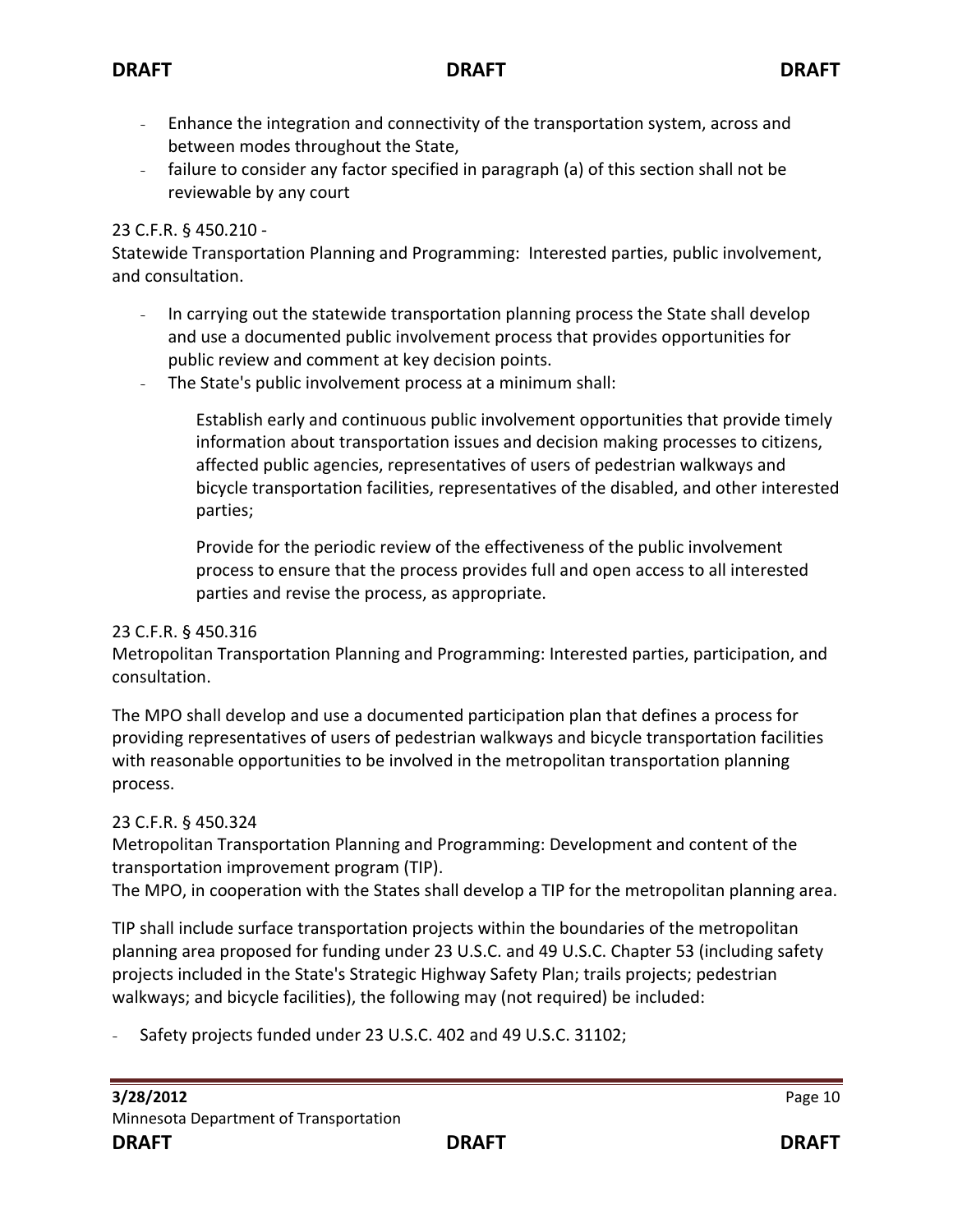## [23 U.S.C. §217: Bicycle Transportation and Pedestrian Walkways](http://frwebgate.access.gpo.gov/cgi-bin/getdoc.cgi?dbname=browse_usc&docid=Cite:+23USC217)

Federal legislation in Title 23 of the United States Code Section 217 provides the funding mechanisms, planning requirements, and policy tools necessary to create more walkable and bicycle-friendly communities.

(a) Use Of STP And Congestion Mitigation Program Funds.--Subject to project approval by the Secretary, a State may obligate funds apportioned to it under sections 104(b)(2) and 104(b)(3) of this title for construction of pedestrian walkways and bicycle transportation facilities and for carrying out nonconstruction projects related to safe bicycle use.

(b) Use Of National Highway System Funds.--Subject to project approval by the Secretary, a State may obligate funds apportioned to it under section 104(b)(1) of this title for construction of pedestrian walkways and bicycle transportation facilities on land adjacent to any highway on the National Highway System.

(c) Use Of Federal Lands Highway Funds.--Funds authorized for forest highways, forest development roads and trails, public lands development roads and trails, park roads, parkways, Indian reservation roads, and public lands highways shall be available, at the discretion of the department charged with the administration of such funds, for the construction of pedestrian walkways and bicycle transportation facilities.

(d) State Bicycle And Pedestrian Coordinators.--Each State receiving an apportionment under sections 104(b)(2) and 104(b)(3) of this title shall use such amount of the apportionment as may be necessary to fund in the State department of transportation a position of bicycle and pedestrian coordinator for promoting and facilitating the increased use of nonmotorized modes of transportation, including developing facilities for the use of pedestrians and bicyclists and public education, promotional, and safety programs for using such facilities.

(e) Bridges.--In any case where a highway bridge deck being replaced or rehabilitated with Federal financial participation is located on a highway on which bicycles are permitted to operate at each end of such bridge, and the Secretary determines that the safe accommodation of bicycles can be provided at reasonable cost as part of such replacement or rehabilitation, then such bridge shall be so replaced or rehabilitated as to provide such safe accommodations.

(f) Federal Share.--For all purposes of this title, construction of a pedestrian walkway and a bicycle transportation facility shall be deemed to be a highway project and the Federal share payable on account of such construction shall be determined in accordance with section 120(b).

(g) Planning and Design.--

1. In General.--Bicyclists and pedestrians shall be given due consideration in the comprehensive transportation plans developed by each metropolitan planning organization and State in accordance with sections 134 and 135, respectively. Bicycle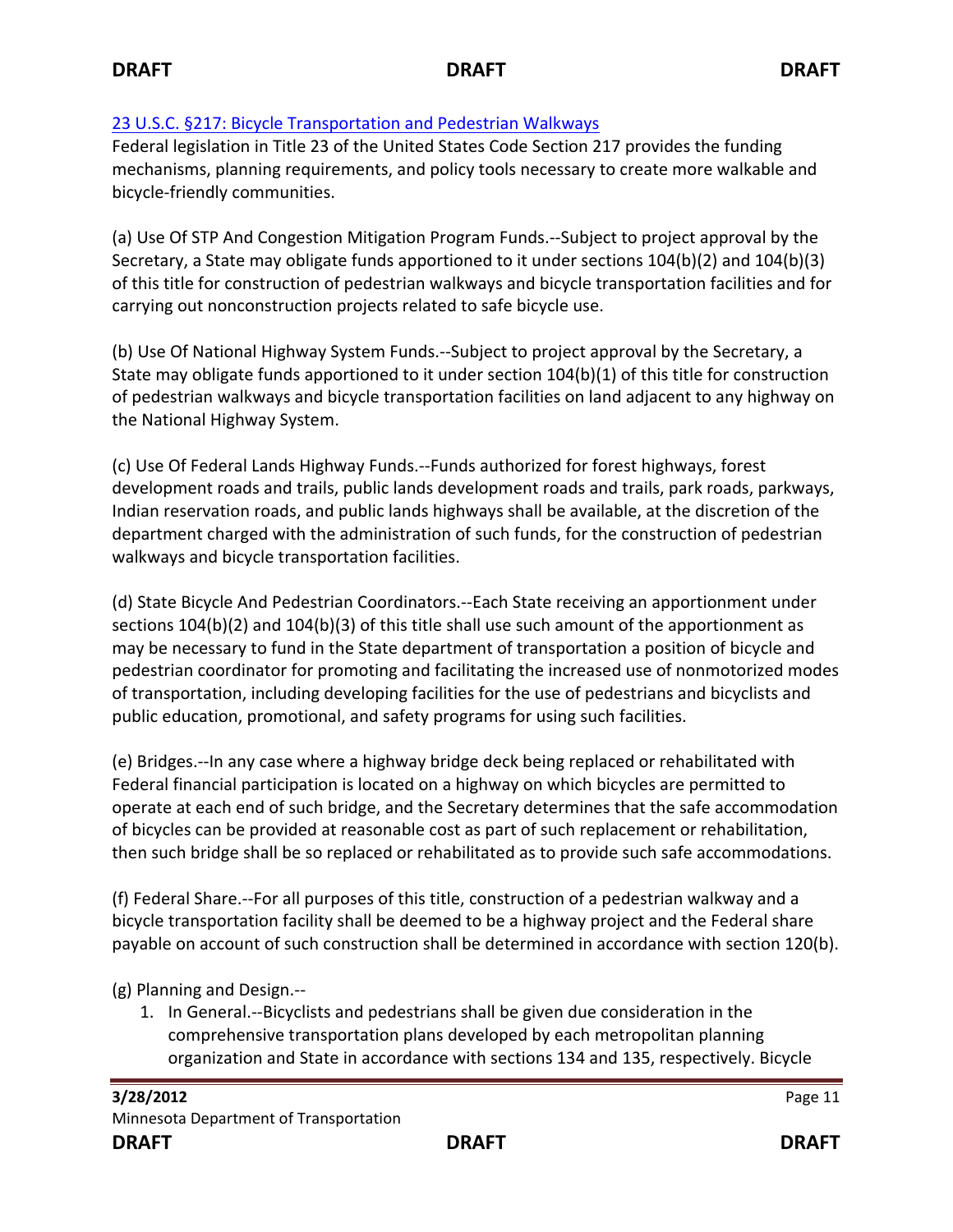transportation facilities and pedestrian walkways shall be considered, where appropriate, in conjunction with all new construction and reconstruction of transportation facilities, except where bicycle and pedestrian use are not permitted.

2. Safety considerations.--Transportation plans and projects shall provide due consideration for safety and contiguous routes for bicyclists and pedestrians. Safety considerations shall include the installation, where appropriate, and maintenance of audible traffic signals and audible signs at street crossings.

(h) Use Of Motorized Vehicles.--Motorized vehicles may not be permitted on trails and pedestrian walkways under this section, except for --

- 1. maintenance purposes;
- 2. when snow conditions and State or local regulations permit, snowmobiles;
- 3. motorized wheelchairs;
- 4. when State or local regulations permit, electric bicycles;
- 5. and such other circumstances as the Secretary deems appropriate.

(i) Transportation Purpose.--No bicycle project may be carried out under this section unless the Secretary has determined that such bicycle project will be principally for transportation, rather than recreation, purposes.

(j) Definitions.--In this section, the following definitions apply:

- 1. Bicycle transportation facility.--The term 'bicycle transportation facility' means a new or improved lane, path, or shoulder for use by bicyclists and a traffic control device, shelter, or parking facility for bicycles.
- 2. Electric bicycle.--The term 'electric bicycle' means any bicycle or tricycle with a lowpowered electric motor weighing under 100 pounds, with a top motor-powered speed not in excess of 20 miles per hour.
- 3. Pedestrian.--The term 'pedestrian' means any person traveling by foot and any mobility impaired person using a wheelchair.
- 4. Wheelchair.--The term 'wheelchair' means a mobility aid, usable indoors, and designed for and used by individuals with mobility impairments, whether operated manually or motorized.

23 U.S.C. 103(b) (6) §103. Federal-aid systems [Eligibility for National Highway System Funds] (b) National Highway System.—

(6) Eligible Projects for NHS.--Subject to approval by the Secretary, funds apportioned to a State under section 104(b)(1) for the National Highway System may be obligated for any of the following: (K) Bicycle transportation and pedestrian walkways in accordance with section 217.

## 23 U.S.C. 109(m)

(m) Protection of Nonmotorized Transportation Traffic. --The Secretary shall not approve any project or take any regulatory action under this title that will result in the severance of an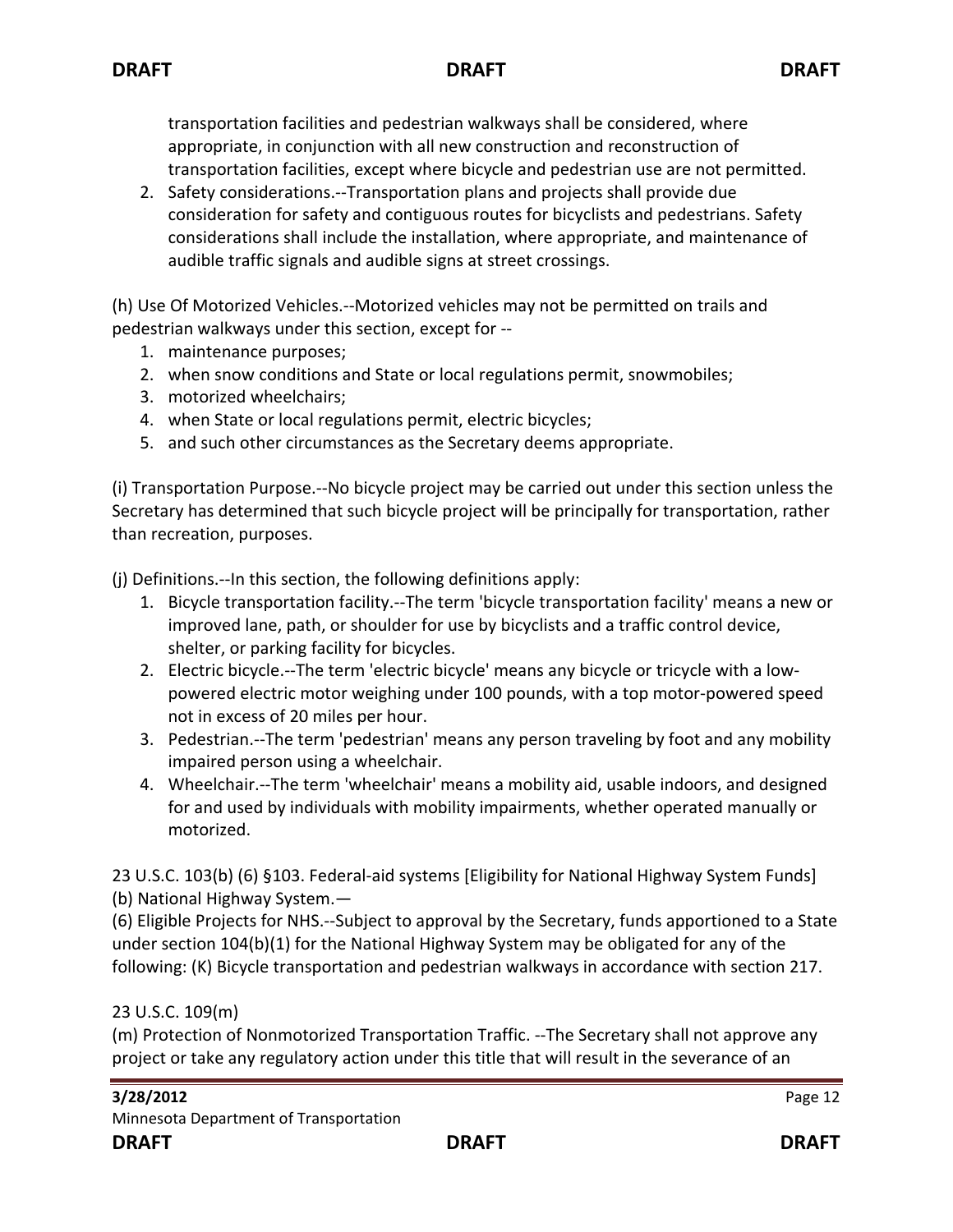existing major route or have significant adverse impact on the safety for nonmotorized transportation traffic and light motorcycles, unless such project or regulatory action provides for a reasonable alternate route or such a route exists.

## 23 U.S.C. § 133

Surface Transportation Program [Eligibility for Surface Transportation Program Funds] (b) Eligible Projects.--A State may obligate funds apportioned to it under section 104(b)(3) for the surface transportation program only for the following: (3) Carpool projects, fringe and corridor parking facilities and programs, bicycle transportation and pedestrian walkways in accordance with section 217, and modification of public sidewalks to comply with the Americans with Disabilities Act of 1990 (42 U.S.C. 12101 et seq.).

(8) Transportation enhancement activities.

(c) Location of Projects.--Except as provided in subsection (b)(1), surface transportation program projects (other than those described in subsections (b)(3) and (4)) may not be undertaken on roads functionally classified as local or rural minor collectors, unless such roads are on a Federal-aid highway system on January 1, 1991, and except as approved by the Secretary. {See also: [Exemption for Transportation Enhancement Projects.](http://www.fhwa.dot.gov/environment/te/gmemo_request.htm)]

Transportation Enhancement Activities Definition

§101(a) Definitions.--In this title, the following definitions apply:

(35) Transportation enhancement activities.--The term 'transportation enhancement activity' means, with respect to any project or the area to be served by the project, any of the following activities as the activities relate to surface transportation:

- A. Provision of facilities for pedestrians and bicycles.
- B. Provision of safety and educational activities for pedestrians and bicyclists.
- C. Acquisition of scenic easements and scenic or historic sites (including historic battlefields).
- D. Scenic or historic highway programs (including the provision of tourist and welcome center facilities).
- E. Landscaping and other scenic beautification.
- F. Historic preservation.
- G. Rehabilitation and operation of historic transportation buildings, structures, or facilities (including historic railroad facilities and canals).
- H. Preservation of abandoned railway corridors (including the conversion and use of 2 the corridors for pedestrian or bicycle trails).
- I. Inventory, control, and removal of outdoor advertising.
- J. Archaeological planning and research.
- K. Environmental mitigation
	- i. to address water pollution due to highway runoff; or
	- ii. reduce vehicle-caused wildlife mortality while maintaining habitat connectivity.
- L. Establishment of transportation museums.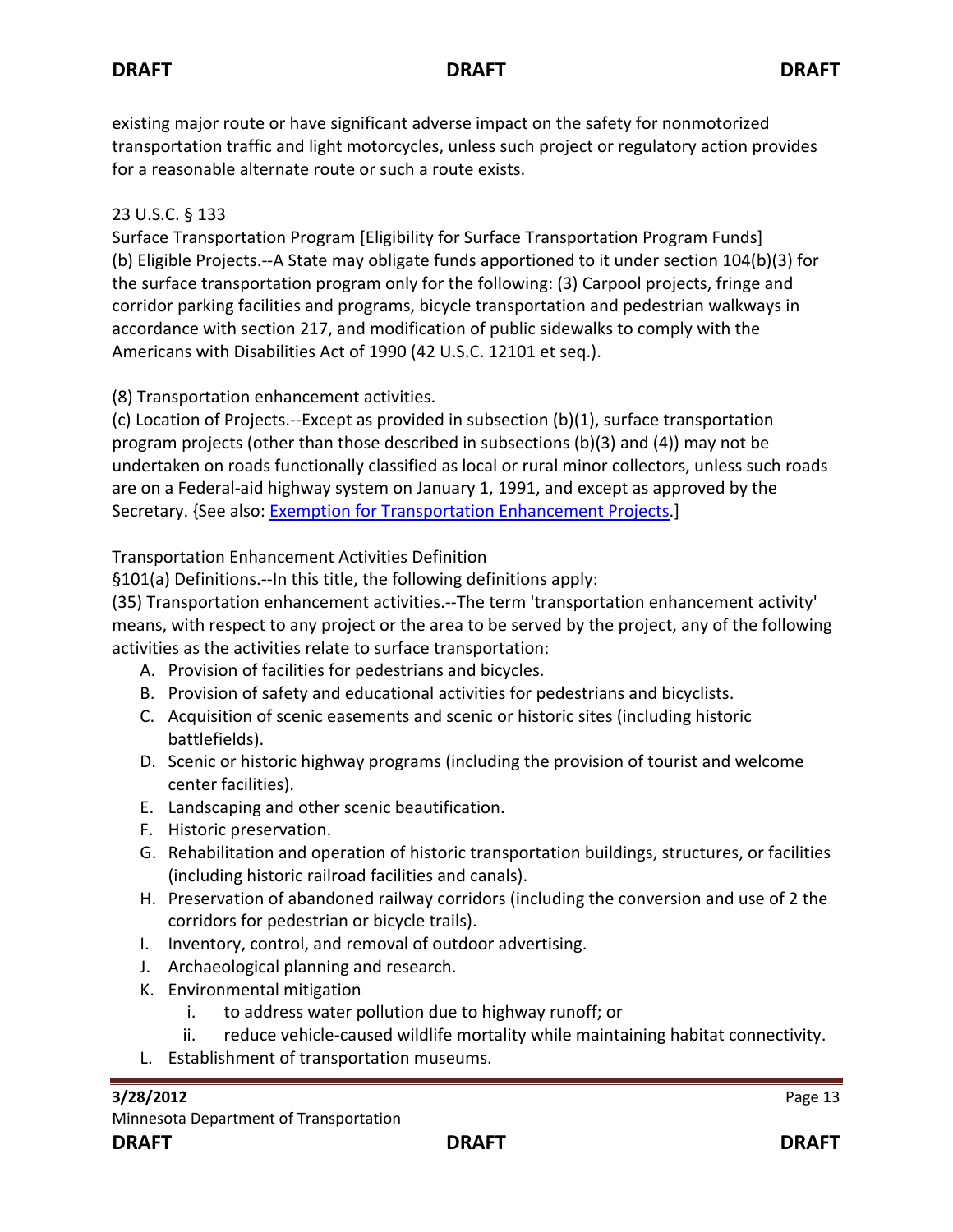See<http://www.fhwa.dot.gov/environment/bikeped/bp-guid.htm#bp4> for a complete list of appropriate federal funding sources associated with specific bicycle and pedestrian projects.

SAFTETEA-LU, the 2005 federal surface transportation act, includes several provisions for bicycle and pedestrian programs, including the [Safe Routes to School Program,](http://www.dot.state.mn.us/saferoutes/index.html) the [Non](http://www.fhwa.dot.gov/environment/bikeped/legtealu.htm#sec1807)[motorized Transportation Pilot Program,](http://www.fhwa.dot.gov/environment/bikeped/legtealu.htm#sec1807) and Bicycle and Pedestrian Safety Grants. See [Section](http://www.dot.state.mn.us/safetea-lu/docs/executivesummary.pdf)  [VI, SAFETEA-LU summary](http://www.dot.state.mn.us/safetea-lu/docs/executivesummary.pdf) for more information.

Design Guidance: Accommodating Bicycle and Pedestrian Travel: A Recommended Approach: A US DOT Policy Statement

[Accommodating Bicycle and Pedestrian Travel: A Recommended Approach by the FHWA](http://www.fhwa.dot.gov/environment/bikeped/design.htm#d4) <http://www.fhwa.dot.gov/environment/bikeped/bp-broch.htm#policy>

Bicycle and pedestrian ways shall be established in new construction and reconstruction projects unless one or more of three conditions are met: Bicyclists and pedestrians are prohibited by law from using the roadway, where a greater effort may be necessary to accommodate bicyclists and pedestrians elsewhere.

The cost of establishing bikeways or walkways is excessively disproportionate to the need or probable use. Excessively disproportionate is defined as exceeding twenty percent of the cost of the larger transportation project.

Where sparsity of population or other factors indicate an absence of need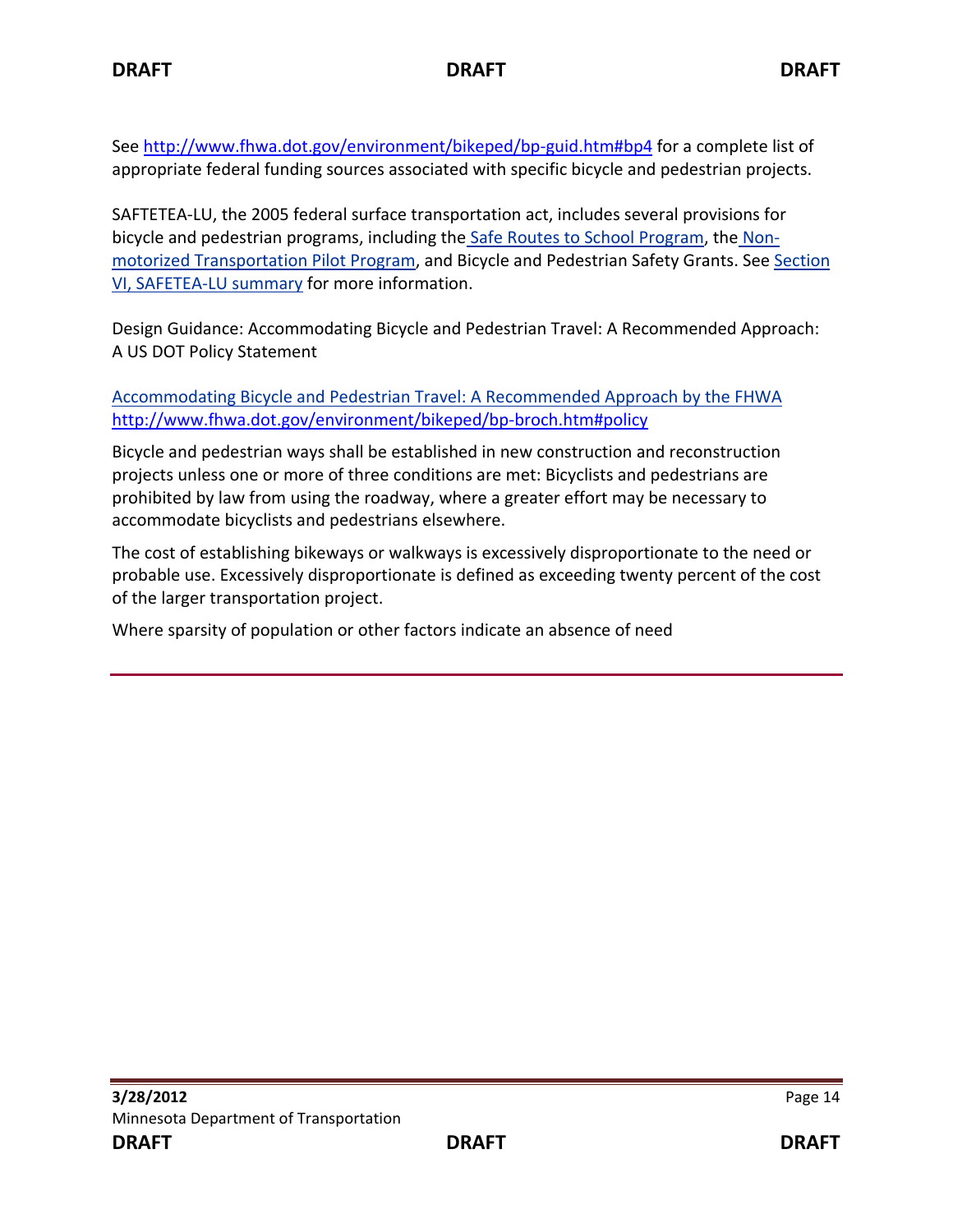## Section III. State Laws and Rules for Bicycle and Pedestrian Transportation

Minnesota State laws and rules that relate to bicycle and pedestrian transportation are listed below. This is not a comprehensive review or list of state bicycle and pedestrian statutes and rules. This list is in development to eventually provide a resource on requirements when the compilation is complete.

This list can serve to initiate the identification of the state laws, statutes and rules that may impact and/or govern project development, state, regional or local planning or facility design, maintenance or operations. Other laws, statutes and rules govern bicycle and pedestrian transportation beyond what is listed here. Those laws and rules that do not specifically call out bicycle, pedestrian, multimodal, or related words not listed here may be relevant and applicable to bicycle and pedestrian transportation.

Minnesota State Constitution

## PUBLIC HIGHWAY SYSTEM

1. Authority of state; participation of political subdivisions.

The state may construct, improve and maintain public highways, may assist political subdivisions in this work and by law may authorize any political subdivision to aid in highway work within its boundaries.

# 2. Trunk highway system.

There is hereby created a trunk highway system which shall be constructed, improved and maintained as public highways by the state. The highways shall extend as nearly as possible along the routes number 1 through 70 described in the constitutional amendment adopted November 2, 1920, and the routes described in any act of the legislature which has made or hereafter makes a route a part of the trunk highway system, … continued.

3. Highway user tax distribution fund.

There is hereby created a highway user tax distribution fund to be used solely for highway purposes as specified in this article. The fund consists of the proceeds of any taxes authorized by sections 9 and 10 of this article.

# 4. Trunk highway fund.

There is hereby created a trunk highway fund which shall be used solely for the purposes specified in section 2 of this article and the payment of principal and interest of any bonds issued under the authority of section 11 of this article and any bonds issued for trunk highway purposes prior to July 1, 1957. All payments of principal and interest on bonds issued shall be a first charge on money coming into this fund during the year in which the principal or interest is payable.

5. Taxation of motor vehicles.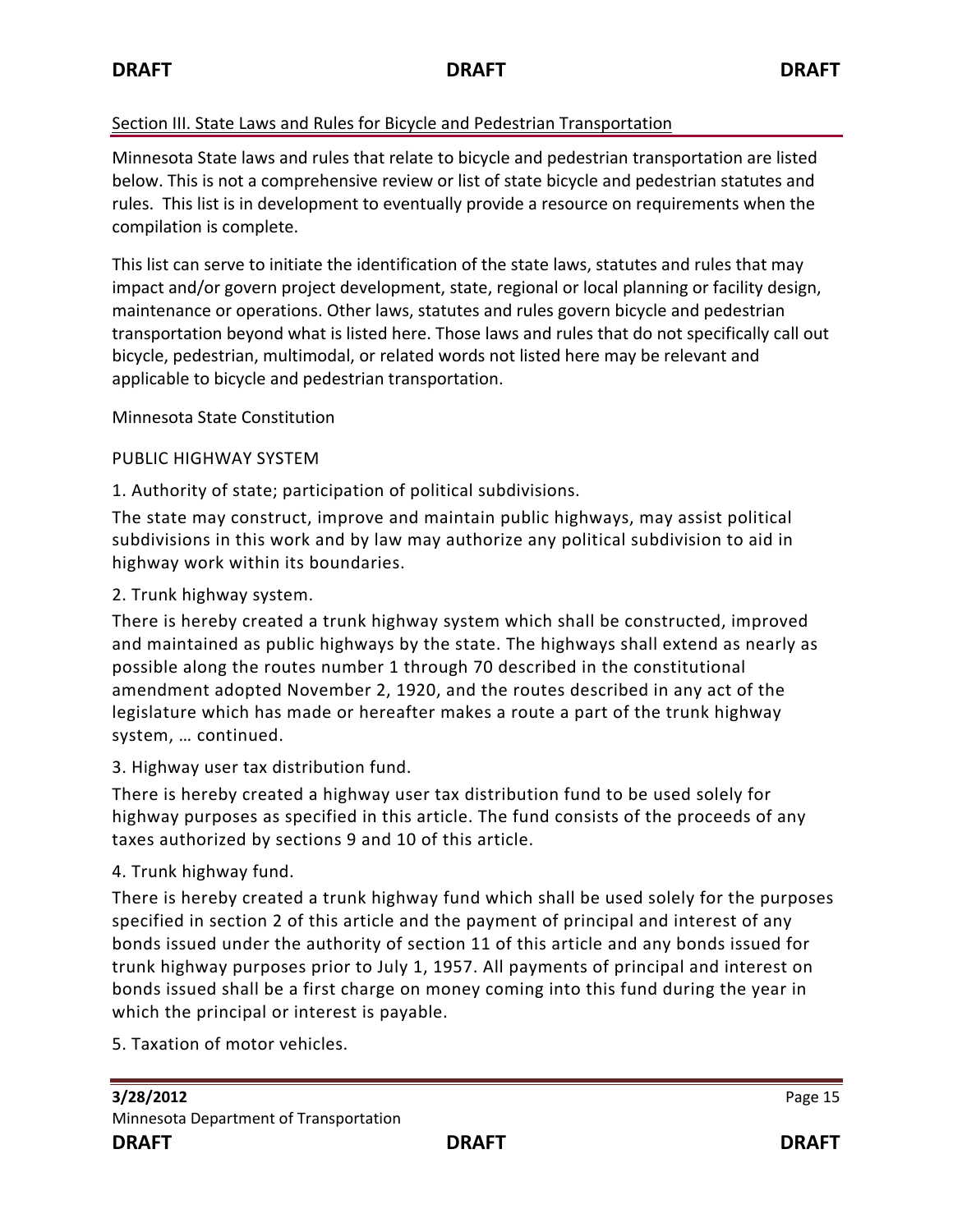The legislature by law may tax motor vehicles using the public streets and highways on a more onerous basis than other personal property. Any such tax on motor vehicles shall be in lieu of all other taxes thereon, except wheelage taxes imposed by political subdivisions solely for highway purposes. The legislature may impose this tax on motor vehicles of companies paying taxes under the gross earnings system of taxation notwithstanding that earnings from the vehicles may be included in the earnings on which gross earnings taxes are computed. The proceeds of the tax shall be paid into the highway user tax distribution fund. The law may exempt from taxation any motor vehicle owned by a nonresident of the state properly licensed in another state and transiently or temporarily using the streets and highways of the state.

## 6. Taxation of motor fuel.

The legislature may levy an excise tax on any means or substance used for propelling vehicles on the public highways of this state or on the business of selling it. The proceeds of the tax shall be paid into the highway user tax distribution fund.

(ARTICLE XIV, Minnesota State Constitution)

## DECLARATION OF STATE ENVIRONMENTAL POLICY.

1. Policy.

The legislature, recognizing the profound impact of human activity on the interrelations of all components of the natural environment, particularly the profound influences of population growth, high density urbanization, industrial expansion, resources exploitation, and new and expanding technological advances and recognizing further the critical importance of restoring and maintaining environmental quality to the overall welfare and development of human beings, declares that it is the continuing policy of the state government, in cooperation with federal and local governments, and other concerned public and private organizations, to use all practicable means and measures, including financial and technical assistance, in a manner calculated to foster and promote the general welfare, to create and maintain conditions under which human beings and nature can exist in productive harmony, and fulfill the social, economic, and other requirements of present and future generations of the state's people.

2. State responsibilities.

In order to carry out the policy set forth in Laws 1973, chapter 412, it is the continuing responsibility of the state government to use all practicable means, consistent with other essential considerations of state policy, to improve and coordinate state plans, functions, programs and resources to the end that the state may: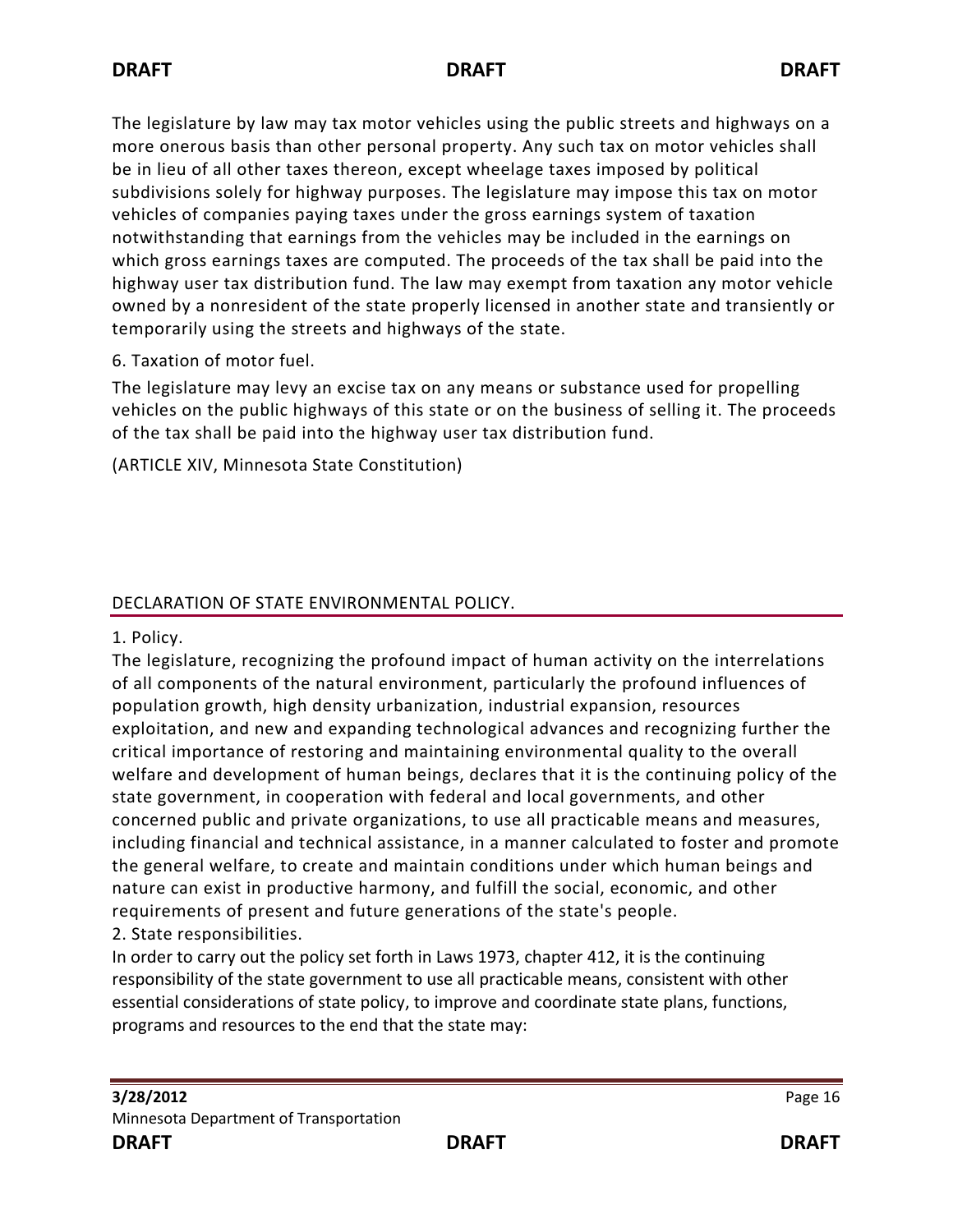(1) fulfill the responsibilities of each generation as trustee of the environment for succeeding generations;

(2) assure for all people of the state safe, healthful, productive, and aesthetically and culturally pleasing surroundings;

(3) discourage ecologically unsound aspects of population, economic and technological growth, and develop and implement a policy such that growth occurs only in an environmentally acceptable manner;

(4) preserve important historic, cultural, and natural aspects of our national heritage, and maintain, wherever practicable, an environment that supports diversity, and variety of individual choice;

(5) encourage, through education, a better understanding of natural resources management principles that will develop attitudes and styles of living that minimize environmental degradation;

(6) develop and implement land use and environmental policies, plans, and standards for the state as a whole and for major regions thereof through a coordinated program of planning and land use control;

(7) define, designate, and protect environmentally sensitive areas;

(8) establish and maintain statewide environmental information systems sufficient to gauge environmental conditions;

(9) practice thrift in the use of energy and maximize the use of energy efficient systems for the utilization of energy, and minimize the environmental impact from energy production and use;

(10) preserve important existing natural habitats of rare and endangered species of plants, wildlife, and fish, and provide for the wise use of our remaining areas of natural habitation, including necessary protective measures where appropriate;

(11) reduce wasteful practices which generate solid wastes;

(12) minimize wasteful and unnecessary depletion of nonrenewable resources;

(13) conserve natural resources and minimize environmental impact by encouraging extension of product lifetime, by reducing the number of unnecessary and wasteful materials practices, and by recycling materials to conserve both materials and energy;

(14) improve management of renewable resources in a manner compatible with environmental protection;

(15) provide for reclamation of mined lands and assure that any mining is accomplished in a manner compatible with environmental protection;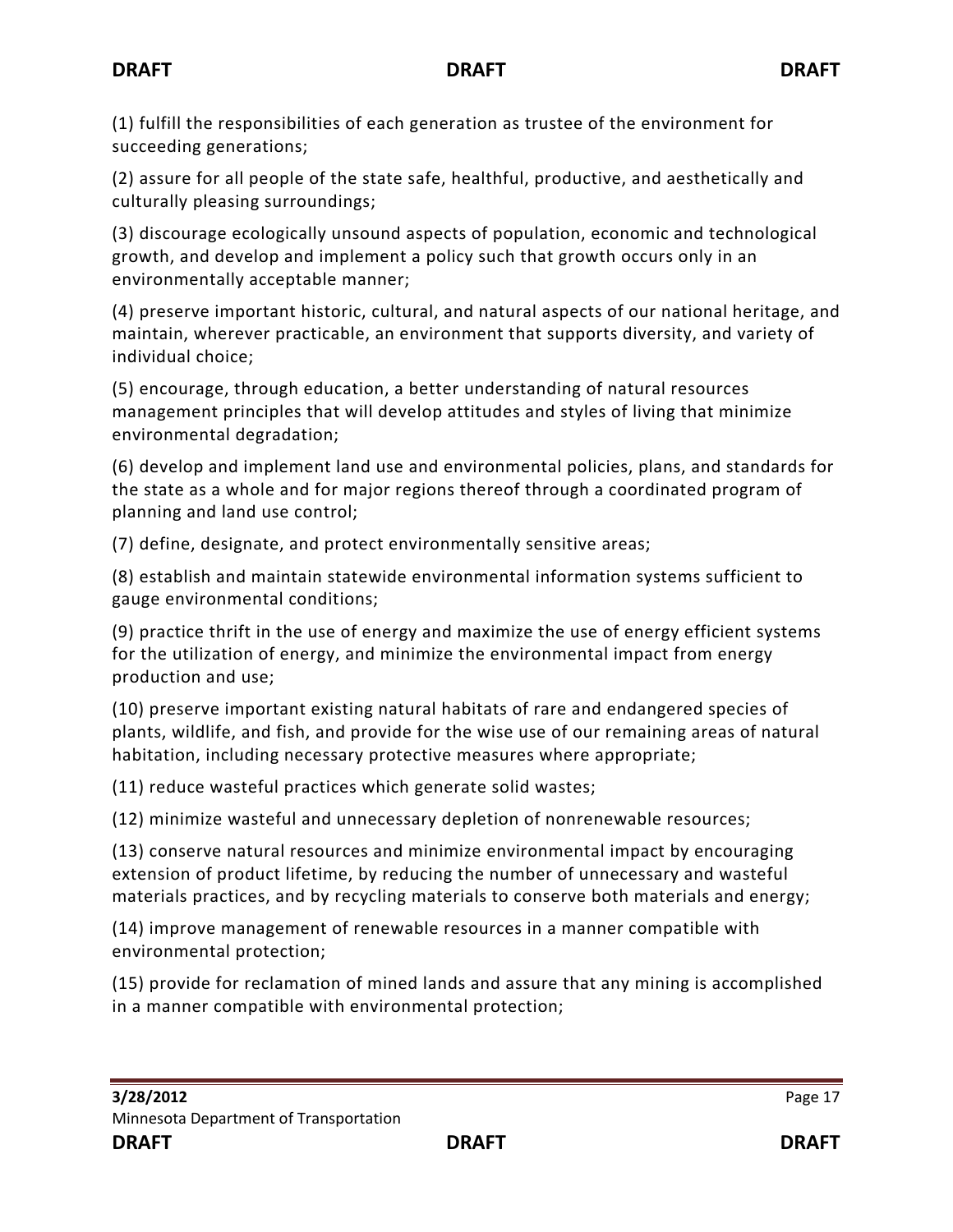(16) reduce the deleterious impact on air and water quality from all sources, including the deleterious environmental impact due to operation of vehicles with internal combustion engines in urbanized areas;

(17) minimize noise, particularly in urban areas;

(18) prohibit, where appropriate, flood plain development in urban and rural areas; and

(19) encourage advanced waste treatment in abating water pollution.

(Minn. Stat. § 116D.02)

## ACTION BY STATE AGENCIES.

1. Requirement.

The legislature authorizes and directs that, to the fullest extent practicable the policies, rules and public laws of the state shall be interpreted and administered in accordance with the policies set forth in sections  $116D.01$  to  $116D.06$ .

2.Duties.

All departments and agencies of the state government shall:

(1) on a continuous basis, seek to strengthen relationships between state, regional, local and federal-state environmental planning, development and management programs;

(2) utilize a systematic, interdisciplinary approach that will insure the integrated use of the natural and social sciences and the environmental arts in planning and in decision making which may have an impact on the environment; as an aid in accomplishing this purpose there shall be established advisory councils or other forums for consultation with persons in appropriate fields of specialization so as to ensure that the latest and most authoritative findings will be considered in administrative and regulatory decision making as quickly and as amply as possible;

(3) identify and develop methods and procedures that will ensure that environmental amenities and values, whether quantified or not, will be given at least equal consideration in decision making along with economic and technical considerations;

(4) study, develop, and describe appropriate alternatives to recommended courses of action in any proposal which involves unresolved conflicts concerning alternative uses of available resources;

(5) recognize the worldwide and long range character of environmental problems and, where consistent with the policy of the state, lend appropriate support to initiatives, resolutions, and programs designed to maximize interstate, national and international cooperation in anticipating and preventing a decline in the quality of the world environment;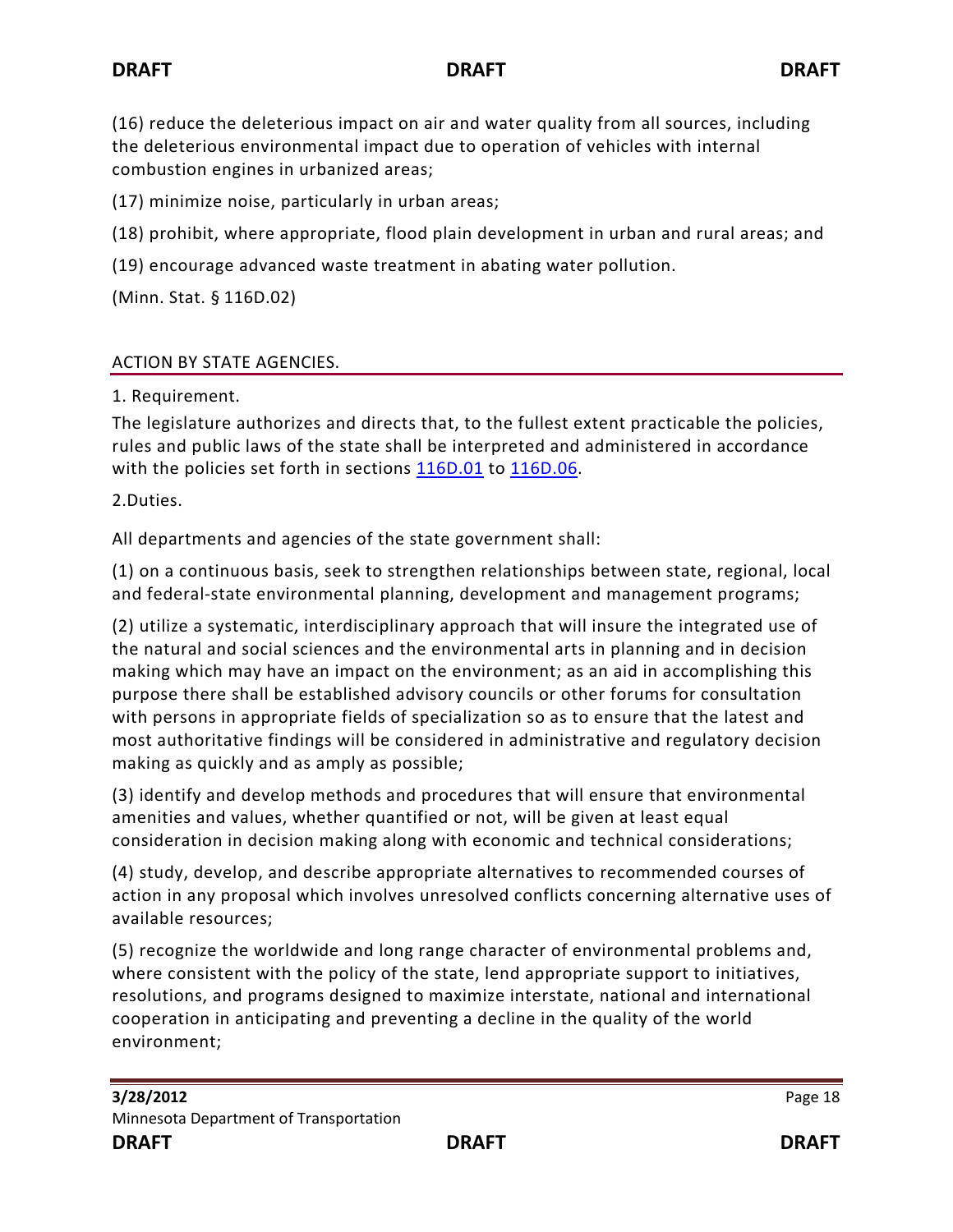(6) make available to the federal government, counties, municipalities, institutions and individuals, information useful in restoring, maintaining, and enhancing the quality of the environment, and in meeting the policies of the state as set forth in Laws 1973, chapter 412;

(7) initiate the gathering and utilization of ecological information in the planning and development of resource oriented projects; and

(8) undertake, contract for or fund such research as is needed in order to determine and clarify effects by known or suspected pollutants which may be detrimental to human health or to the environment, as well as to evaluate the feasibility, safety and environmental effects of various methods of dealing with pollutants.

(Minn. Stat. § 116D.03)

## GENERAL POWERS OF COMMISSIONER.

1. Provisions of Constitution.

The commissioner shall carry out the provisions of article 14, section 2, of the Constitution of the state of Minnesota.

2. Property acquisition; agreements and contracts.

(a) The commissioner is authorized:

(1) to acquire by purchase, gift, or by eminent domain proceedings as provided by law, in fee or such lesser estate as the commissioner deems necessary, all lands and properties necessary in preserving future trunk highway corridors or in laying out, constructing, maintaining, and improving the trunk highway system including recreational vehicle lanes; to locate, construct, reconstruct, improve, and maintain the trunk highway system; to purchase all road material, machinery, tools, and supplies necessary for the construction, maintenance, and improvement thereof; to construct necessary buildings, or rent or acquire by purchase, gift, or condemnation, grounds, and buildings necessary for the storing and housing of such material, machinery, tools, and supplies or necessary for office space for employees or for providing for driver's license examinations; to maintain, repair, or remodel such buildings as may be necessary;

(2) to acquire by purchase, gift, or condemnation, replacement sites for historically significant buildings or structures and to relocate these buildings or structures onto those sites, reconstructing and maintaining them until disposed of through public sale to the highest responsible bidder;

(3) to make agreements with any county for the relocation or reestablishment, by the county, of section, quarter section, or meander corners originally established by the United States, when such relocation or reestablishment is necessary in order to write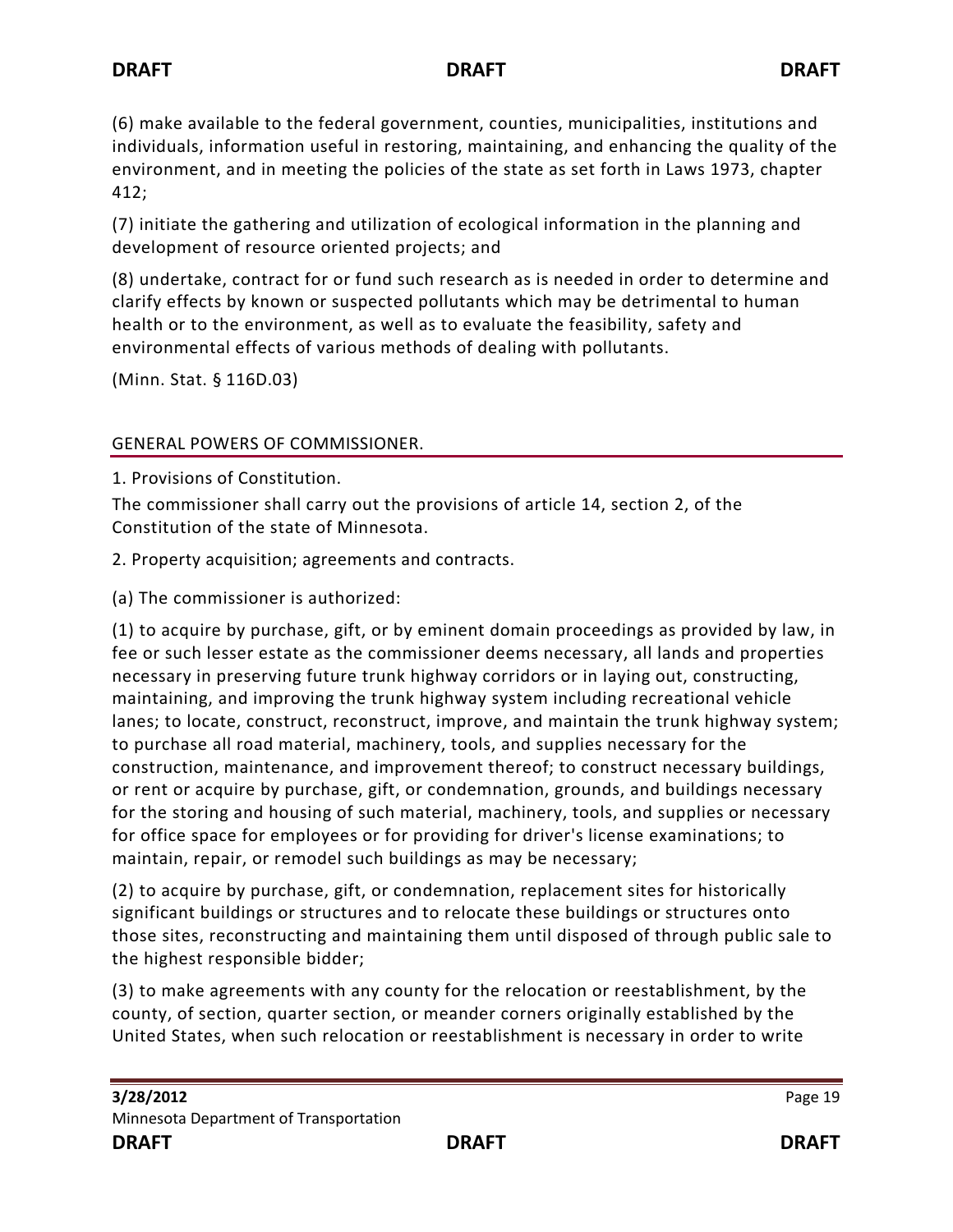land acquisition descriptions or by reason of the construction, reconstruction, improvement, or maintenance of a trunk highway;

(4) to contract on an equitable basis with railroad companies for the installation and reinstallation of safety devices at trunk highway-railroad grade crossings, and for the construction, reconstruction, and maintenance of bridges and approaches existing or necessary for the separation of grades at railroad and trunk highway intersections; and

(5) in carrying out duties, to let all necessary contracts in the manner prescribed by law.

(b) The commissioner may make agreements with and cooperate with any governmental authority for the purpose of effectuating the provisions of this chapter.

3. Trunk highway fund appropriations.

The commissioner may expend trunk highway funds only for trunk highway purposes. Payment of expenses related to Bureau of Criminal Apprehension laboratory, Explore Minnesota Tourism kiosks, Minnesota Safety Council, tort claims, driver education programs, Emergency Medical Services Board, Mississippi River Parkway Commission, and personnel costs incurred on behalf of the Governor's Office do not further a highway purpose and do not aid in the construction, improvement, or maintenance of the highway system.

(Minn. Stat. § 161.20)

## STATE TRAILS.

1. Acquisition.

(a) The commissioner of natural resources shall establish, develop, maintain, and operate the trails designated in this section. Each trail shall have the purposes assigned to it in this section. The commissioner of natural resources may acquire lands by gift or purchase, in fee or easement, for the trail and facilities related to the trail.

(b) Notwithstanding the offering to public entities, public sale, and related notice and publication requirements of sections [94.09](https://www.revisor.mn.gov/statutes?id=94.09#stat.94.09) to [94.165,](https://www.revisor.mn.gov/statutes?id=94.165#stat.94.165) the commissioner of natural resources, in the name of the state, may sell surplus lands not needed for trail purposes at private sale to adjoining property owners and leaseholders. The conveyance must be by quitclaim in a form approved by the attorney general for a consideration not less than the appraised value.

(Minn. Stat. § 85.015)

## BICYCLE TRAIL PROGRAM.

The commissioner of natural resources shall establish a program for the development of bicycle trails utilizing the state trails authorized by section [85.015,](https://www.revisor.mn.gov/statutes?id=85.015#stat.85.015) other state parks and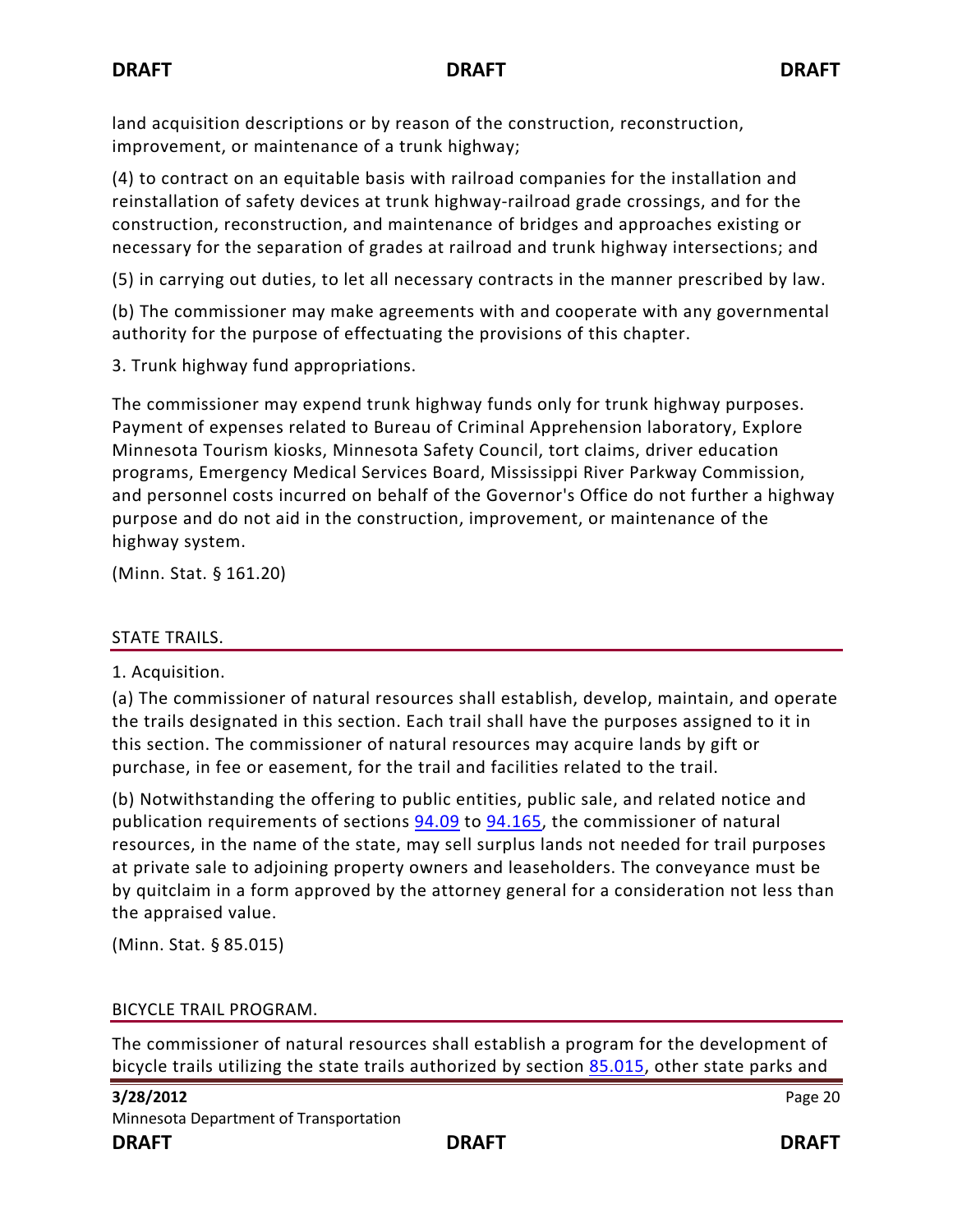recreation land, and state forests. "Bicycle trail," as used in this section, has the meaning given in section [169.011.](https://www.revisor.mn.gov/statutes?id=169.011#stat.169.011) The program shall be coordinated with the local park trail grant program established by the commissioner pursuant to section [85.019,](https://www.revisor.mn.gov/statutes?id=85.019#stat.85.019) with the bikeway program established by the commissioner of transportation pursuant to section [160.265,](https://www.revisor.mn.gov/statutes?id=160.265#stat.160.265) and with existing and proposed local bikeways. In the metropolitan area as defined in section [473.121,](https://www.revisor.mn.gov/statutes?id=473.121#stat.473.121) the program shall be developed in accordance with plans and priorities established by the Metropolitan Council. The commissioner shall provide technical assistance to local units of government in planning and developing bicycle trails in local parks. The bicycle trail program shall, as a minimum, describe the location, design, construction, maintenance, and land acquisition needs of each component trail and shall give due consideration to the model standards for the establishment of recreational vehicle lanes promulgated by the commissioner of transportation pursuant to section [160.262.](https://www.revisor.mn.gov/statutes?id=160.262#stat.160.262) The program shall be developed after consultation with the state trail council and regional and local units of government and bicyclist organizations.

(Minn. Stat. § 85.016)

## RECREATIONAL VEHICLE LANES.

1. Model standards.

The legislature determines that it is in the interests of the public health, safety and welfare, to provide for the addition of bicycle and recreational vehicle lanes to proposed and existing public highways. The commissioner of transportation shall adopt, in the manner provided in chapter 14, model standards for the establishment of recreational vehicle lanes on and along proposed and existing public highways. The model standards shall include but not be limited to the following: (a) criteria for desirability of a lane in any given location, (b) provision for maintenance of the lanes, and (c) the placement of the lanes in relation to roads. The model standards shall govern state trunk highways.

2. Local regulations; approval for state funding.

Each county and municipality including towns having statutory city powers may adopt the model standards to govern highways under its jurisdiction and may adapt them to local circumstances. Such local regulations shall be submitted to the commissioner of transportation who shall approve them within 60 days after receipt upon finding that they meet the minimum standards established pursuant to this section. Approved local regulations shall qualify the submitting unit of government for state or state-approved funding of recreational vehicle lane projects undertaken pursuant to such regulations.

3. Cooperation among agencies and governments.

The following departments and agencies shall cooperate in providing information and advice for amendments to the model standards by the commissioner of transportation: the Departments of Agriculture, Transportation, Natural Resources, Commerce, and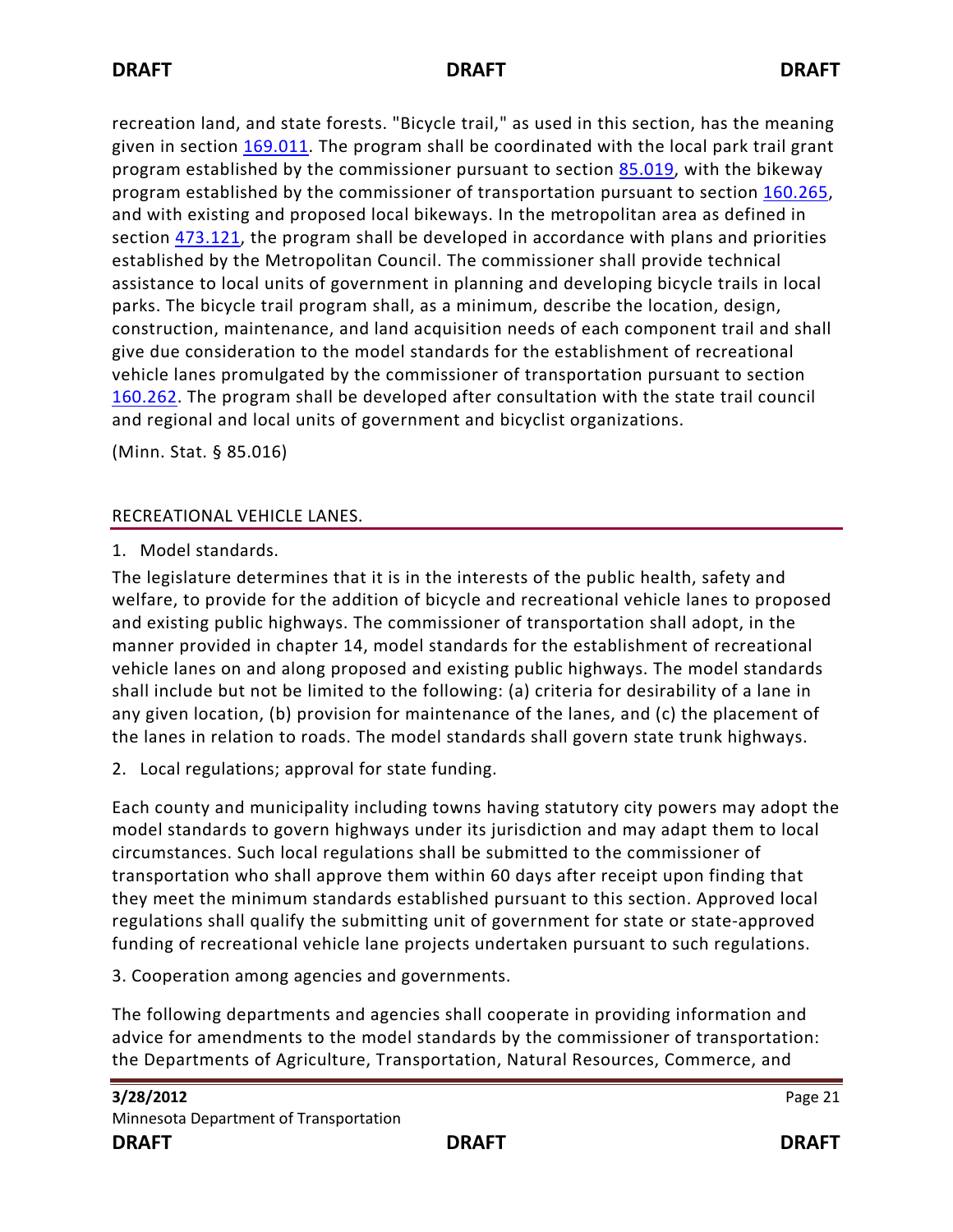Employment and Economic Development, and the Board of Water and Soil Resources. The commissioner may cooperate with and enter into agreements with the United States government, any department of the state of Minnesota, any unit of local government and any public or private corporation in order to effect the purposes of this section.

4. Design-build bridges for nonmotorized vehicles.

For streets and highways, the commissioner shall allow for the acceptance of performance-specification bids, made by the lowest responsible bidder, for constructing design-build bridges for bicycle paths, bicycle trails, and pedestrian facilities that are:

(1) designed and used primarily for nonmotorized transportation, but may allow for motorized wheelchairs, golf carts, necessary maintenance vehicles and, when otherwise permitted by law, rule, or ordinance, snowmobiles; and

(2) located apart from any road or highway or protected by barriers, provided that a design-built bridge may cross over and above a road or highway.

5. Best-value alternative.

As an alternative to the procurement method described in subdivision 4, the commissioner may allow for the award of design-build contracts for the projects described in subdivision 4 to the vendor or contractor offering the best value under a request for proposals as described in section [16C.28, subdivision 1,](https://www.revisor.mn.gov/statutes?id=16C.28#stat.16C.28.1) paragraph (a), clause (2), and paragraph (c).

(Minn. Stat. § 160.262)

## BICYCLE LANES AND WAYS.

1. Powers of political subdivisions.

2. The governing body of any political subdivision may by ordinance or resolution:

(1) designate any roadway or shoulder or portion thereof under its jurisdiction as a bicycle lane or bicycle route;

(2) designate any sidewalk or portion thereof under its jurisdiction as a bicycle path provided that the designation does not destroy a pedestrian way or pedestrian access;

(3) develop and designate bicycle paths;

(4) designate as bikeways all bicycle lanes, bicycle routes, and bicycle paths.

3. Designation.

(a) A governing body designating a bikeway under this section may: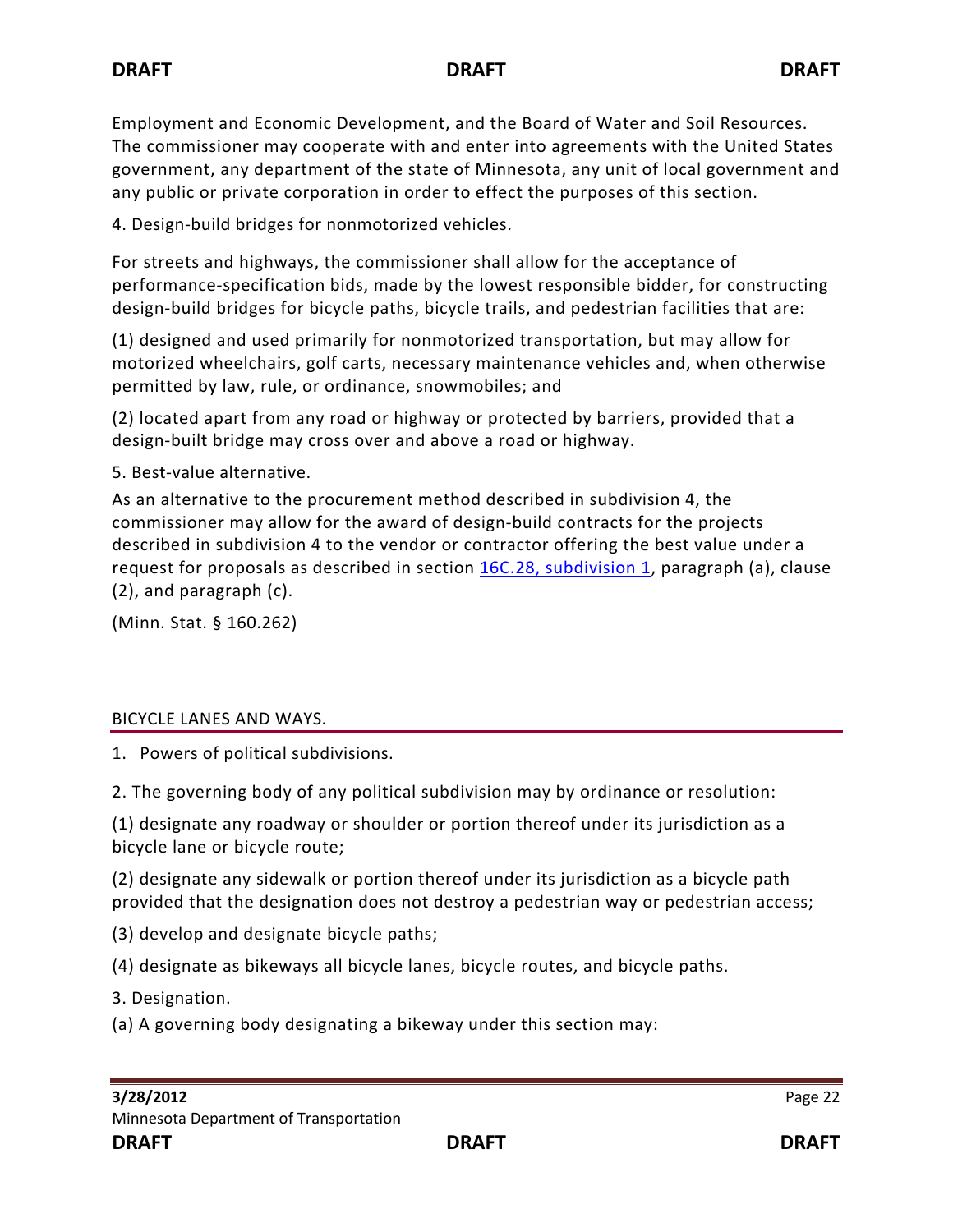(1) designate the type and character of vehicles or other modes of travel which may be operated on a bikeway, provided that the operation of such vehicle or other mode of travel is not inconsistent with the safe use and enjoyment of the bikeway by bicycle traffic;

(2) establish priority of right-of-way on the bicycle lane or bicycle path and otherwise regulate the use of bikeways as it deems necessary; and

(3) paint lines or construct curbs or establish other physical separations to exclude the use of the bikeways by vehicles other than those specifically permitted to operate thereon.

(b) The designating governing body may, after public hearing, prohibit through traffic on any highway or portion thereof designated as a bicycle lane or bicycle route, except that through traffic may not be prohibited on a trunk highway. The designating governing body shall erect and maintain official signs giving notice of the regulations and priorities established under this subdivision and shall mark all bikeways with appropriate signs. Marking and signing of bikeways by the designating governing body shall be in conformance with the Minnesota Manual on Uniform Traffic Control Devices.

4. Speed on street with bicycle lane.

Notwithstanding section [169.14, subdivision 5,](https://www.revisor.mn.gov/statutes?id=169.14#stat.169.14.5) the governing body of any political subdivision, by resolution or ordinance and without an engineering or traffic investigation, may designate a safe speed for any street or highway under its authority upon which it has established a bicycle lane; provided that such safe speed shall not be lower than 25 miles per hour. The ordinance or resolution designating a safe speed is effective when appropriate signs designating the speed are erected along the street or highway, as provided by the governing body.

(Minn. Stat. § 160.263)

## REPLACING BIKEWAYS AND PEDESTRIAN WAYS.

Whenever an existing bikeway, pedestrian way, or roadway used by bicycles or pedestrians or the sole access to such is destroyed by any new, reconstructed, or relocated federal, state, or local highway, the road authority responsible shall replace the destroyed facility or access with a comparable facility or access. Replacement is not required where it would be contrary to public safety or when sparsity of population, other available ways or other factors indicate an absence of need for such facility or access.

(Minn. Stat. § 160.264)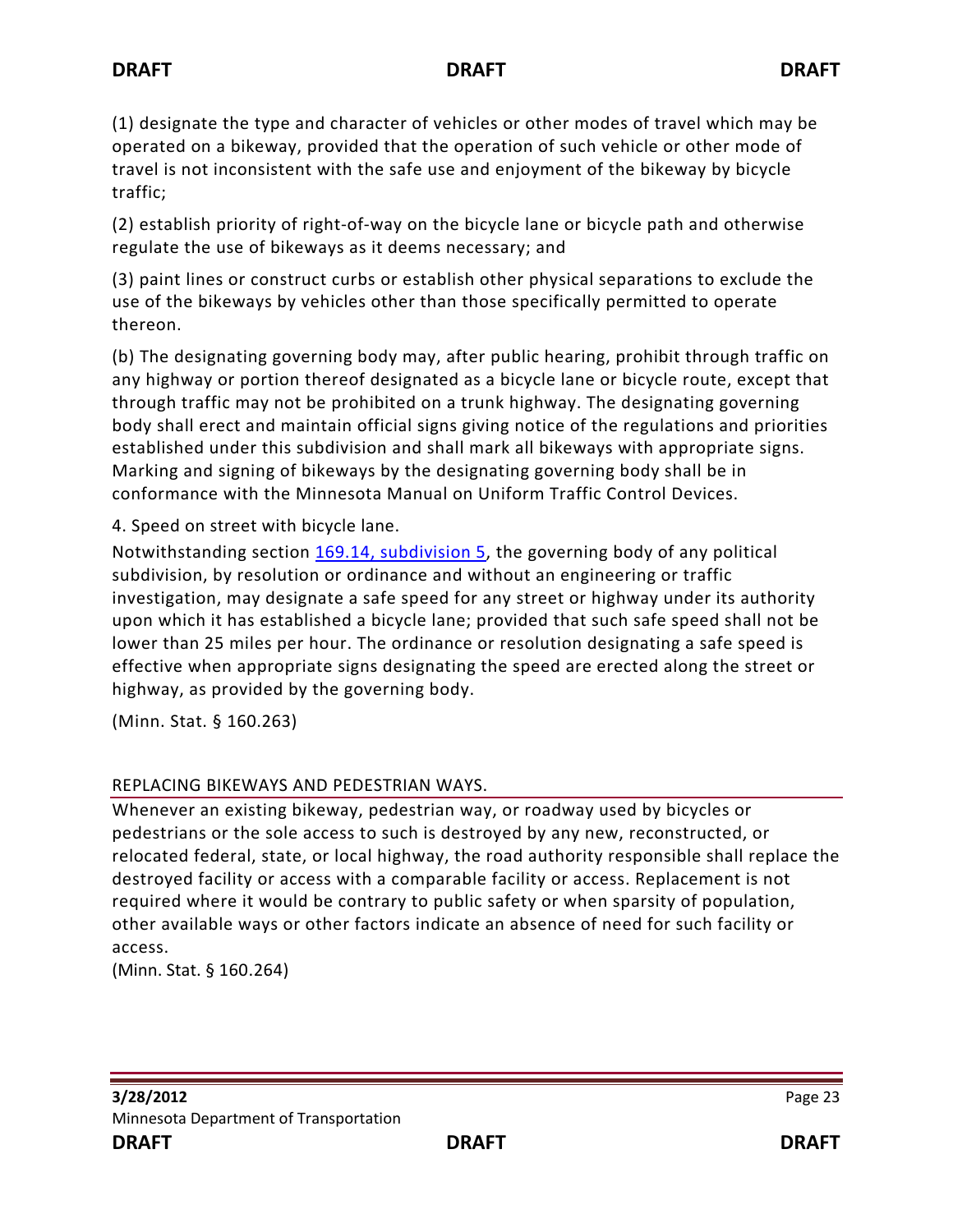#### BIKEWAY PROGRAM

#### 1. State bikeways.

The commissioner of transportation shall establish a program for the development of bikeways primarily on existing road rights-of-way. The program shall include a system of bikeways to be established, developed, maintained, and operated by the commissioner of transportation and a system of state grants for the development of local bikeways primarily on existing road rights-of-way. The program shall be coordinated with the local park trail grant program pursuant to section [85.019,](https://www.revisor.mn.gov/statutes?id=85.019#stat.85.019) with the bicycle trail program established by the commissioner of natural resources pursuant to section [85.016,](https://www.revisor.mn.gov/statutes?id=85.016#stat.85.016) with the development of the statewide transportation plan pursuant to section [174.03,](https://www.revisor.mn.gov/statutes?id=174.03#stat.174.03) and with existing and proposed local bikeways. In the metropolitan area as defined in section [473.121,](https://www.revisor.mn.gov/statutes?id=473.121#stat.473.121) the program shall be developed in accordance with plans and priorities established by the Metropolitan Council. The program shall be developed after consultation with the State Trail Council, local units of government, and bicyclist organizations. The program shall be administered in accordance with the provisions of sections [160.262](https://www.revisor.mn.gov/statutes?id=160.262#stat.160.262) to [160.264](https://www.revisor.mn.gov/statutes?id=160.264#stat.160.264) and standards promulgated pursuant thereto. The commissioner shall compile and maintain a current registry of bikeways in the state and shall publish and distribute the information contained in the registry in a form and manner suitable to assist persons wishing to use the bikeways. The Metropolitan Council, the commissioner of natural resources, the commissioner of employment and economic development, the Minnesota Historical Society, and local units of government shall cooperate with and assist the commissioner of transportation in preparing the registry. The commissioner shall have all powers necessary and convenient to establish the program pursuant to this section including but not limited to the authority to adopt rules pursuant to chapter 14.

## 2. Local bikeway grants.

The commissioner shall provide technical assistance to local units of government in planning and developing bikeways. The commissioner shall make grants to units of government as defined in section [85.019, subdivision 1,](https://www.revisor.mn.gov/statutes?id=85.019#stat.85.019.1) for the betterment of public land and improvements needed for local bikeways. In making grants the commissioner shall consider, among other factors, the number of bicycles in the localities. A grant shall not exceed 75 percent of the costs of the betterment of the bikeway. To be eligible for a grant, a unit of government must provide at least 25 percent of the costs of the betterment of the bikeway.

(Minn. Stat. § 160.265)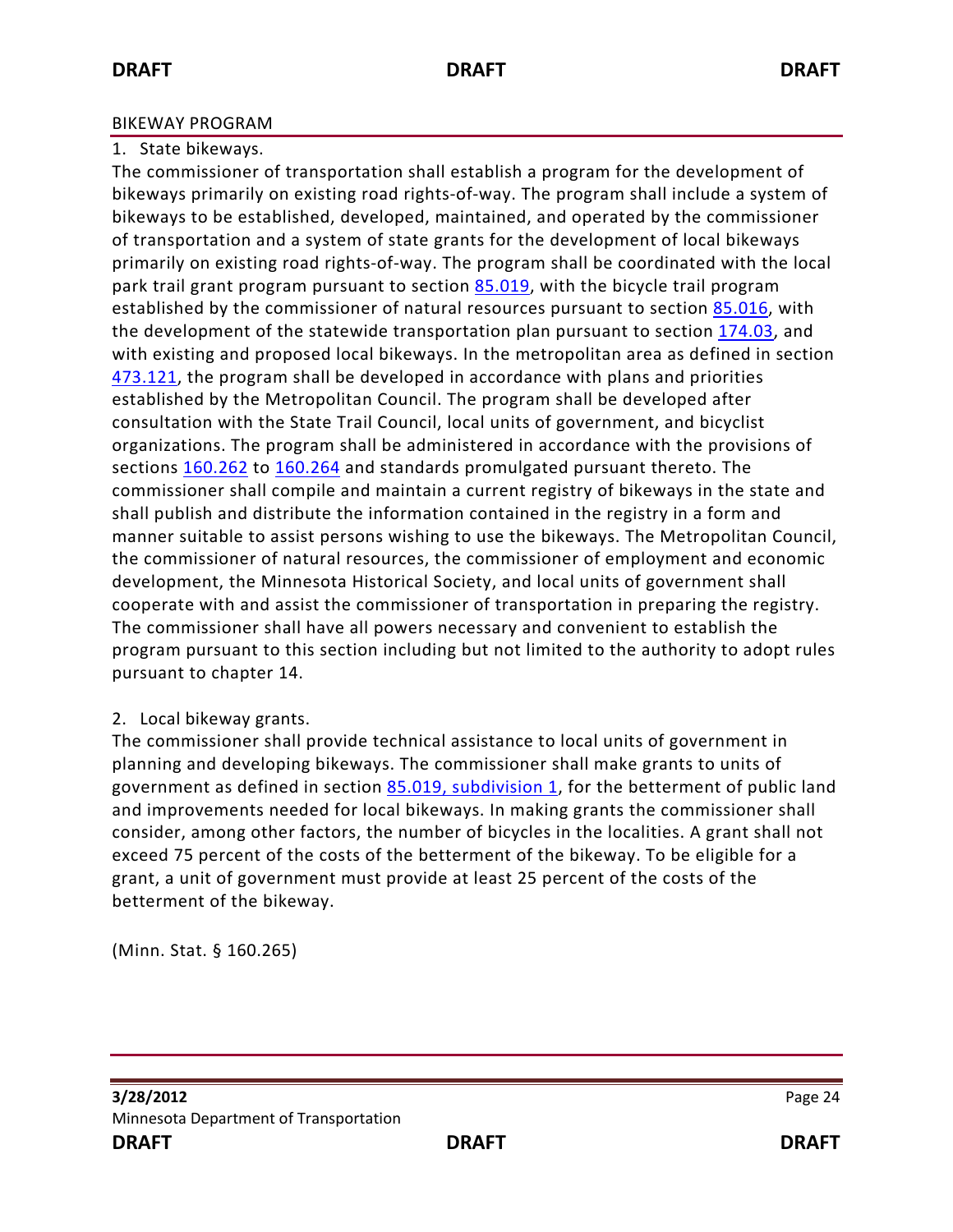#### **COUNTY STATE-AID HIGHWAY SYSTEM**

(Minn. Stat. § 160.02)

#### **MUNICIPAL STATE-AID STREET SYSTEM**

(Minn. Stat. § 160.09)

#### BICYCLE PATHS.

The county board may in the interests of public safety expend road and bridge funds for the construction and maintenance of bicycle paths on road rights-of-way under county jurisdiction.

(Minn. Stat. § 163.035)

#### POWERS OF ROAD AUTHORITIES.

The road authorities may construct, reconstruct, improve, and maintain bridges whenever they deem bridges to be necessary. Any new or reconstructed bridge may have a separate lane in at least one direction, and may have a lane in both directions, eight feet in width for recreational use. The same may be true for each underpass.

(Minn. Stat. § 165.02)

## MINNESOTA TRUNK HIGHWAY BONDS.

1.Trunk highway purposes.

For the purpose of providing money for trunk highway purposes, when authorized by law and requested by the commissioner of transportation, the commissioner of management and budget shall issue and sell bonds of the state of Minnesota, for the prompt payment of which, with the interest thereon, the full faith, credit, and taxing powers of the state are hereby irrevocably pledged. "Trunk highway purposes" shall include recreational vehicle usage and lanes. Such bonds shall be known as Minnesota trunk highway bonds. The proceeds thereof shall be credited to the trunk highway fund, except that accrued interest and any premium received upon sale of such bonds shall be credited to the state bond fund.

(Minn. Stat. § 167.50)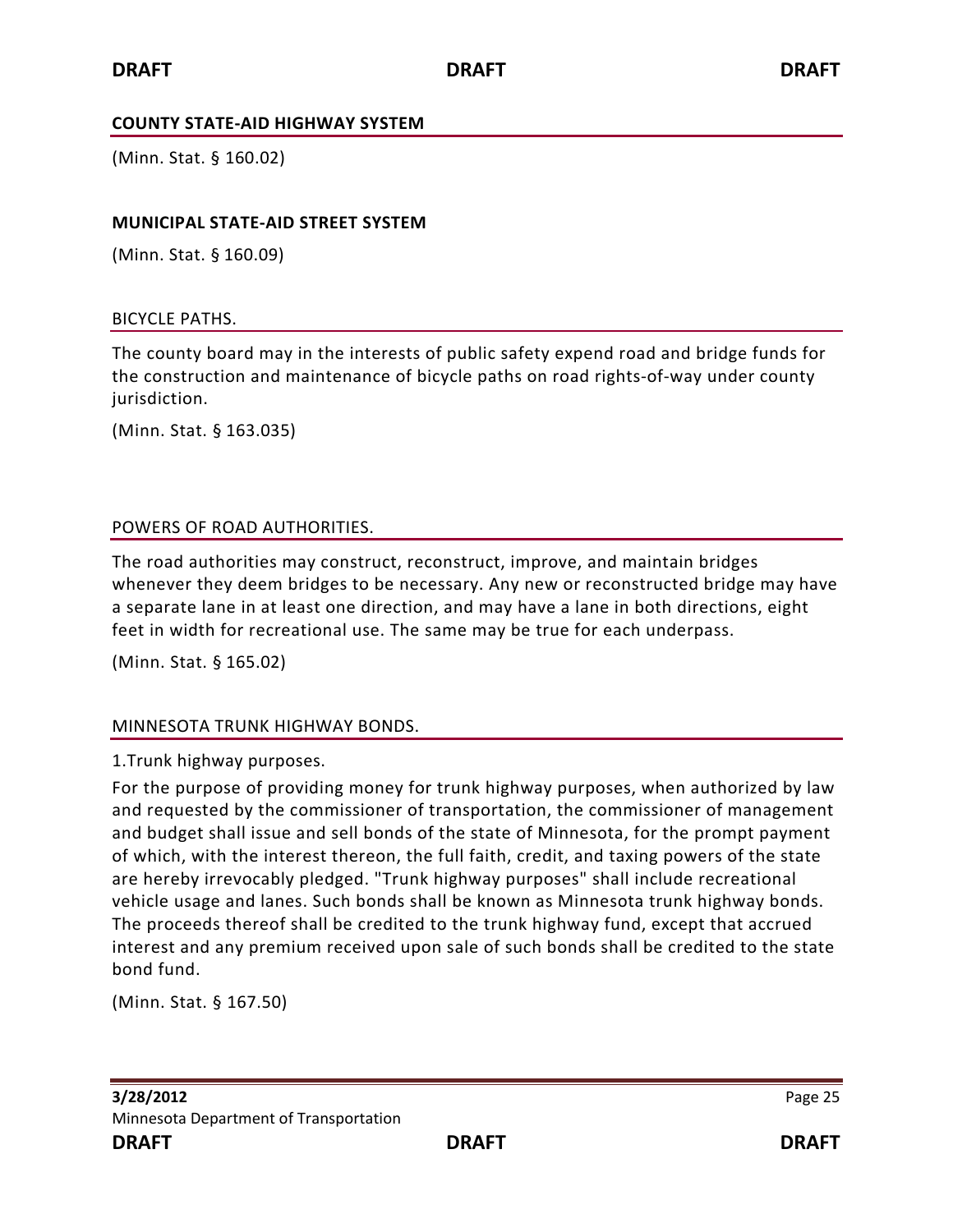## TRUNK HIGHWAY BRIDGE IMPROVEMENT PROGRAM

1. All bridge projects funded under this section in fiscal year 2012 or later must include bicycle and pedestrian accommodations if both sides of the bridge are located in a city or the bridge links a pedestrian way, shared-use path, trail, or scenic bikeway. Bicycle and pedestrian accommodations would not be required if:

(1) a comprehensive assessment demonstrates that there is an absence of need for bicycle and pedestrian accommodations for the life of the bridge; or

(2) there is a reasonable alternative bicycle and pedestrian crossing within one-quarter mile of the bridge project.

All bicycle and pedestrian accommodations should enable a connection to any existing bicycle and pedestrian infrastructure in close proximity to the bridge. All pedestrian facilities must meet or exceed federal accessibility requirements as outlined in Title II of the Americans with Disabilities Act, codified in United States Code, title 42, chapter 126, subchapter II, and Section 504 of the Rehabilitation Act of 1973, codified in United States Code, title 29, section 794.

(e) The commissioner shall establish criteria for determining the priority of bridge projects within each tier, and must include safety considerations as a criterion.

(Minn. Stat. § [165.14\)](https://www.revisor.mn.gov/statutes/?id=165.14)

## CONTROLLED-ACCESS RULES AND PENALTIES

1. Entrance and exit; crossover; use regulations; signs; rules.

(a) No person shall drive a vehicle onto or from any controlled-access highway except at such entrances and exits as are established by public authority.

(b) When special crossovers between the main roadways of a controlled-access highway are provided for emergency vehicles or maintenance equipment and such crossovers are signed to prohibit "U" turns, it shall be unlawful for any vehicle, except an emergency vehicle, maintenance equipment, or construction equipment including contractor's and state-owned equipment when operating within a marked construction zone, to use such crossover. Vehicles owned and operated by elderly and needy persons under contract with the commissioner of transportation pursuant to section [160.282](https://www.revisor.mn.gov/statutes?id=160.282#stat.160.282) for maintenance services on highway rest stop and tourist centers outside the seven-county metropolitan area as defined in section [473.121,](https://www.revisor.mn.gov/statutes?id=473.121#stat.473.121) may also use these crossovers while those persons are proceeding to or from work in the rest area or tourist center if authorized by the commissioner, and the vehicle carries on its roof a distinctive flag designed and issued by the commissioner. For the purposes of this clause "emergency vehicle" includes a tow truck or towing vehicle if it is on the way to the location of an accident or a disabled vehicle.

(c) The commissioner of transportation may by order, and any public authority may by ordinance, with respect to any controlled-access highway under their jurisdictions prohibit or regulate the use of any such highway by pedestrians, bicycles, or other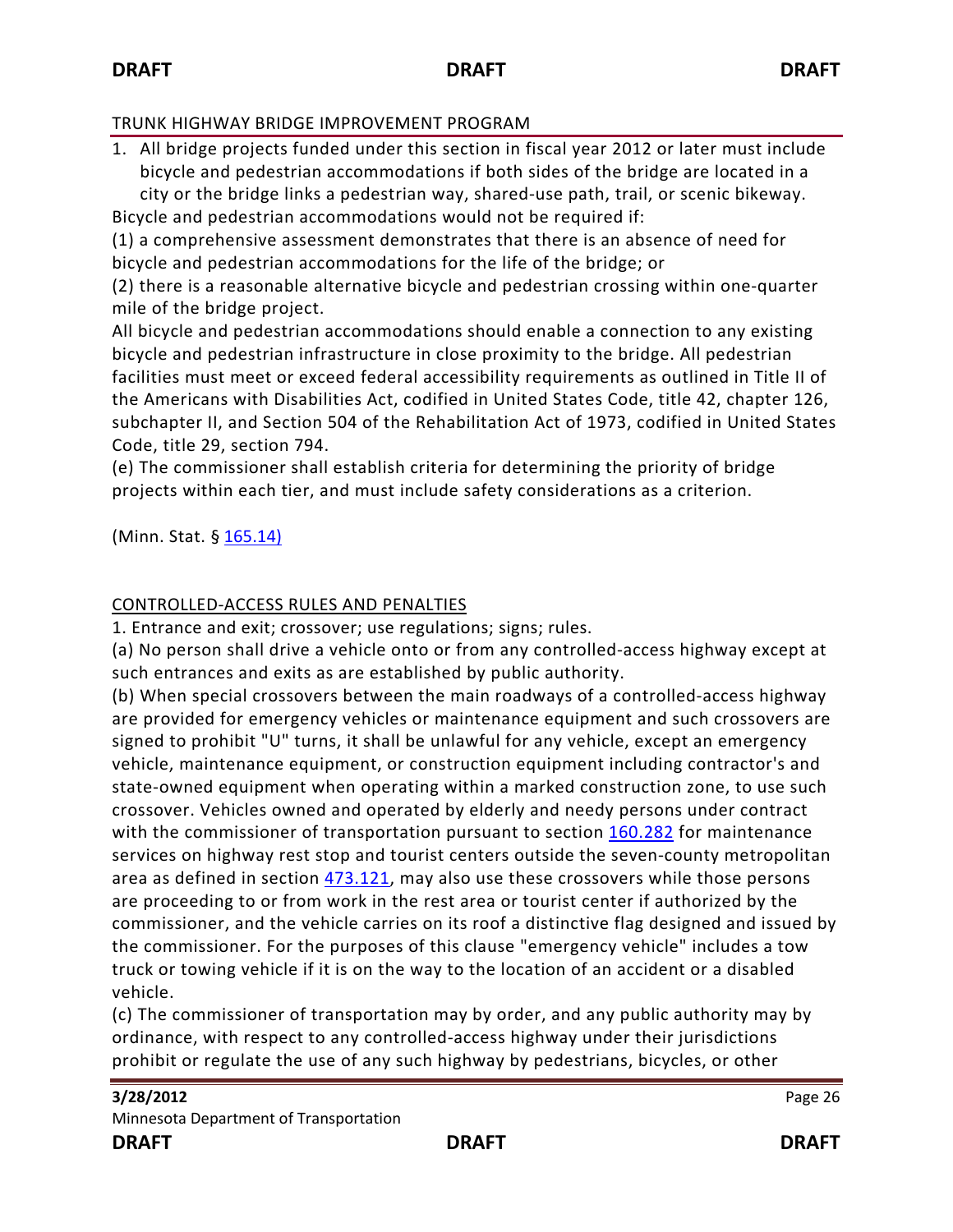nonmotorized traffic, or by motorized bicycles, or by any class or kind of traffic which is found to be incompatible with the normal and safe flow of traffic.

(d) The commissioner of transportation or the public authority adopting any such prohibitory rules shall erect and maintain official signs on the controlled-access highway on which such rules are applicable and when so erected no person shall disobey the restrictions stated on such signs.

2. Backing.

Except for a driver of an authorized emergency vehicle in the course of performing duties, no driver of a vehicle shall back the same upon the roadway or shoulder of any controlled-access highway.

3.Petty misdemeanor.

Any person violating the provisions of this section or any order or ordinance promulgated or enacted by the commissioner of transportation or a public authority pursuant thereto is guilty of a petty misdemeanor.

(Minn. Stat. § [169.305\)](https://www.revisor.mn.gov/statutes/?id=169.305)

## DEFINITIONS.

1. Bicycle.

"Bicycle" means every device propelled solely by human power upon which any person may ride, having two tandem wheels except scooters and similar devices and including any device generally recognized as a bicycle though equipped with two front or rear wheels.

2. Bicycle lane.

"Bicycle lane" means a portion of a roadway or shoulder designed for exclusive or preferential use by persons using bicycles. Bicycle lanes are to be distinguished from the portion of the roadway or shoulder used for motor vehicle traffic by physical barrier, striping, marking, or other similar device.

3. Bicycle path.

"Bicycle path" means a bicycle facility designed for exclusive or preferential use by persons using bicycles and constructed or developed separately from the roadway or shoulder.

4. Bicycle route.

The term "bicycle route" means a roadway or shoulder signed to encourage bicycle use.

5. Bicycle trail.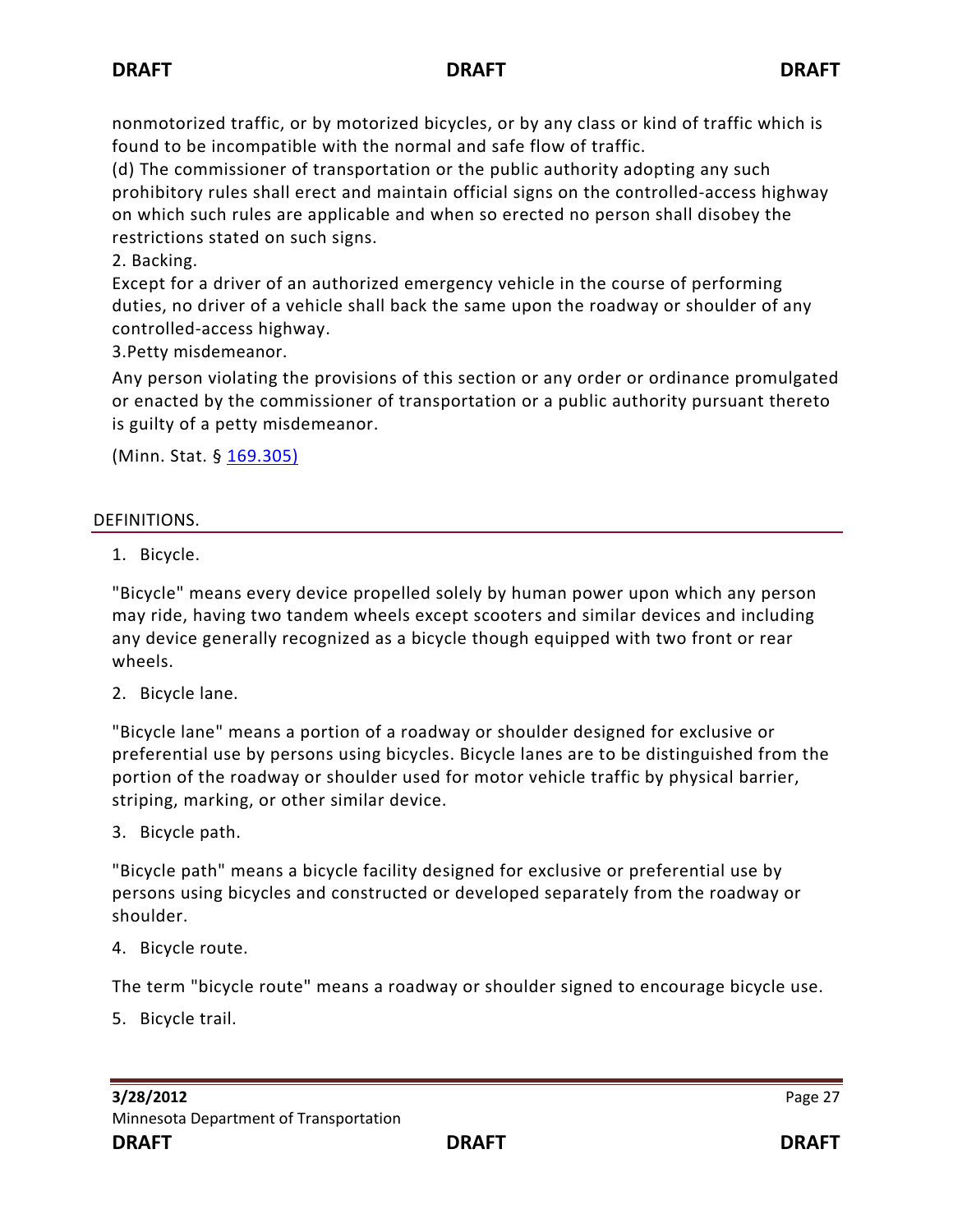"Bicycle trail" means a bicycle route or bicycle path developed by the commissioner of natural resources under section [85.016.](https://www.revisor.mn.gov/statutes?id=85.016#stat.85.016)

6. Bikeway.

"Bikeway" means a bicycle lane, bicycle path, or bicycle route, regardless of whether it is designed for the exclusive use of bicycles or is to be shared with other transportation modes.

7. Crosswalk.

"Crosswalk" means (1) that portion of a roadway ordinarily included with the prolongation or connection of the lateral lines of sidewalks at intersections; (2) any portion of a roadway distinctly indicated for pedestrian crossing by lines or other markings on the surface.

8. Pedestrian.

"Pedestrian" means any person afoot or in a wheelchair.

9. Shoulder.

"Shoulder" means that part of a highway which is contiguous to the regularly traveled portion of the highway and is on the same level as the highway. The shoulder may be pavement, gravel, or earth.

10. Sidewalk.

"Sidewalk" means that portion of a street between the curb lines, or the lateral lines of a roadway, and the adjacent property lines intended for the use of pedestrians.

11. Street or highway.

"Street or highway" means the entire width between boundary lines of any way or place when any part thereof is open to the use of the public, as a matter of right, for the purposes of vehicular traffic.

## 12. Traffic.

"Traffic" means pedestrians, ridden or herded animals, vehicles, streetcars, and other conveyances, either singly or together, while using any highway for purposes of travel.

13. Vehicle.

"Vehicle" means every device in, upon, or by which any person or property is or may be transported or drawn upon a highway, excepting devices used exclusively upon stationary rails or tracks.

(Minn. Stat. § 169.011)

PEDESTRIAN.

1. Obey traffic-control signals.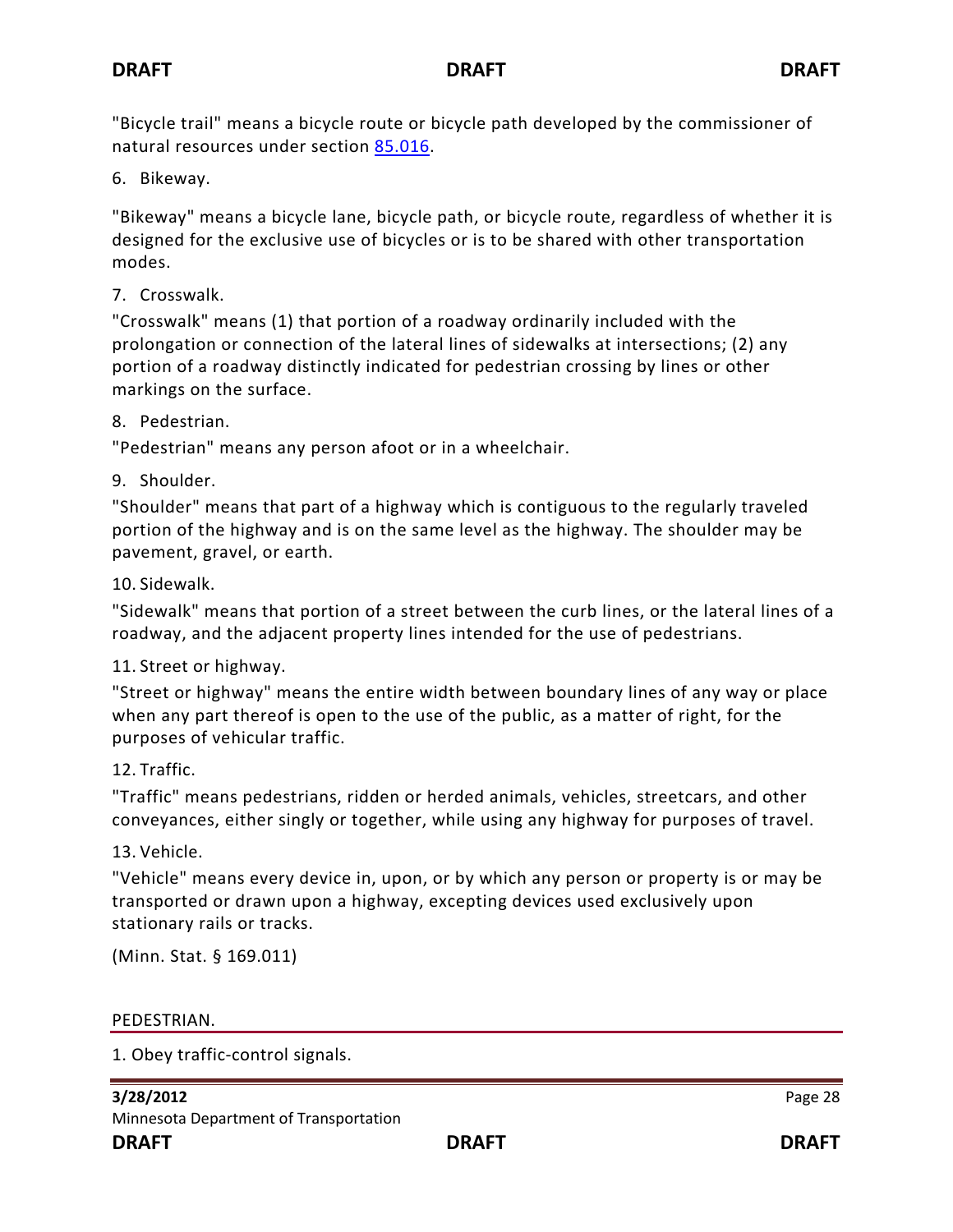Pedestrians shall be subject to traffic-control signals at intersections as heretofore declared in this chapter, but at all other places pedestrians shall be accorded the privileges and shall be subject to the restrictions stated in this section and section [169.22.](https://www.revisor.mn.gov/statutes?id=169.22#stat.169.22)

2. Rights in absence of signal.

(a) Where traffic-control signals are not in place or in operation, the driver of a vehicle shall stop to yield the right-of-way to a pedestrian crossing the roadway within a marked crosswalk or at an intersection with no marked crosswalk. The driver must remain stopped until the pedestrian has passed the lane in which the vehicle is stopped. No pedestrian shall suddenly leave a curb or other place of safety and walk or run into the path of a vehicle which is so close that it is impossible for the driver to yield. This provision shall not apply under the conditions as otherwise provided in this subdivision.

(b) When any vehicle is stopped at a marked crosswalk or at an intersection with no marked crosswalk to permit a pedestrian to cross the roadway, the driver of any other vehicle approaching from the rear shall not overtake and pass the stopped vehicle.

(c) It is unlawful for any person to drive a motor vehicle through a column of school children crossing a street or highway or past a member of a school safety patrol or adult crossing guard, while the member of the school safety patrol or adult crossing guard is directing the movement of children across a street or highway and while the school safety patrol member or adult crossing guard is holding an official signal in the stop position. A peace officer may arrest the driver of a motor vehicle if the peace officer has probable cause to believe that the driver has operated the vehicle in violation of this paragraph within the past four hours.

(d) A person who violates this subdivision is guilty of a misdemeanor. A person who violates this subdivision a second or subsequent time within one year of a previous conviction under this subdivision is guilty of a gross misdemeanor.

3. Crossing between intersections.

(a) Every pedestrian crossing a roadway at any point other than within a marked crosswalk or at an intersection with no marked crosswalk shall yield the right-of-way to all vehicles upon the roadway.

(b) Any pedestrian crossing a roadway at a point where a pedestrian tunnel or overhead pedestrian crossing has been provided shall yield the right-of-way to all vehicles upon the roadway.

(c) Between adjacent intersections at which traffic-control signals are in operation pedestrians shall not cross at any place except in a marked crosswalk.

(d) Notwithstanding the other provisions of this section every driver of a vehicle shall (1) exercise due care to avoid colliding with any bicycle or pedestrian upon any roadway and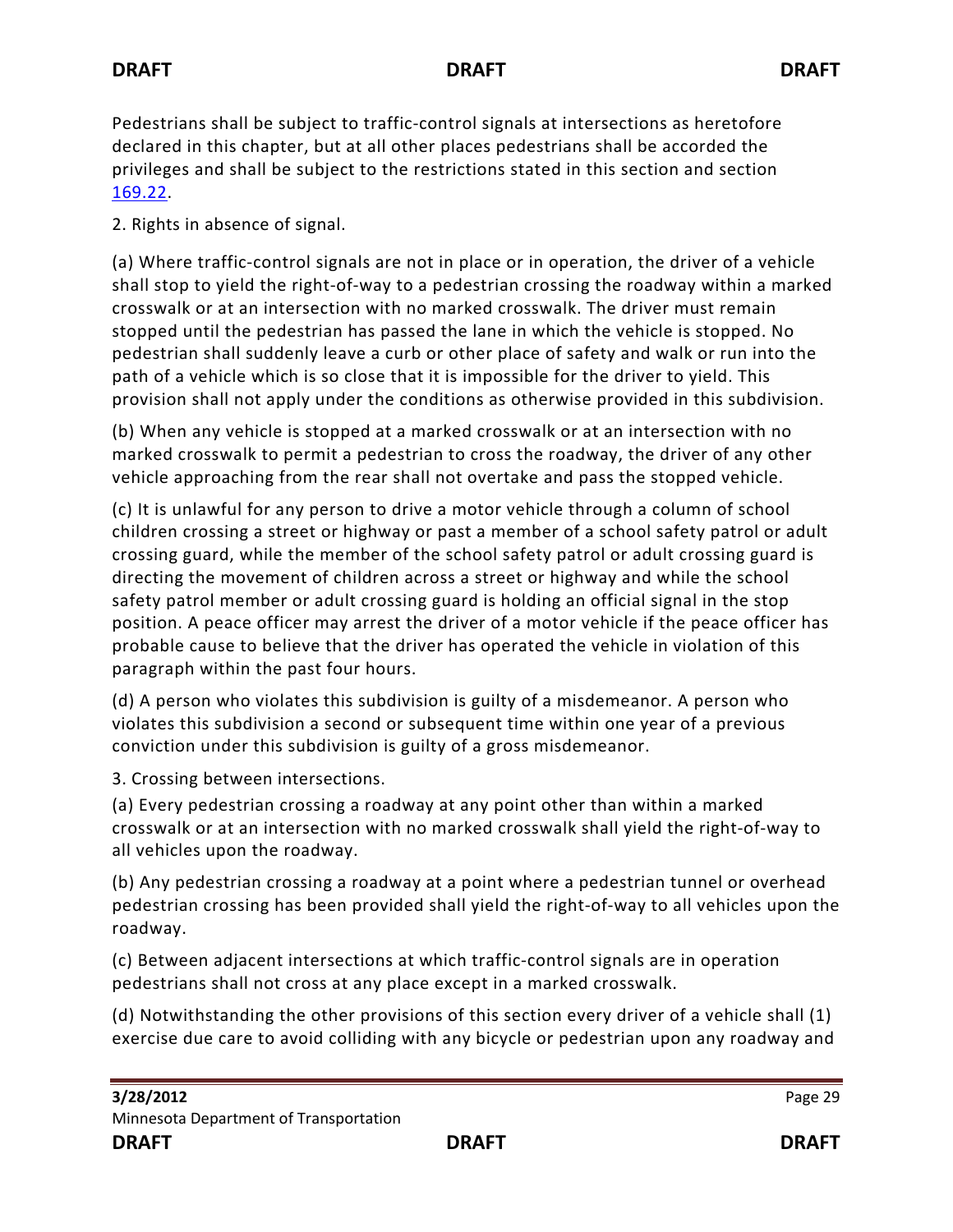(2) give an audible signal when necessary and exercise proper precaution upon observing any child or any obviously confused or incapacitated person upon a roadway.

4. Use right half of crosswalk.

Pedestrians shall move when practicable upon the right half of crosswalks.

5. Walk on left side of roadway.

Pedestrians when walking or moving in a wheelchair along a roadway shall, when practicable, walk or move on the left side of the roadway or its shoulder giving way to oncoming traffic. Where sidewalks are provided and are accessible and usable it shall be unlawful for any pedestrian to walk or move in a wheelchair along and upon an adjacent roadway.

6. Driver education curriculum.

The class D curriculum, in addition to driver education classroom curriculum prescribed in rules of statutes for class D motor vehicles, must include instruction on the duties of a driver when encountering a bicycle, other nonmotorized vehicles, or a pedestrian.

(Minn. Stat. § 169.21)

## OPERATION OF BICYCLE.

1.Traffic laws apply.

Every person operating a bicycle shall have all of the rights and duties applicable to the driver of any other vehicle by this chapter, except in respect to those provisions in this chapter relating expressly to bicycles and in respect to those provisions of this chapter which by their nature cannot reasonably be applied to bicycles.

2.Manner and number riding.

No bicycle shall be used to carry more persons at one time than the number for which it is designed and equipped, except (1) on a baby seat attached to the bicycle, provided that the baby seat is equipped with a harness to hold the child securely in the seat and that protection is provided against the child's feet hitting the spokes of the wheel or (2) in a seat attached to the bicycle operator.

3. Clinging to vehicle.

Persons riding upon any bicycle, coaster, roller skates, toboggan, sled, skateboard, or toy vehicle shall not attach the same or themselves to any street car or vehicle upon a roadway.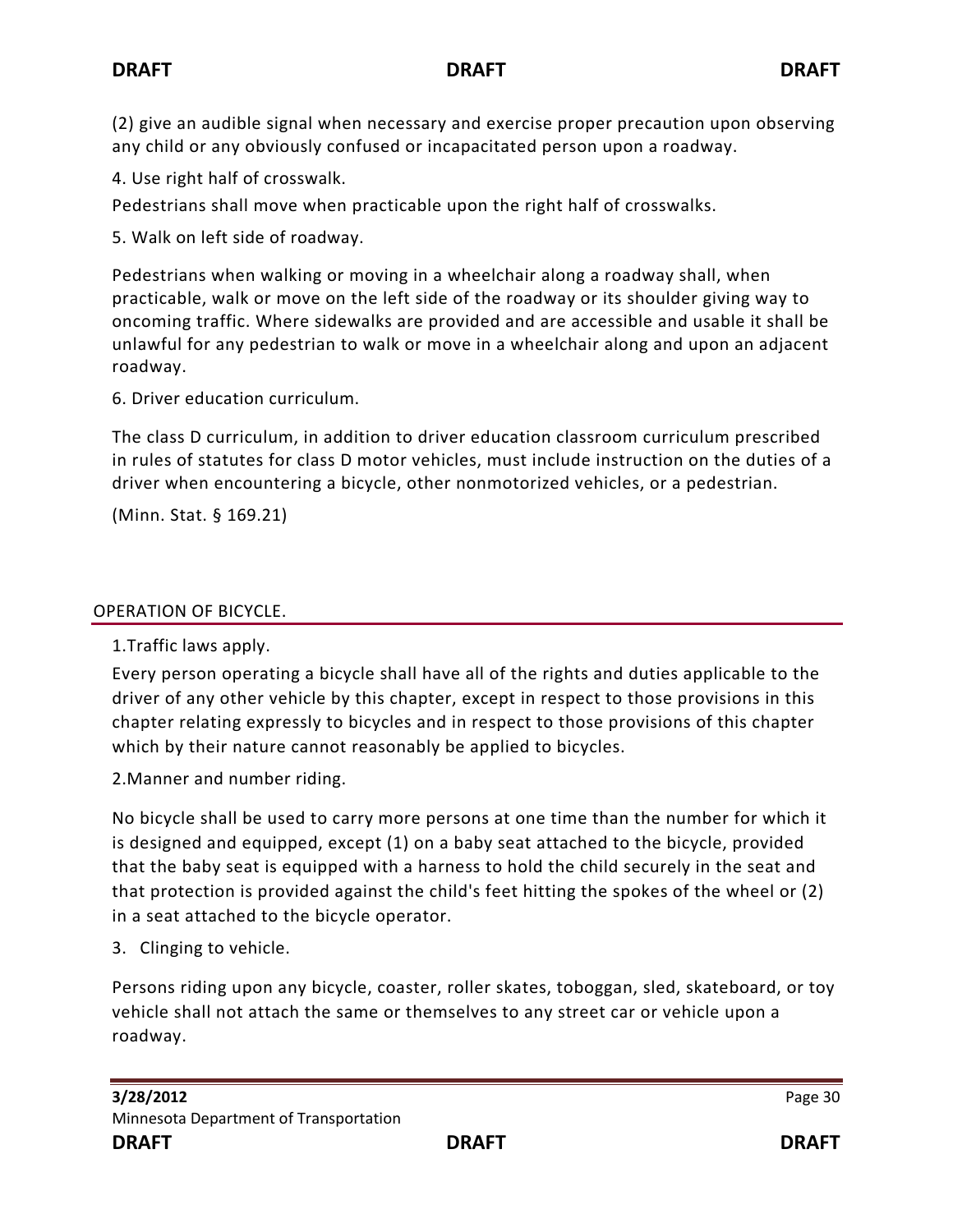4. Riding on roadway or shoulder.

(a) Every person operating a bicycle upon a roadway shall ride as close as practicable to the right-hand curb or edge of the roadway except under any of the following situations:

(1) when overtaking and passing another vehicle proceeding in the same direction;

(2) when preparing for a left turn at an intersection or into a private road or driveway;

(3) when reasonably necessary to avoid conditions, including fixed or moving objects, vehicles, pedestrians, animals, surface hazards, or narrow width lanes, that make it unsafe to continue along the right-hand curb or edge.

(b) If a bicycle is traveling on a shoulder of a roadway, the bicycle shall travel in the same direction as adjacent vehicular traffic.

(c) Persons riding bicycles upon a roadway or shoulder shall not ride more than two abreast and shall not impede the normal and reasonable movement of traffic and, on a laned roadway, shall ride within a single lane.

(d) A person operating a bicycle upon a sidewalk, or across a roadway or shoulder on a crosswalk, shall yield the right-of-way to any pedestrian and shall give an audible signal when necessary before overtaking and passing any pedestrian. No person shall ride a bicycle upon a sidewalk within a business district unless permitted by local authorities. Local authorities may prohibit the operation of bicycles on any sidewalk or crosswalk under their jurisdiction.

(e) An individual operating a bicycle or other vehicle on a bikeway shall leave a safe distance when overtaking a bicycle or individual proceeding in the same direction on the bikeway, and shall maintain clearance until safely past the overtaken bicycle or individual.

(f) A person lawfully operating a bicycle on a sidewalk, or across a roadway or shoulder on a crosswalk, shall have all the rights and duties applicable to a pedestrian under the same circumstances.

5. Carrying articles.

No person operating a bicycle shall carry any package, bundle, or article which prevents the driver from keeping at least one hand upon the handle bars or from properly operating the brakes of the bicycle.

6. Bicycle equipment.

(a) No person shall operate a bicycle at nighttime unless the bicycle or its operator is equipped with a lamp which shall emit a white light visible from a distance of at least 500 feet to the front and with a red reflector of a type approved by the Department of Public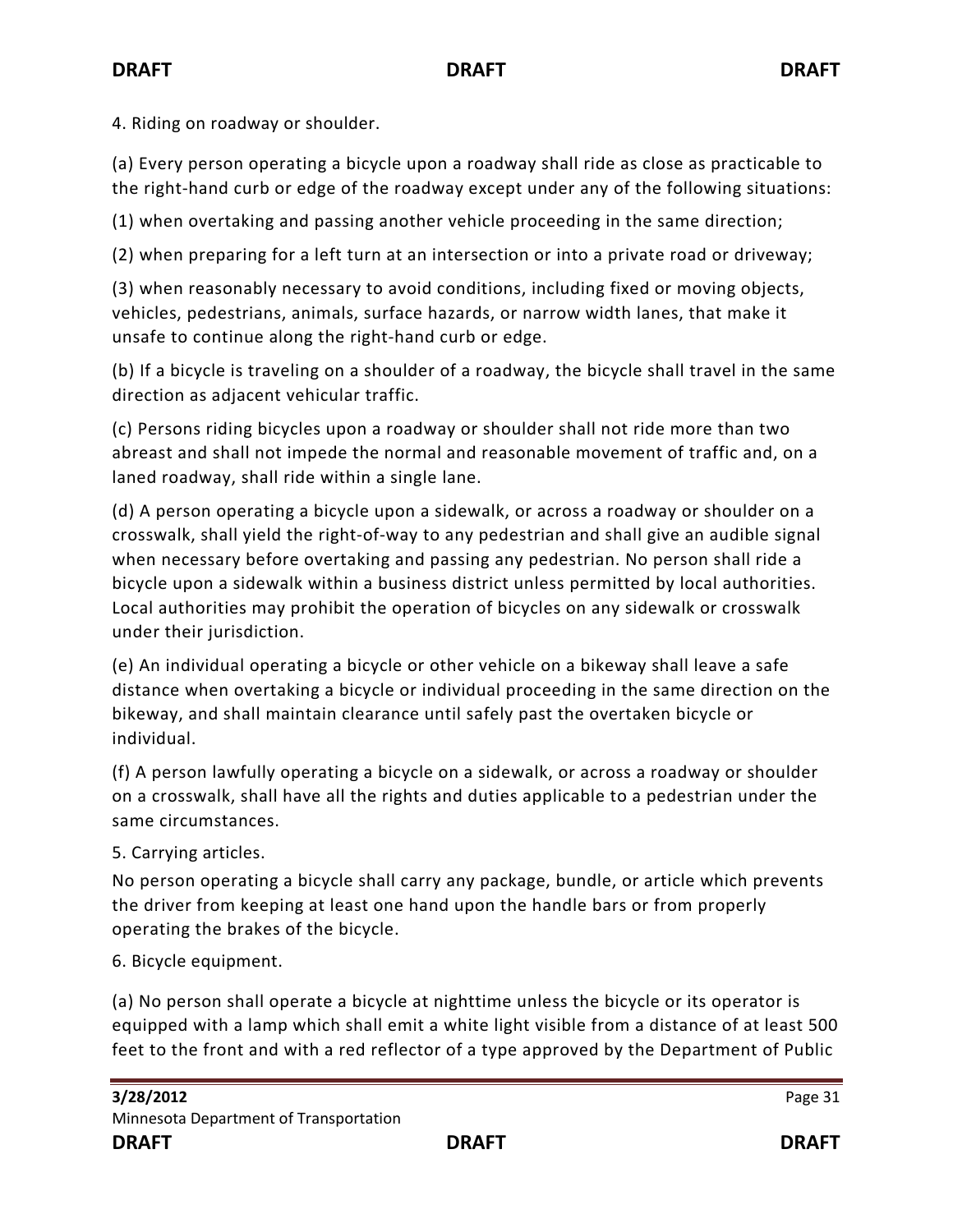Safety which is visible from all distances from 100 feet to 600 feet to the rear when directly in front of lawful lower beams of headlamps on a motor vehicle. No person may operate a bicycle at any time when there is not sufficient light to render persons and vehicles on the highway clearly discernible at a distance of 500 feet ahead unless the bicycle or its operator is equipped with reflective surfaces that shall be visible during the hours of darkness from 600 feet when viewed in front of lawful lower beams of headlamps on a motor vehicle. The reflective surfaces shall include reflective materials on each side of each pedal to indicate their presence from the front or the rear and with a minimum of 20 square inches of reflective material on each side of the bicycle or its operator. Any bicycle equipped with side reflectors as required by regulations for new bicycles prescribed by the United States Consumer Product Safety Commission shall be considered to meet the requirements for side reflectorization contained in this subdivision. A bicycle may be equipped with a rear lamp that emits a red flashing signal.

(b) No person shall operate a bicycle unless it is equipped with a brake which will enable the operator to make the braked wheels skid on dry, level, clean pavement.

(c) No person shall operate upon a highway any bicycle equipped with handlebars so raised that the operator must elevate the hands above the level of the shoulders in order to grasp the normal steering grip area.

(d) No person shall operate upon a highway any bicycle which is of such a size as to prevent the operator from stopping the bicycle, supporting it with at least one foot on the highway surface and restarting in a safe manner.

7. Sale with reflectors and other equipment.

No person shall sell or offer for sale any new bicycle unless it is equipped with reflectors and other equipment as required by subdivision 6, clauses (a) and (b) and by the regulations for new bicycles prescribed by the United States Consumer Product Safety Commission.

8. Turning, lane change.

An arm signal to turn right or left shall be given continuously during the last 100 feet traveled by the bicycle before turning, unless the arm is needed to control the bicycle, and shall be given while the bicycle is stopped waiting to turn.

9. Bicycle parking.

(a) A person may park a bicycle on a sidewalk unless prohibited or restricted by local authorities. A bicycle parked on a sidewalk shall not impede the normal and reasonable movement of pedestrian or other traffic.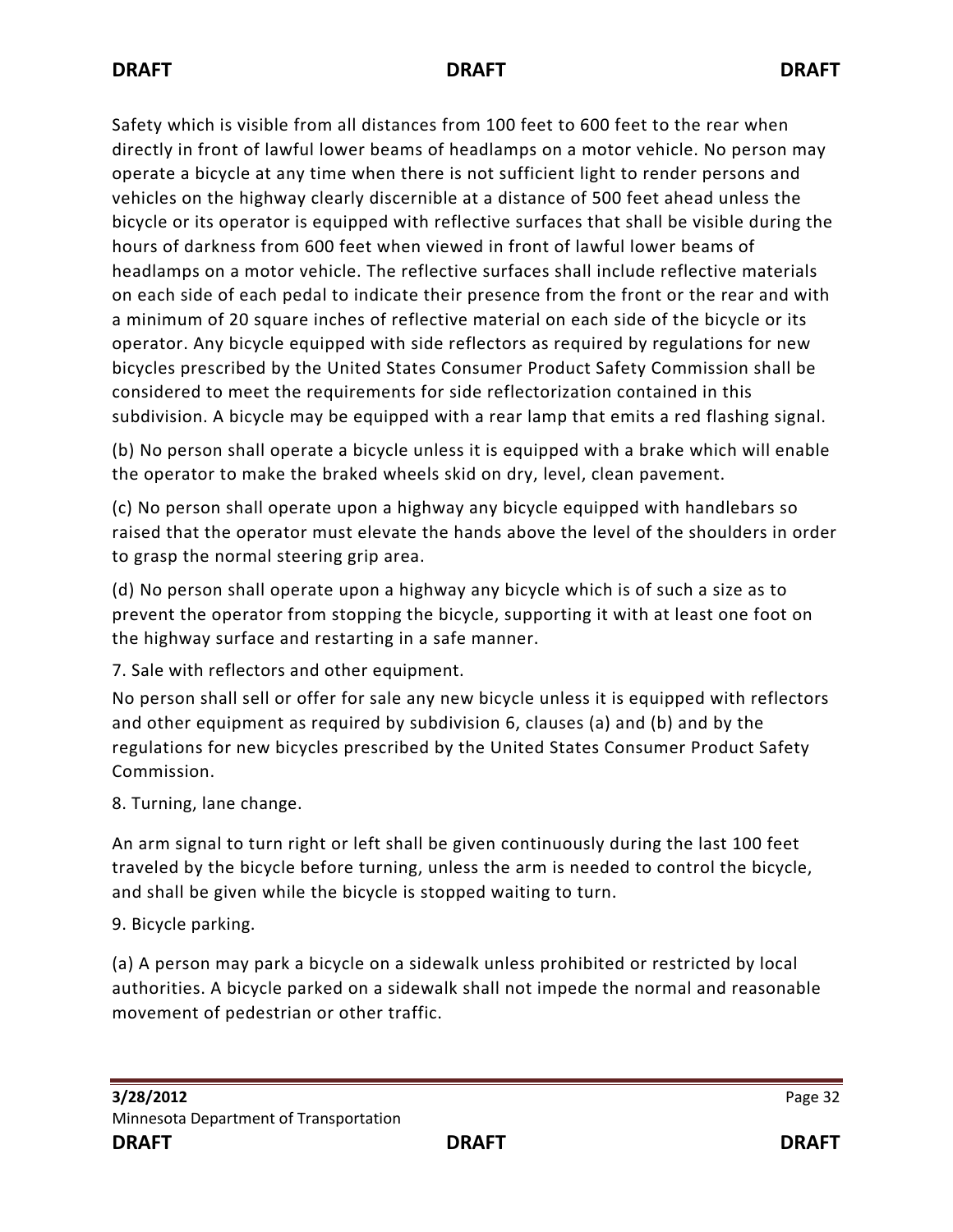(b) A bicycle may be parked on a roadway at any location where parking is allowed if it is parked in such a manner that it does not obstruct the movement of a legally parked motor vehicle.

10. Bicycle events.

(a) Bicycle events, parades, contests, or racing on a highway shall not be unlawful when approved by state or local authorities having jurisdiction over that highway. Approval shall be granted only under conditions which assure reasonable safety for all participants, spectators and other highway users, and which prevent unreasonable interference with traffic flow which would seriously inconvenience other highway users.

(b) By agreement with the approving authority, participants in an approved bicycle highway event may be exempted from compliance with any traffic laws otherwise applicable thereto, provided that traffic control is adequate to assure the safety of all highway users.

11. Peace officer operating bicycle.

The provisions of this section governing operation of bicycles do not apply to bicycles operated by peace officers while performing their duties.

(Minn. Stat. § 169.222)

## MOTORIZED BICYCLE.

1. Safety equipment; parking. Except as otherwise provided in this section, section [169.974](https://www.revisor.mn.gov/statutes?id=169.974#stat.169.974) relating to motorcycles is applicable to motorized bicycles, except that:

(1) protective headgear includes headgear that meets the American National Standard for Protective Headgear for Bicyclists, ANSI Z90.4-1984, approved by the American National Standards Institute, Inc.;

(2) a motorized bicycle equipped with a headlight and taillight meeting the requirements of lighting for motorcycles may be operated during nighttime hours;

(3) except as provided in clause (5), protective headgear is not required for operators 18 years of age or older;

(4) the provisions of section [169.222](https://www.revisor.mn.gov/statutes?id=169.222#stat.169.222) governing the parking of bicycles apply to motorized bicycles;

(5) the operator of an electric-assisted bicycle must wear properly fitted and fastened headgear that meets the American National Standard for Protective Headgear for Bicyclists, ANSI Z90.4-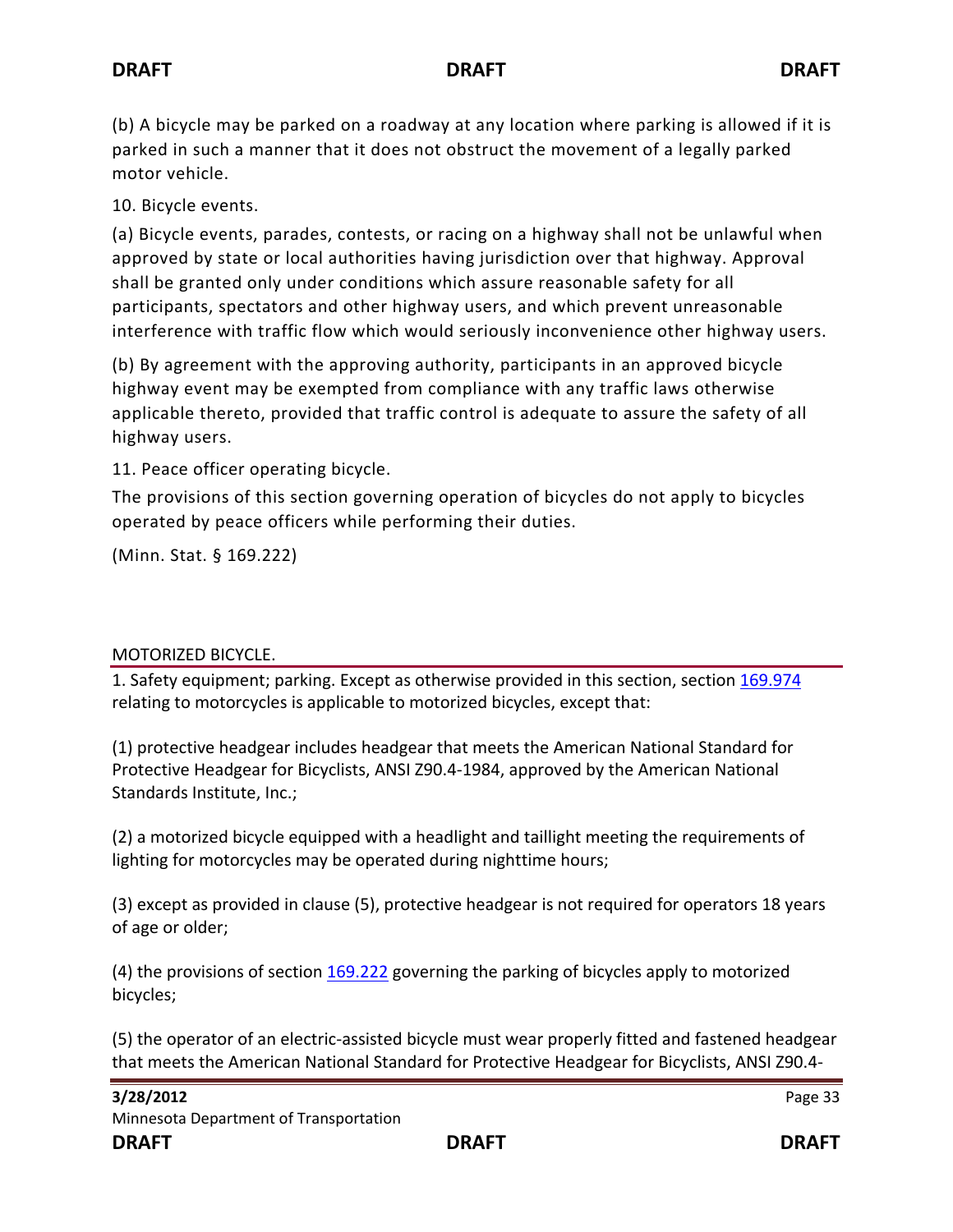1984, approved by the American National Standards Institute, Inc., when operating the electricassisted bicycle on a street or highway; and

(6) eye protection devices are not required for operators of electric-assisted bicycles.

2. License or permit.

(a) A motorized bicycle may be operated under either a driver's license or a motorized bicycle permit issued under section [171.02, subdivision 3.](https://www.revisor.mn.gov/statutes?id=171.02#stat.171.02.3)

(b) A person under the age of 16 operating a motorized bicycle under a motorized bicycle permit is subject to the restrictions imposed by section [169.974, subdivision 2,](https://www.revisor.mn.gov/statutes?id=169.974#stat.169.974.2) on operation of a motorcycle under a two-wheel instruction permit, except that:

(1) a parent or guardian of an operator under the age of 16 may also ride on the motorized bicycle as a passenger or operator if the motorized bicycle is equipped with a seat and footrests for a second passenger;

(2) a motorized bicycle equipped with a headlight and taillight meeting the requirements of lighting for motorcycles may be operated during nighttime hours;

(3) protective headgear includes headgear described in subdivision 1; and

(4) protective headgear is required only until the operator reaches the age of 18 years.

3. Sidewalk and passenger prohibitions.

No person shall operate a motorized bicycle upon a sidewalk at any time, except when such operation is necessary for the most direct access to a roadway from a driveway, alley or building. No person shall operate a motorized bicycle that is carrying any person other than the operator, except as allowed under subdivision 2.

4.Headlight requirement.

The provisions of section [169.974, subdivision 5,](https://www.revisor.mn.gov/statutes?id=169.974#stat.169.974.5) paragraph (i), apply to motorized bicycles that are equipped with headlights. After June 1, 1987, a new motorized bicycle sold or offered for sale in Minnesota must be equipped with a headlight.

5. Other operation requirements and prohibitions.

(a) A person operating a motorized bicycle on a roadway shall ride as close as practicable to the right-hand curb or edge of the roadway except in one of the following situations: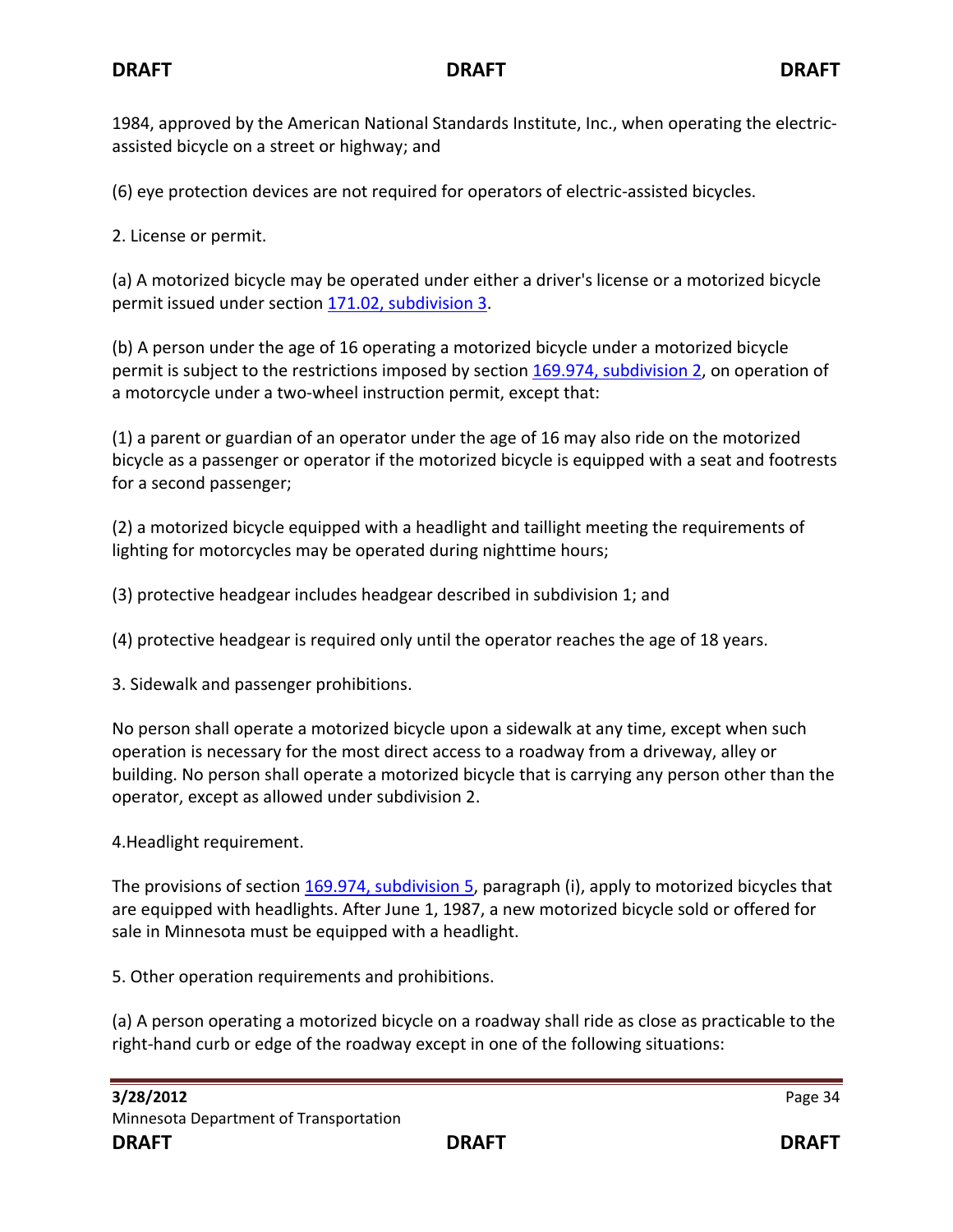(1) when overtaking and passing another vehicle proceeding in the same direction;

(2) when preparing for a left turn at an intersection or into a private road or driveway; or

(3) when reasonably necessary to avoid conditions, including fixed or moving objects, vehicles, pedestrians, animals, surface hazards, or narrow width lanes, that make it unsafe to continue along the right-hand curb or edge.

(b) Persons operating motorized bicycles on a roadway may not ride more than two abreast and may not impede the normal and reasonable movement of traffic. On a laned roadway, a person operating a motorized bicycle shall ride within a single lane.

(c) This section does not permit the operation of a motorized bicycle on a bicycle path or bicycle lane that is reserved for the exclusive use of nonmotorized traffic.

(d) Subject to the provisions of section  $160.263$ , subdivision 3, a person may operate an electric-assisted bicycle on a bicycle lane. A person may operate an electric-assisted bicycle on the shoulder of a roadway if the electric-assisted bicycle is traveling in the same direction as the adjacent vehicular traffic.

(Minn. Stat. § 169.223)

#### CREATION; POLICY. DEPARTMENT OF TRANSPORTATION

1. Department created.

In order to provide an integrated transportation system of aeronautics, highways, motor carriers, ports, public transit, railroads, and pipelines, and including facilities for walking and bicycling, a Department of Transportation is created. The department is the principal agency of the state for development, implementation, administration, consolidation, and coordination of state transportation policies, plans, and programs.

2. Transportation goals.

The goals of the state transportation system are as follows:

(1) to minimize fatalities and injuries for transportation users throughout the state;

(2) to provide multimodal and intermodal transportation facilities and services to increase access for all persons and businesses and to ensure economic well-being and quality of life without undue burden placed on any community;

(3) to provide a reasonable travel time for commuters;

(4) to enhance economic development and provide for the economical, efficient, and safe movement of goods to and from markets by rail, highway, and waterway;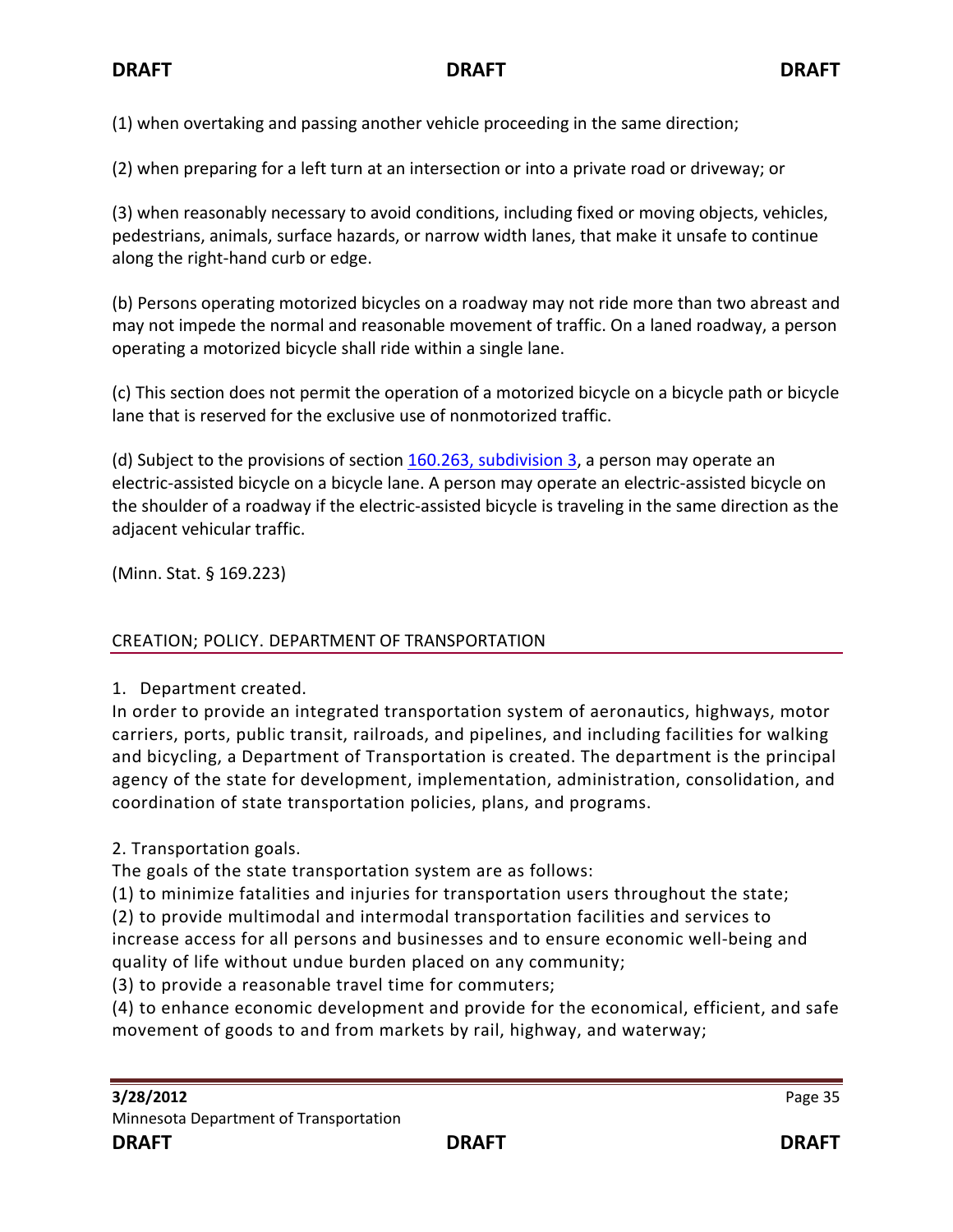(5) to encourage tourism by providing appropriate transportation to Minnesota facilities designed to attract tourists and to enhance the appeal, through transportation investments, of tourist destinations across the state;

(6) to provide transit services to all counties in the state to meet the needs of transit users;

(7) to promote accountability through systematic management of system performance and productivity through the utilization of technological advancements;

(8) to maximize the long-term benefits received for each state transportation investment;

(9) to provide for and prioritize funding of transportation investments that ensures that the state's transportation infrastructure is maintained in a state of good repair;

(10) to ensure that the planning and implementation of all modes of transportation are consistent with the environmental and energy goals of the state;

(11) to promote and increase the use of high-occupancy vehicles and low-emission vehicles;

(12) to provide an air transportation system sufficient to encourage economic growth and allow all regions of the state the ability to participate in the global economy;

(13) to increase use of transit as a percentage of all trips statewide by giving highest priority to the transportation modes with the greatest people-moving capacity and lowest long-term economic and environmental cost;

(14) to promote and increase bicycling and walking as a percentage of all trips as energyefficient, nonpolluting, and healthy forms of transportation;

(15) to reduce greenhouse gas emissions from the state's transportation sector; and

(16) to accomplish these goals with minimal impact on the environment.

(Minn. Stat. § 174.01)

## COMPLETE STREETS.

1. Definition.

"Complete streets" is the planning, scoping, design, implementation, operation, and maintenance of roads in order to reasonably address the safety and accessibility needs of users of all ages and abilities. Complete streets considers the needs of motorists, pedestrians, transit users and vehicles, bicyclists, and commercial and emergency vehicles moving along and across roads, intersections, and crossings in a manner that is sensitive to the local context and recognizes that the needs vary in urban, suburban, and rural settings.

2. Implementation.

The commissioner shall implement a complete streets policy after consultation with stakeholders, state and regional agencies, local governments, and road authorities. The commissioner, after such consultation, shall address relevant protocols, guidance, standards, requirements, and training, and shall integrate related principles of context-sensitive solutions. 3. Report.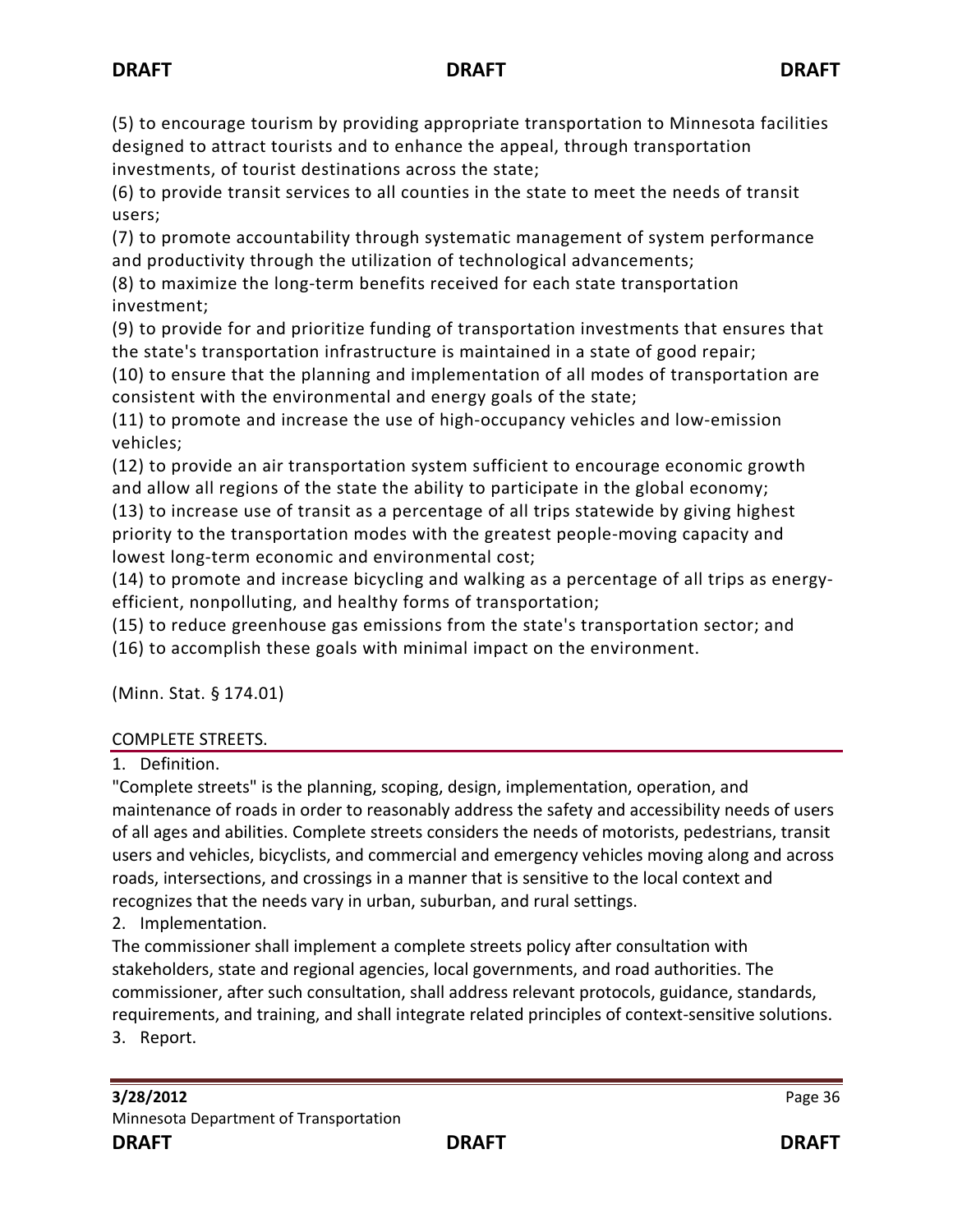Beginning in 2011, the commissioner shall report on the implementation of the complete streets policy in the agency's biennial budget submission under section [174.02.](https://www.revisor.mn.gov/statutes?id=174.02#stat.174.02)

4. Local road authorities.

Local road authorities are encouraged, but not required, to create and adopt complete streets policies for their roads that reflect local context and goals. Nothing in this section may be construed to prohibit a local road authority from adopting a complete streets policy that incorporates or exceeds statutory complete streets principles.

5. Variances from engineering standards.

(a) When evaluating a request for a variance from the engineering standards for state-aid projects under chapter 162 in which the variance request is related to complete streets, the commissioner shall consider the latest edition of:

(1) A Policy on Geometric Design of Highways and Streets, from the American Association of State Highway and Transportation Officials; and

(2) for projects in urban areas, the Context Sensitive Solutions in Designing Major Urban Thoroughfares for Walkable Communities, from the Institute of Transportation Engineers. (b) If the commissioner denies a variance request related to complete streets, the commissioner shall provide written reasons for the denial to the political subdivision that submitted the request.

(Minn. Stat. § 174.75)

# DUTIES OF COMMISSIONER.

1. Statewide transportation plan; priorities; schedule of expenditures.

In order to best meet the present and future transportation needs of the public, to insure a strong state economy, to make most efficient use of public and private funds, to lessen adverse environmental impacts of the transportation sector, and to promote the more efficient use of energy and other resources for transportation purposes, the commissioner shall:

(1) three months after notification that the department is ready to commence operations and prior to the drafting of the statewide transportation plan, hold public hearings as may be appropriate solely for the purpose of receiving suggestions for future transportation alternatives and priorities for the state. The Metropolitan Council, regional development commissions, and port authorities shall appear at the hearings and submit information concerning transportation-related planning undertaken and accomplished by these agencies. Other political subdivisions may appear and submit such information at the hearings. These hearings shall be completed no later than six months from the date of the commissioner's notification;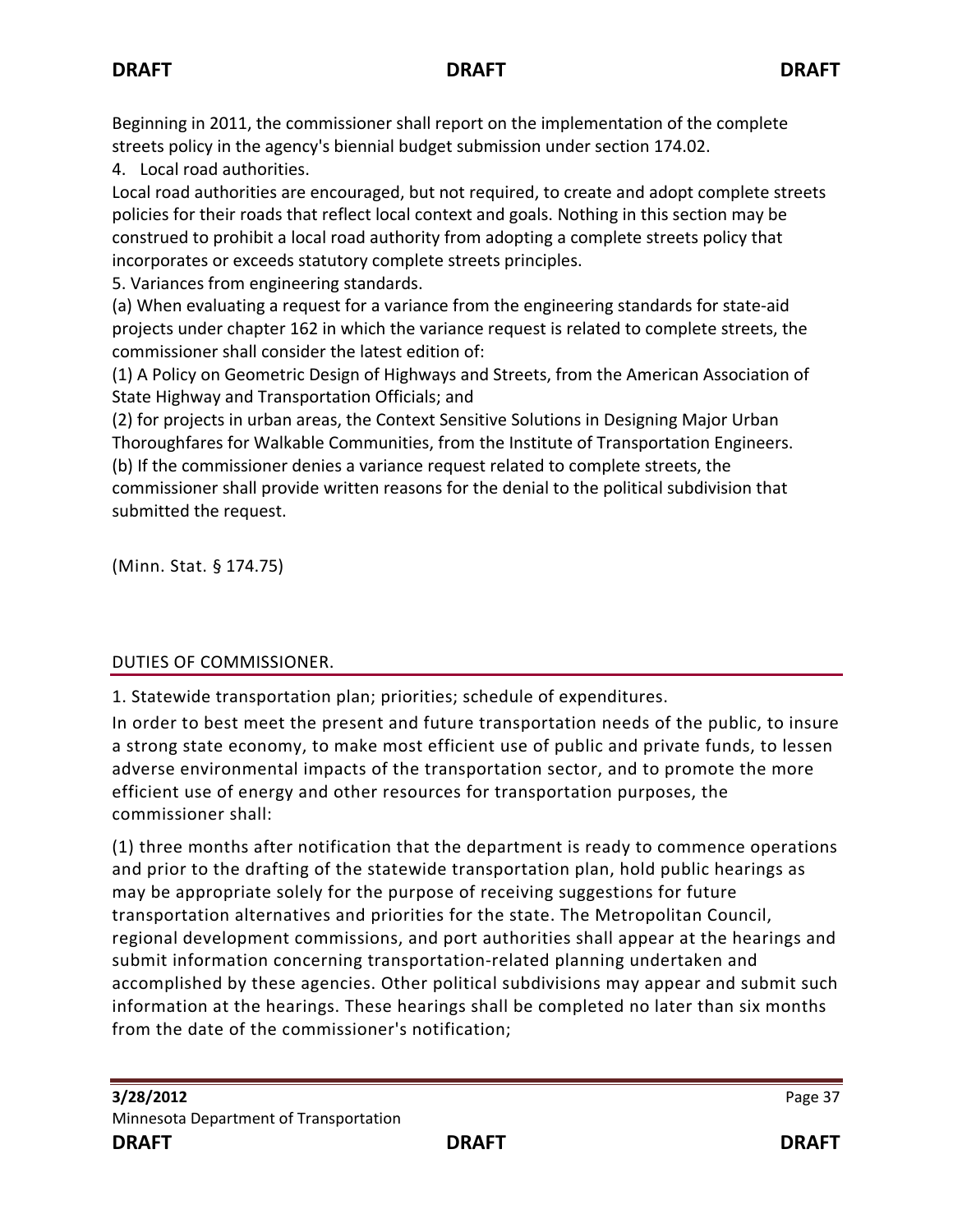(2) develop, adopt, revise, and monitor a statewide transportation plan, taking into account the suggestions and information submitted at the public hearings held pursuant to clause (1). The plan shall incorporate all modes of transportation including bicycle commutation and recreation and provide for the interconnection and coordination of different modes of transportation. The commissioner shall evaluate all transportation programs and facilities proposed for inclusion in the plan in terms of economic costs and benefits, safety aspects, impact on present and planned land uses, environmental effects, energy efficiency, national transportation policies and priorities, and availability of federal and other financial assistance;

(3) based upon the statewide transportation plan, develop statewide transportation priorities and schedule authorized public capital improvements and other authorized public transportation expenditures pursuant to the priorities. As permitted by the federal Surface Transportation Program and subject to available funding, the commissioner shall give serious consideration to prioritizing for funding those trunk highway projects in the metropolitan area, as defined in section [473.121, subdivision 2,](https://www.revisor.mn.gov/statutes?id=473.121#stat.473.121.2) that are consistent with policies included in the Metropolitan Council's metropolitan development guide, transportation policy plan, and regional development framework, and that have been awarded funding through the federal Surface Transportation Program. In responding to an unforeseen, catastrophic event affecting the state transportation system, the commissioner may, upon written notification to the chairs of the senate and house of representatives committees with jurisdiction over transportation policy and finance, prioritize projects without regard to availability of federal funding; and

(4) complete the plan and priorities required by this subdivision no later than July 1, 1978. Upon completion of the plan and priorities, the commissioner shall prepare and periodically revise, as necessary, the schedule of authorized public transportation expenditures. The plan, priorities, and schedule are exempt from the provisions of the Administrative Procedure Act.

2. Revision of statewide multimodal transportation plan.

(a) The commissioner shall revise the statewide multimodal transportation plan by January 15, 2013, and by January 15 of every four years thereafter. Before final adoption of a revised plan, the commissioner shall hold a hearing to receive public comment on the preliminary draft of the revised plan.

(b) Each revised statewide multimodal transportation plan must:

(1) incorporate the goals of the state transportation system in section [174.01;](https://www.revisor.mn.gov/statutes?id=174.01#stat.174.01)

(2) establish objectives, policies, and strategies for achieving those goals; and

(3) identify performance targets for measuring progress and achievement of transportation system goals, objectives, or policies.

3. Statewide highway 20-year capital investment plan.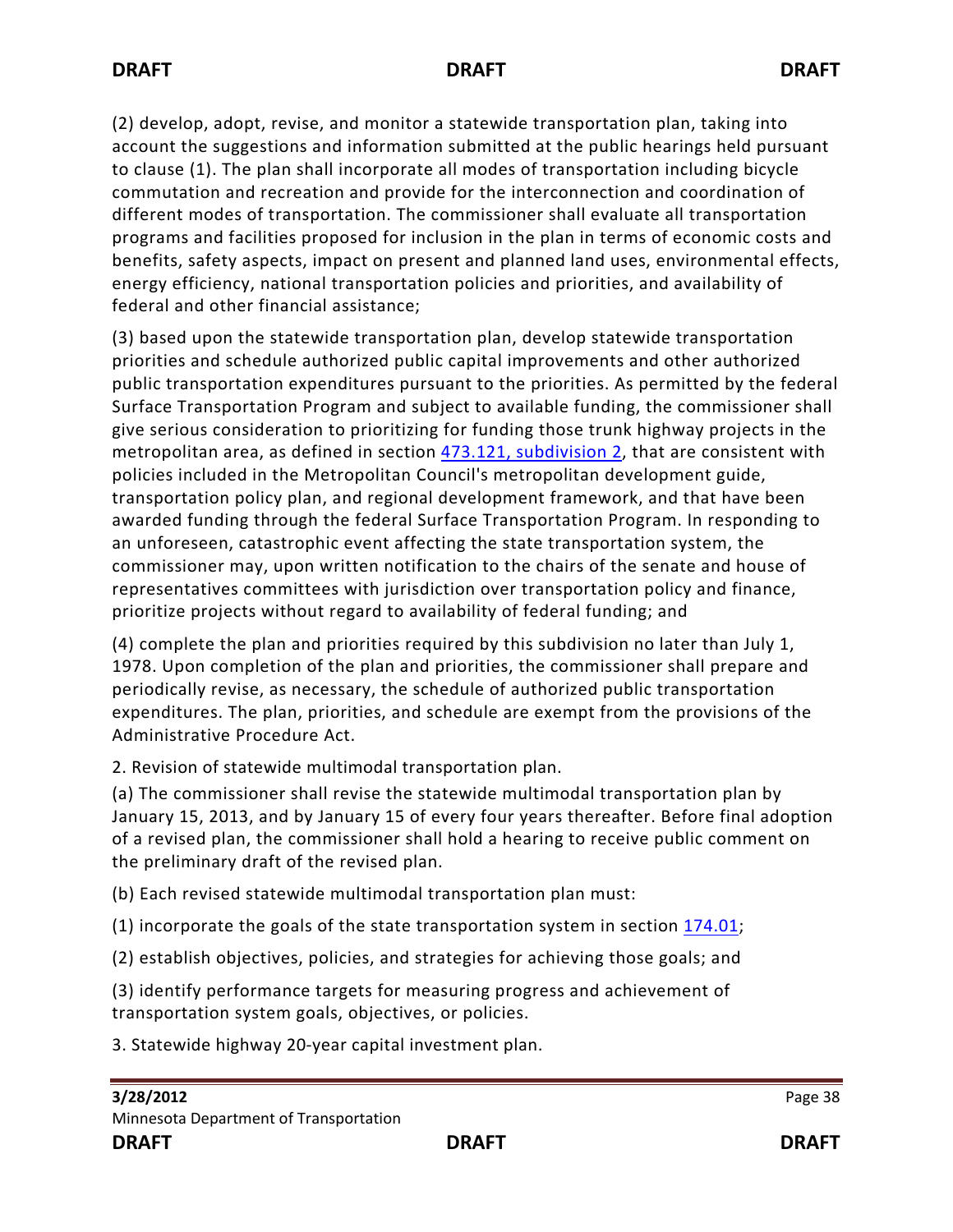By January 15, 2013, and in conjunction with each future revision of the statewide multimodal transportation plan, the commissioner shall prepare a 20-year statewide highway capital investment plan that:

(1) incorporates performance measures and targets for assessing progress and achievement of the state's transportation goals, objectives, and policies identified in this chapter for the state trunk highway system, and those goals, objectives, and policies established in the statewide multimodal transportation plan. Performance targets must be based on objectively verifiable measures, and address, at a minimum, preservation and maintenance of the structural condition of state highway bridges and pavements, safety, and mobility;

(2) summarizes trends and impacts for each performance target over the past five years;

(3) summarizes the amount and analyzes the impact of the department's capital investments and priorities over the past five years on each performance target, including a comparison of prior plan projected costs with actual costs;

(4) identifies the investments required to meet the established performance targets over the next 20-year period;

(5) projects available state and federal funding over the 20-year period, including any unique, competitive, time-limited, or focused funding opportunities;

(6) identifies strategies to ensure the most efficient use of existing transportation infrastructure, and to maximize the performance benefits of projected available funding;

(7) establishes investment priorities for projected funding, including a schedule of major projects or improvement programs for the 20-year period together with projected costs and impact on performance targets; and

(8) identifies those performance targets identified under clause (1) not expected to meet the target outcome over the 20-year period together with alternative strategies that could be implemented to meet the targets.

4. Implementation of plan.

After the adoption and each revision of the statewide transportation plan, the commissioner shall take no action inconsistent with the revised plan.

5. Relationship with national and local plans.

The statewide plan shall recognize established national transportation policies. The plan shall include matters of local or regional concern if this inclusion is needed to insure a comprehensive, statewide perspective on transportation policies and priorities. The commissioner shall recognize and attempt to accommodate the local or regional transportation plans. However, the statewide plan shall supersede a local or regional plan to the extent inconsistent on a matter which the commissioner demonstrates is of statewide concern. A political subdivision may challenge the commissioner's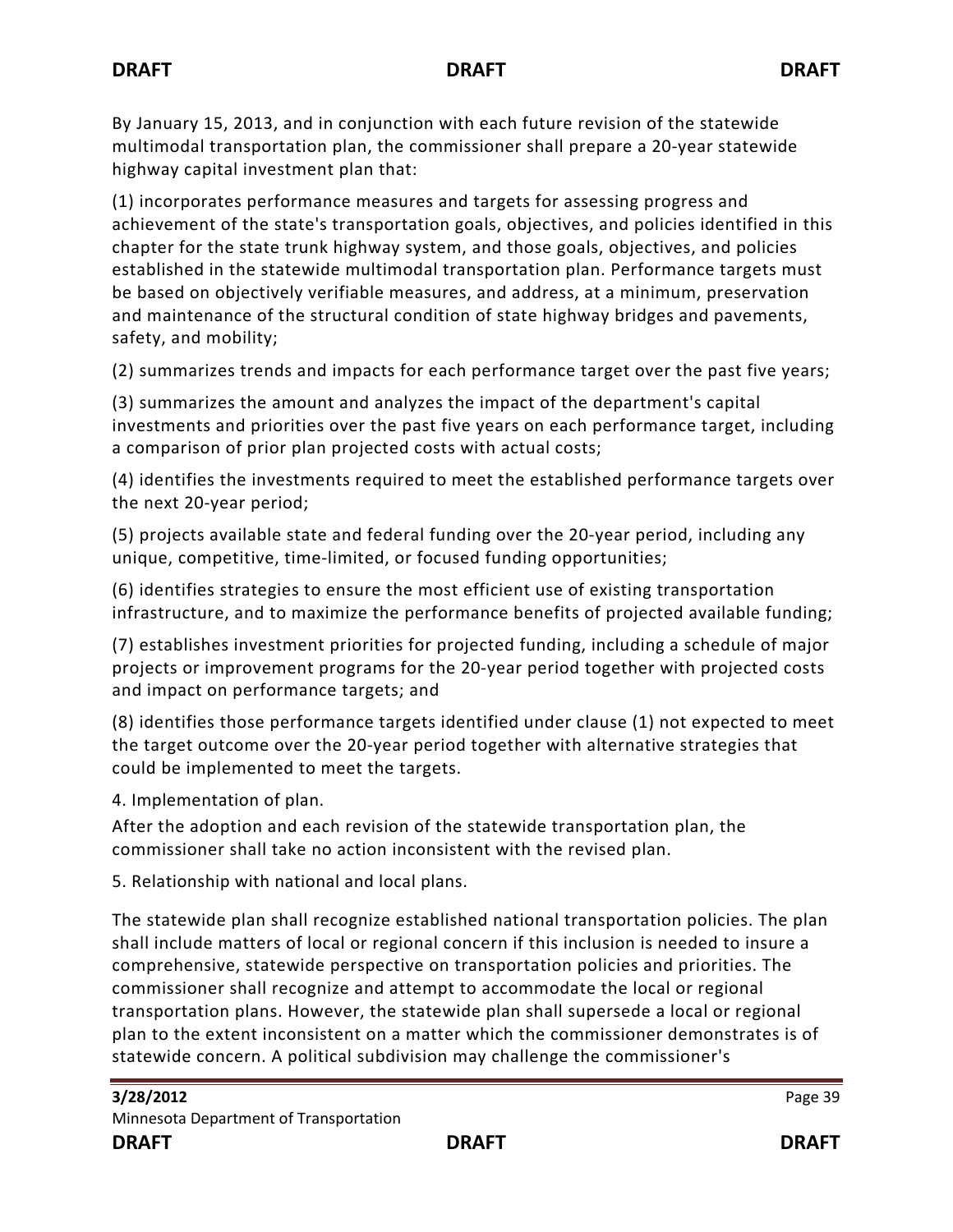determination that a portion of a local or regional plan is superseded by the statewide plan. The subdivision shall institute the challenge by filing a petition with the commissioner within 30 days after being notified by the commissioner that the local or regional plan is superseded. The challenge shall be resolved by the commissioner as a contested case pursuant to chapter 14.

6. Other duties.

The commissioner shall:

(1) construct and maintain transportation facilities as authorized by law;

(2) cooperate with, and may provide technical and financial assistance to, the Metropolitan Council and regional development commissions in the regional transportation planning process, in accordance with mutually acceptable terms and conditions;

(3) cooperate with, and may provide planning and technical assistance upon the request of, any political subdivision or other governmental agency in accordance with mutually accepted terms and conditions, except as otherwise restricted by law; and

(4) develop, revise, and monitor a statewide rail transportation plan as part of the statewide transportation planning process, including a study and evaluation of alternative methods for insuring adequate and economical transportation of agricultural commodities, supplies, and other goods to and from rural areas of the state. The plan shall include an analysis of rail lines in the state for the purpose of determining (i) eligibility of rail lines for assistance under federal and state rail assistance programs, (ii) eligibility of rail lines for inclusion in the state rail bank, and (iii) the actions required by the state to insure the continuation of rail service that meets essential state needs and objectives.

### 7. Regional transportation planning.

The Metropolitan Council, pursuant to section [473.146,](https://www.revisor.mn.gov/statutes?id=473.146#stat.473.146) and the regional development commissions shall develop regional long-range transportation policy plans in cooperation with the commissioner and local units of government. Upon promulgation of the statewide transportation plan, and periodically as necessary thereafter, each regional policy plan shall be reviewed and amended, if necessary, by the appropriate regional agency to insure that the regional policy plan is not in conflict with the statewide transportation plan.

8. Social, economic, and environmental effects.

The commissioner shall consider the social, economic, and environmental effects resulting from existing and proposed transportation facilities and shall make continuing efforts to mitigate any adverse effects. The commissioner shall utilize a systematic, interdisciplinary approach which shall insure the integrated use of the natural, social, and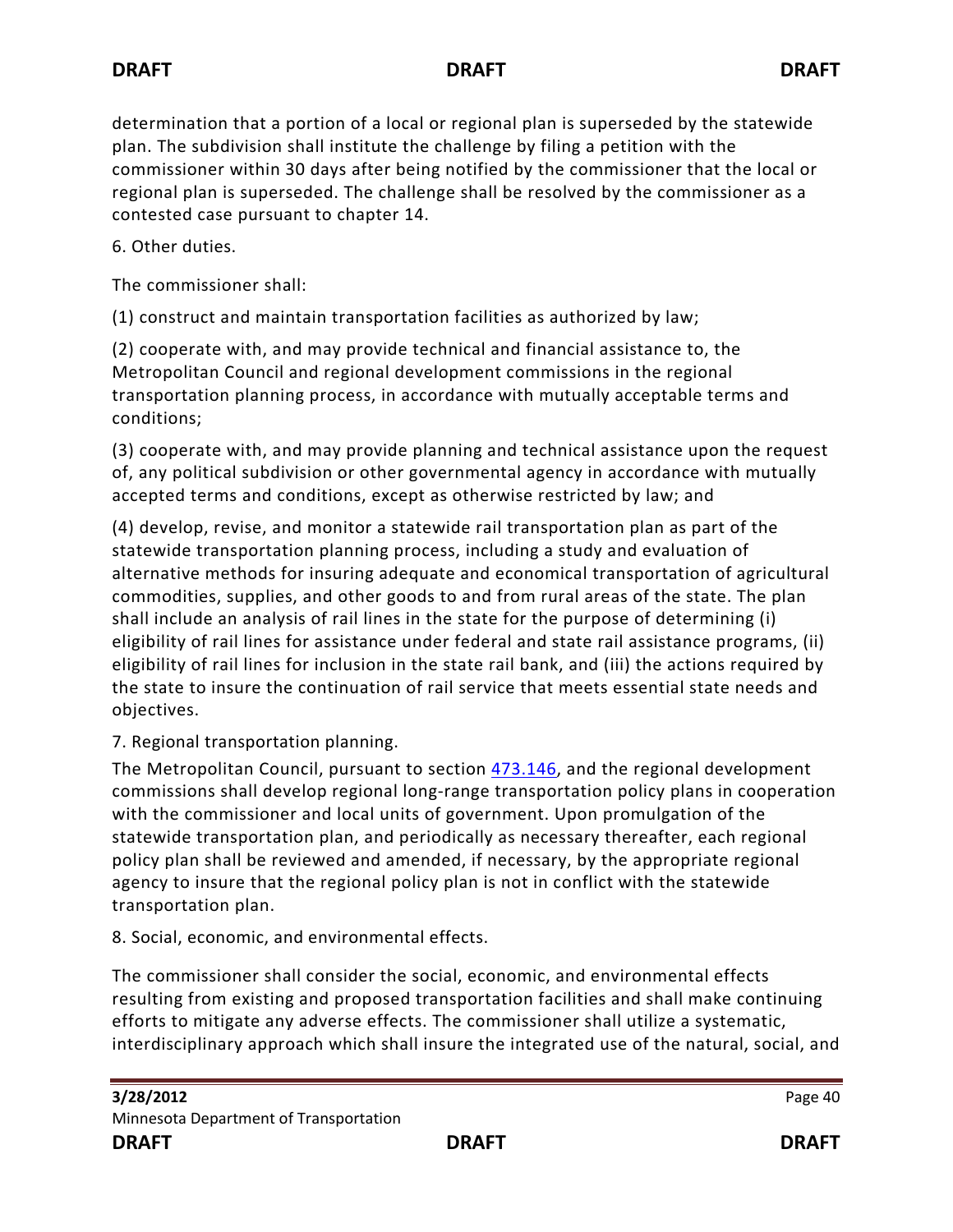physical sciences and the environmental design arts in plans and decisions which may affect the environment.

9. Economic analysis of nonhighway alternatives.

If the commissioner considers congestion pricing, tolls, mileage pricing, or public-private partnerships in order to meet the transportation needs of commuters in the department's metropolitan district between 2001 and 2020, the commissioner shall, in cooperation with the Metropolitan Council and the regional railroad authorities in the district, compare the economics of these financing methods with the economics of nonhighway alternatives for moving commuters. The commissioner shall analyze the economics as they relate to both individuals and to the transportation system.

## 10. Energy conservation.

The commissioner, in cooperation with the commissioner of commerce through the state energy office, shall evaluate all modes of transportation in terms of their levels of energy consumption. The commissioner of commerce shall provide the commissioner with projections of the future availability of energy resources for transportation. The commissioner shall use the results of this evaluation and the projections to evaluate alternative programs and facilities to be included in the statewide plan and to otherwise promote the more efficient use of energy resources for transportation purposes.

11. Forecast of revenues and expenditures.

In cooperation with the Department of Management and Budget and as required by section [16A.103,](https://www.revisor.mn.gov/statutes?id=16A.103#stat.16A.103) the commissioner shall prepare in February and November of each year a forecast of highway user tax distribution fund and trunk highway fund revenues and expenditures. The forecast must include an analysis of economic information and the potential impact on highway user fund revenues, historical growth rate information, and other variables affecting revenue assumptions and forecasted future growth rates. The forecast must include an analysis of trunk highway bonding and the necessary debt service payments, and assumptions regarding federal transportation funds. The commissioner shall review the forecast information with the chairs of the senate and house of representatives committees with jurisdiction over finance, ways and means, and transportation finance and with legislative fiscal staff no later than one week following the release of the forecast and shall inform the chairs and staff of changes made from previous forecasts.

12. Highway construction training; report.

(a) The commissioner of transportation shall utilize the maximum feasible amount of all federal funds available to this state under United States Code, title 23, section 140, paragraph (b), to develop, conduct, and administer highway construction training, including skill improvement programs.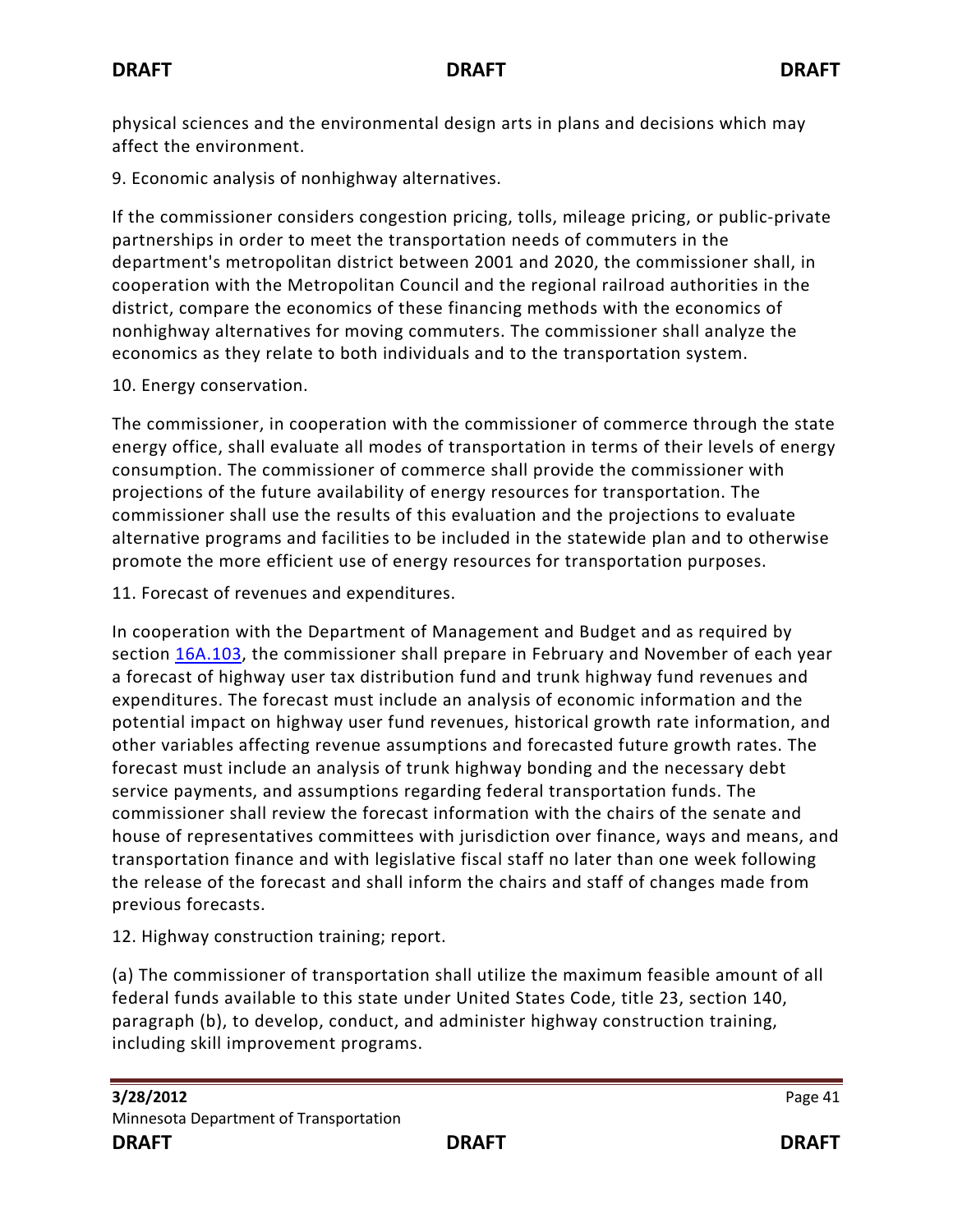(b) The commissioner of transportation must report by February 1 of each odd-numbered year to the house of representatives and senate committees having jurisdiction over transportation policy and finance concerning the commissioner's compliance with paragraph (a). The report must, with respect to each of the two previous calendar years:

(1) describe the highway construction training and skill improvement programs the commissioner has conducted and administered;

(2) analyze the results of the commissioner's training programs;

(3) state the amount of federal funds available to this state under United States Code, title 23, section 140, paragraph (b); and

(4) identify the amount spent by the commissioner in conducting and administering the programs.

(Minn. Stat. § 174.03)

## GENERAL POWERS AND DUTIES.

1. Research; evaluation.

The commissioner shall conduct research and shall study, analyze, and evaluate concepts, techniques, programs, and projects to accomplish the purposes of sections [174.21](https://www.revisor.mn.gov/statutes?id=174.21#stat.174.21) to [174.27,](https://www.revisor.mn.gov/statutes?id=174.27#stat.174.27) including traffic operations improvements, preferential treatment and other encouragement of transit and paratransit services and high-occupancy vehicles, improvements in the management and operation of regular route transit services, special provision for pedestrians and bicycles, management and control of parking, changes in work schedules, and reduction of vehicle use in congested and residential areas. The commissioner shall examine and evaluate such concepts, techniques, programs, and projects now or previously employed or proposed in this state and elsewhere. The commissioner or an independent third party under contract to the commissioner shall monitor and evaluate the management and operation of public transit systems, services, and projects receiving financial or professional and technical assistance under sections [174.21](https://www.revisor.mn.gov/statutes?id=174.21#stat.174.21) to [174.27](https://www.revisor.mn.gov/statutes?id=174.27#stat.174.27) or other state programs to determine the manner in which and the extent to which such systems, services, and projects contribute or may contribute to the purposes of sections [174.21](https://www.revisor.mn.gov/statutes?id=174.21#stat.174.21) to [174.27.](https://www.revisor.mn.gov/statutes?id=174.27#stat.174.27) The commissioner shall develop and promote proposals and projects to accomplish the purposes of sections [174.21](https://www.revisor.mn.gov/statutes?id=174.21#stat.174.21) to [174.27](https://www.revisor.mn.gov/statutes?id=174.27#stat.174.27) and shall actively solicit such proposals from municipalities, counties, legislatively established transit commissions and authorities, regional development commissions, and potential vendors. In conducting such activities the commissioner shall make the greatest possible use of already available research and information. The commissioner shall use the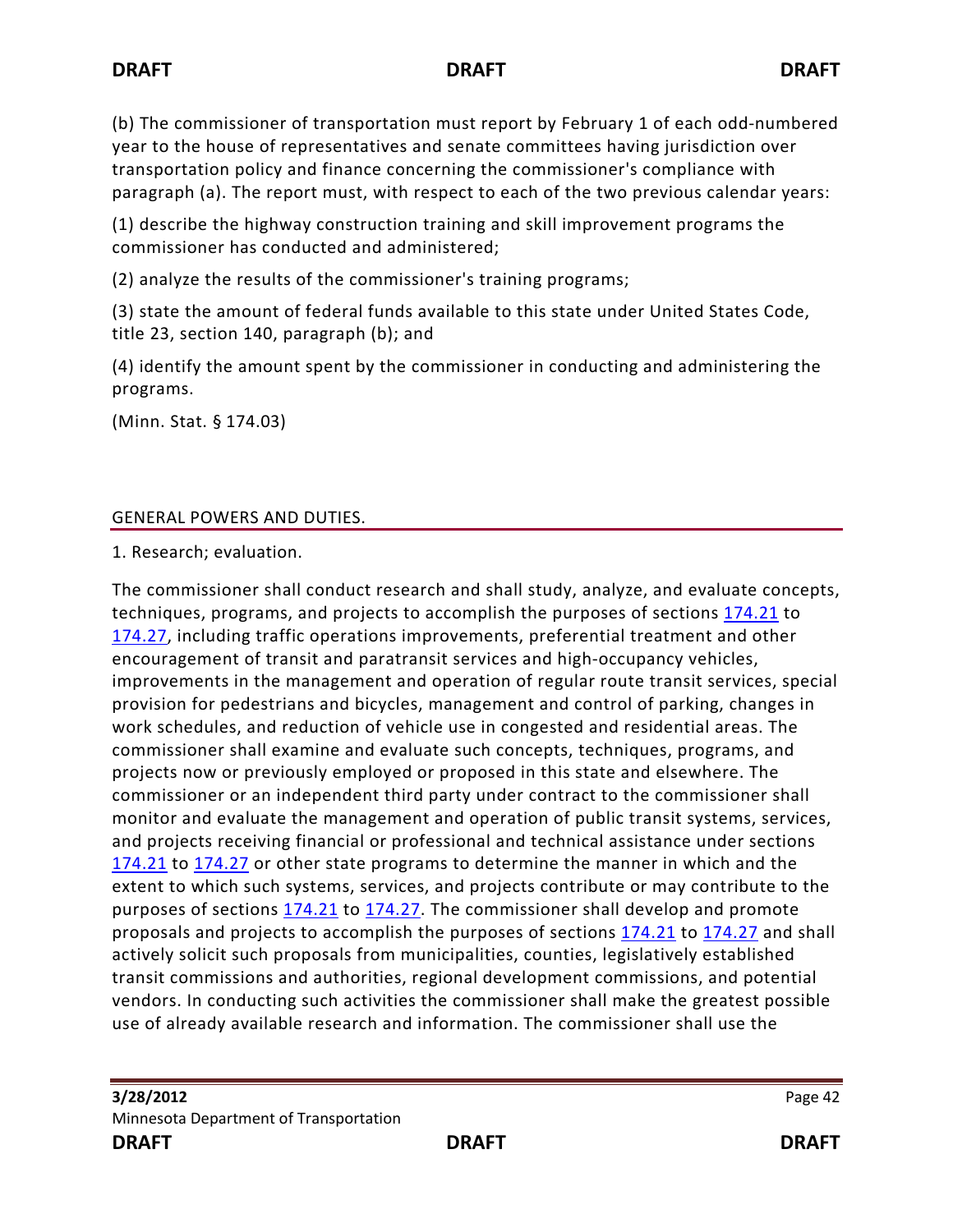information developed under sections [174.21](https://www.revisor.mn.gov/statutes?id=174.21#stat.174.21) to [174.27](https://www.revisor.mn.gov/statutes?id=174.27#stat.174.27) in developing or revising the state transportation plan.

(Minn. Stat. § 174.23)

#### MINNESOTA COUNCIL ON TRANSPORTATION ACCESS.

1. Council established.

A Minnesota Council on Transportation Access is established to study, evaluate, oversee, and make recommendations to improve the coordination, availability, accessibility, efficiency, costeffectiveness, and safety of transportation services provided to the transit public. "Transit public" means those persons who utilize public transit and those who, because of mental or physical disability, income status, or age are unable to transport themselves and are dependent upon others for transportation services.

#### 2. Duties of council.

In order to accomplish the purposes in subdivision 1, the council, following consultation with the legislative committees or divisions with jurisdiction over transportation policy and budget, or with appropriate legislative transportation subcommittees, shall adopt a biennial work plan that must incorporate the following activities:

(1) compile information on existing transportation alternatives for the transit public, and serve as a clearinghouse for information on services, funding sources, innovations, and coordination efforts;

(2) identify best practices and strategies that have been successful in Minnesota and in other states for coordination of local, regional, state, and federal funding and services;

(3) recommend statewide objectives for providing public transportation services for the transit public;

(4) identify barriers prohibiting coordination and accessibility of public transportation services and aggressively pursue the elimination of those barriers;

(5) recommend policies and procedures for coordinating local, regional, state, and federal funding and services for the transit public;

(6) identify stakeholders in providing services for the transit public, and seek input from them concerning barriers and appropriate strategies;

(7) recommend guidelines for developing transportation coordination plans throughout the state;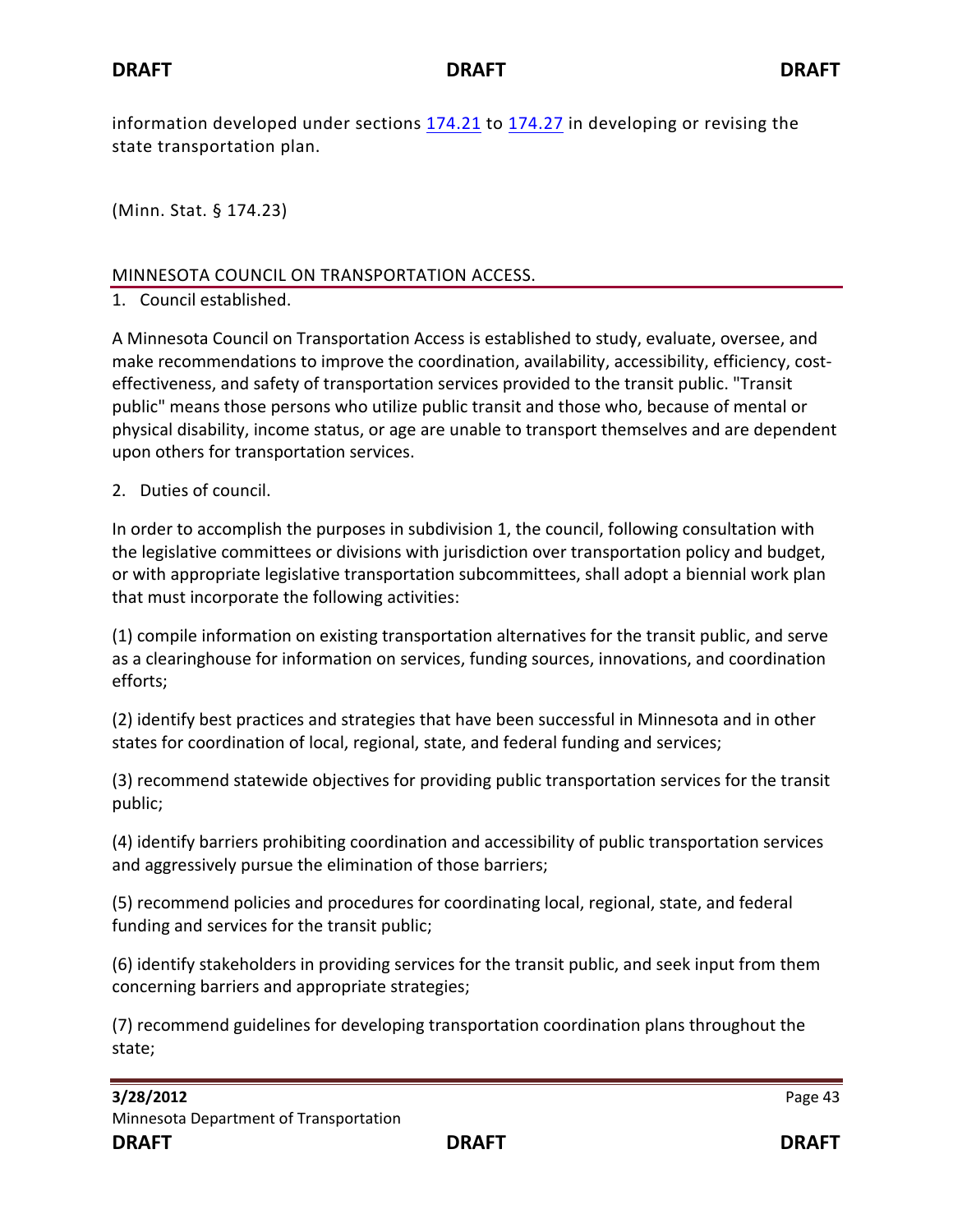(8) encourage all state agencies participating in the council to purchase trips within the coordinated system;

(9) facilitate the creation and operation of transportation brokerages to match riders to the appropriate service, promote shared dispatching, compile and disseminate information on transportation options, and promote regional communication;

(10) encourage volunteer driver programs and recommend legislation to address liability and insurance issues;

(11) recommend minimum performance standards for delivery of services;

(12) identify methods to eliminate fraud and abuse in special transportation services;

(13) develop a standard method for addressing liability insurance requirements for transportation services purchased, provided, or coordinated;

(14) design and develop a contracting template for providing coordinated transportation services;

(15) recommend an interagency uniform contracting and billing and accounting system for providing coordinated transportation services;

(16) encourage the design and development of training programs for coordinated transportation services;

(17) encourage the use of public school transportation vehicles for the transit public;

(18) develop an allocation methodology that equitably distributes transportation funds to compensate units of government and all entities that provide coordinated transportation services;

(19) identify policies and necessary legislation to facilitate vehicle sharing; and

(20) advocate aggressively for eliminating barriers to coordination, implementing coordination strategies, enacting necessary legislation, and appropriating resources to achieve the council's objectives.

3. Coordination with legislative committees.

The council shall coordinate its meeting schedule and activities pursuant to its work plan, to the extent practicable, with legislative committees and divisions with jurisdiction over transportation budget and policy, or with appropriate subcommittees. The chair of the council shall act as a liaison with the chairs and ranking minority members of the legislative transportation committees, divisions, and appropriate subcommittees in carrying out these duties.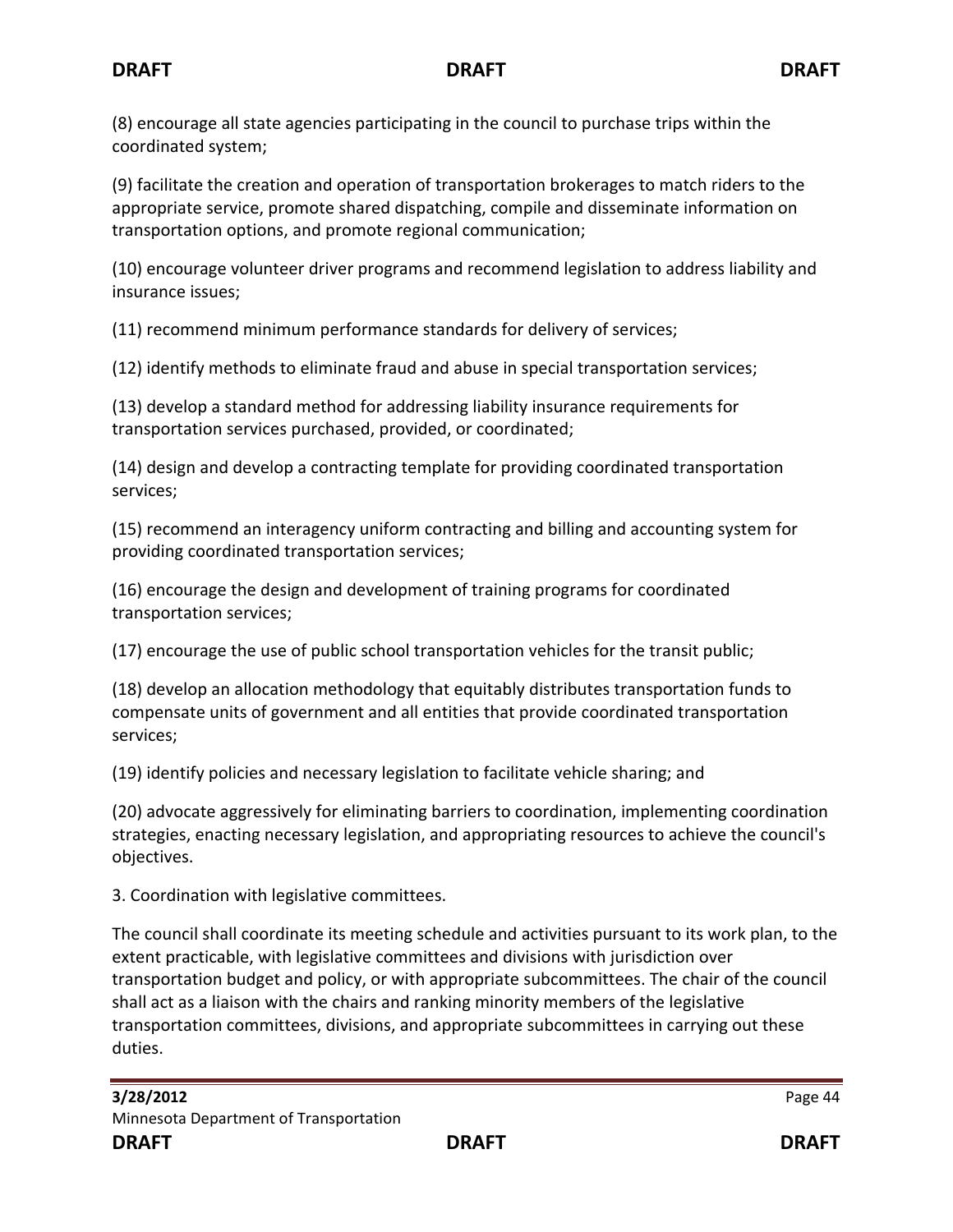4. Membership.

(a) The council is composed of the following 13 members:

(1) one representative from the Office of the Governor;

(2) one representative from the Council on Disability;

(3) one representative from the Minnesota Public Transit Association;

(4) the commissioner of transportation or a designee;

(5) the commissioner of human services or a designee;

(6) the commissioner of health or a designee;

(7) the chair of the Metropolitan Council or a designee;

(8) the commissioner of education or a designee;

(9) the commissioner of veterans affairs or a designee;

(10) one representative from the Board on Aging;

(11) the commissioner of employment and economic development or a designee;

(12) the commissioner of commerce or a designee; and

(13) the commissioner of management and budget or a designee.

(b) All appointments required by paragraph (a) must be completed by August 1, 2010.

(c) The commissioner of transportation or a designee shall convene the first meeting of the council within two weeks after the members have been appointed to the council. The members shall elect a chair from their membership at the first meeting.

(d) The Department of Transportation and the Department of Human Services shall provide necessary staff support for the council.

# 5. Report.

By January 15 of each year, beginning in 2012, the council shall report its findings,

recommendations, and activities to the governor's office and to the chairs and ranking minority members of the legislative committees with jurisdiction over transportation, health, and human services, and to the legislature as provided under section [3.195.](https://www.revisor.mn.gov/statutes?year=2011&id=3.195#stat.3.195)

6.Reimbursement.

Members of the council shall receive reimbursement of expenses from the commissioner of transportation as provided in sectio[n 15.059,](https://www.revisor.mn.gov/statutes?year=2011&id=15.059#stat.15.059) subdivision 3.

7.Transfer of appropriation.

The amount appropriated to the Metropolitan Council in Laws 2009, chapter 36, article 1, section 4, subdivision 2, for the administrative expenses of the Minnesota Council on Transportation Access, and for other costs relating to the preparation of required reports, including the costs of hiring a consultant, is transferred to the Department of Transportation for the same purposes.

8.Expiration.

This section expires June 30, 2014.

(Minn. Stat. § 174.285)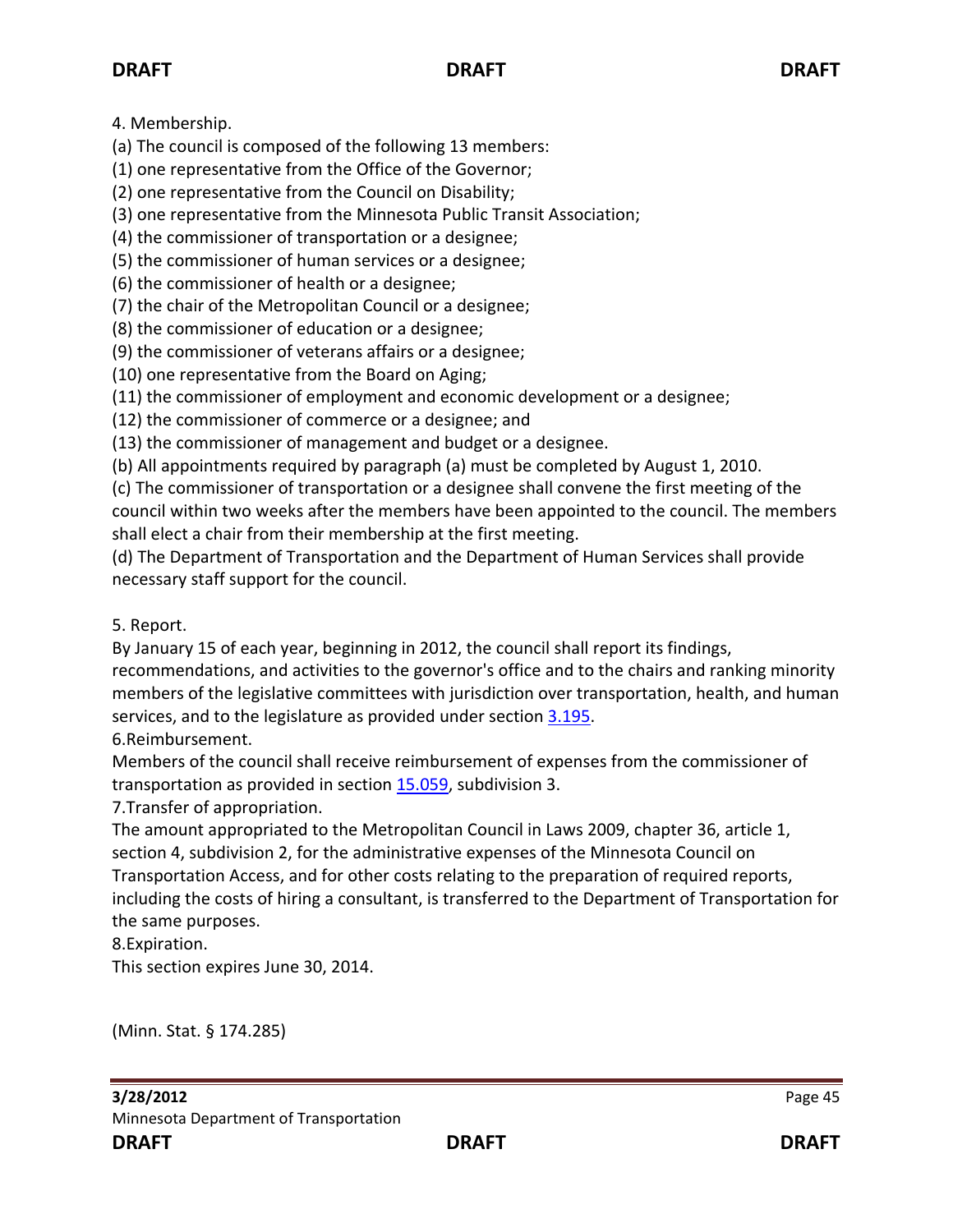#### ADVISORY COMMITTEE ON NONMOTORIZED TRANSPORTATION.

1. Purpose.

(a) The commissioner of transportation shall establish an advisory committee on nonmotorized transportation. The committee shall make recommendations to the commissioner on items related to nonmotorized transportation, including safety, education, and development programs. The committee shall review and analyze issues and needs relating to operating nonmotorized transportation on public rights-of-way, and identify solutions and goals for addressing identified issues and needs. (b) For purposes of this section, "nonmotorized transportation" includes bicycling, pedestrian activities, and other forms of nonmotorized transportation.

2. Members.

The advisory committee must consist of the following members:

(a) The commissioner of transportation shall appoint up to 18 public members, as follows: one member from each of the department's seven greater Minnesota districts; four members from the department's metropolitan district; and no more than seven members at large. Each of the members at large must represent nonmotorized interests or organizations.

(b) The commissioners of each of the following state agencies shall appoint an employee of the agency to serve as a member: administration, education, health, natural resources, public safety, transportation, and pollution control. The chair of the Metropolitan Council shall appoint an employee of the council to serve as a member. The director of Explore Minnesota Tourism shall appoint an employee of the agency to serve as a member. The division administrator of the Federal Highway Administration may appoint an employee of the agency to serve as a member.

(c) Members of the committee shall serve four-year terms.

(Minn. Stat. § 174.37)

### BLIND OR DEAF PEDESTRIANS; CIVIL LIABILITY.

The driver of a vehicle approaching a totally or partially blind pedestrian who is carrying a cane predominantly white or metallic in color, with or without a red tip, or using a service dog, or totally or partially deaf person with a service dog identified with a burnt orange collar or leash, shall bring such vehicle to a stop and give the right-of-way at any intersection of any street, avenue, alley, or other public highway to such blind or deaf pedestrian.

(Minn. Stat. § 256C.03)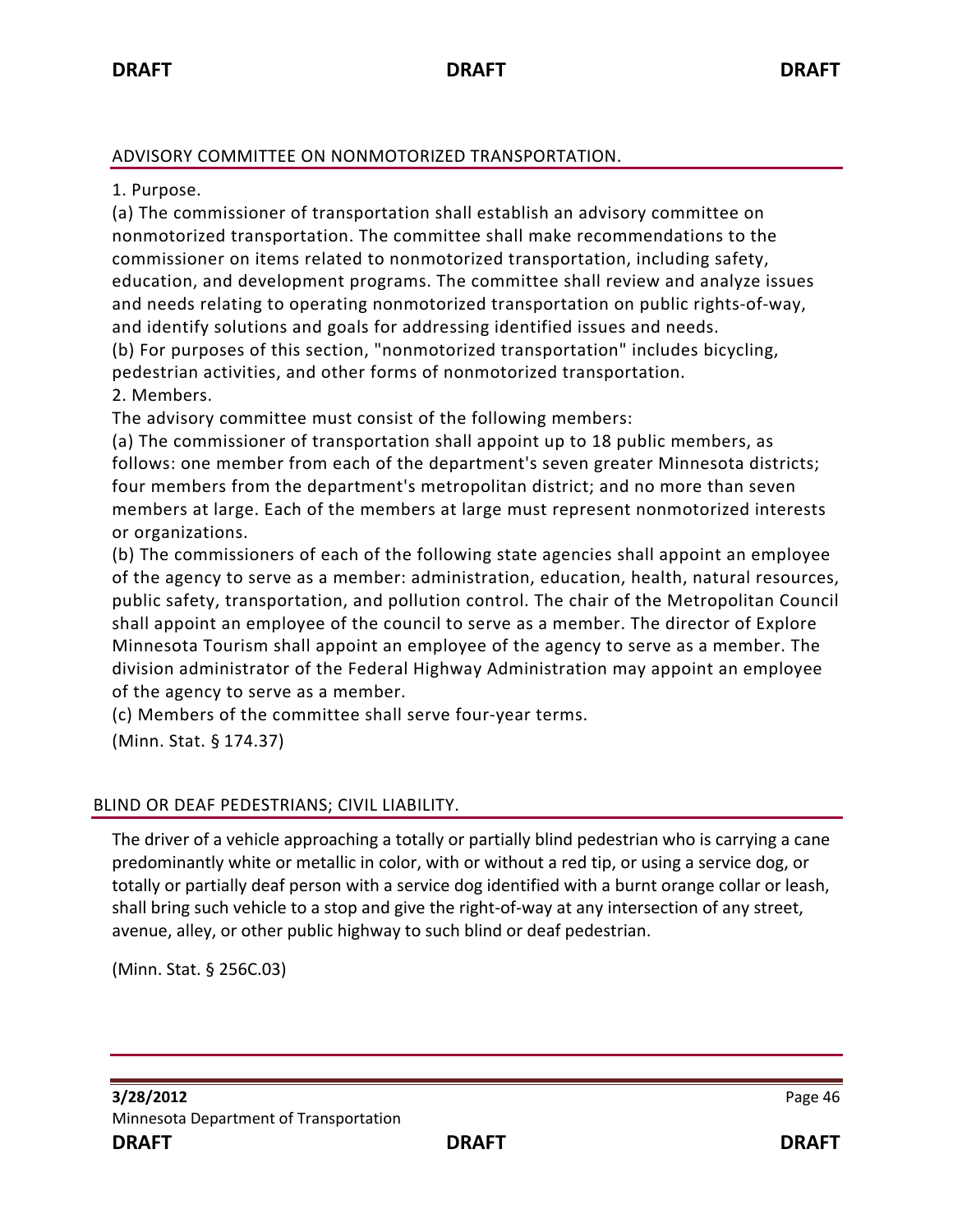### POWERS OF CERTAIN METROPOLITAN AREA TOWNS.

### 1. Towns described.

A town that has platted portions where 1,200 or more people reside or a town that has a platted area within 20 miles of the city hall of a city of the first class having over 200,000 population shall have the powers enumerated in this section. Its town board may adopt, amend, or repeal ordinances and rules for the purposes enumerated.

2. Certain other towns.

A town with a population of 1,000 or more that does not qualify under subdivision 1, shall have the enumerated powers upon an affirmative vote of its electors at the annual town meeting. The population must be established by the most recent federal decennial census, special census as provided in section [368.015,](https://www.revisor.mn.gov/statutes?year=2010&id=368.015#stat.368.015) or population estimate by the state demographer made according to section [4A.02,](https://www.revisor.mn.gov/statutes?year=2010&id=4A.02#stat.4A.02) whichever has the latest stated date of count or estimate.

## 3. Buildings.

The town board may construct or acquire structures needed for town purposes, and control, protect, and insure public buildings, property, and records.

## 4. Streets; sewers; sidewalks; public grounds.

The town board may:

(1) lay out, open, change, widen or extend streets, alleys, parks, squares, and other public ways and grounds and grade, pave, repair, control, and maintain them; (2) establish and maintain drains, canals, and sewers;

(3) alter, widen or straighten watercourses; and

(4) lay, repair, or otherwise improve or discontinue sidewalks, paths and crosswalks. It may by ordinance regulate the use of streets and other public grounds to prevent encumbrances or obstructions, and require the owners or occupants of buildings and the owners of vacant lots to remove snow, ice, dirt, or rubbish from the adjacent sidewalks. In default of compliance it may remove the encumbrances, obstructions, or substances and assess the cost against the property as a special assessment.

## 5. Parks; trees.

The town board may provide for, and by ordinance regulate, the setting out and protection of trees, shrubs, and flowers in the town or upon its property.

## 6. Cemeteries.

The town board may acquire by purchase, gift, devise, condemnation or otherwise, hold and manage cemetery grounds, enclose, lay out and ornament them and sell and convey lots in them. It may by ordinance regulate cemeteries and the disposal of dead bodies.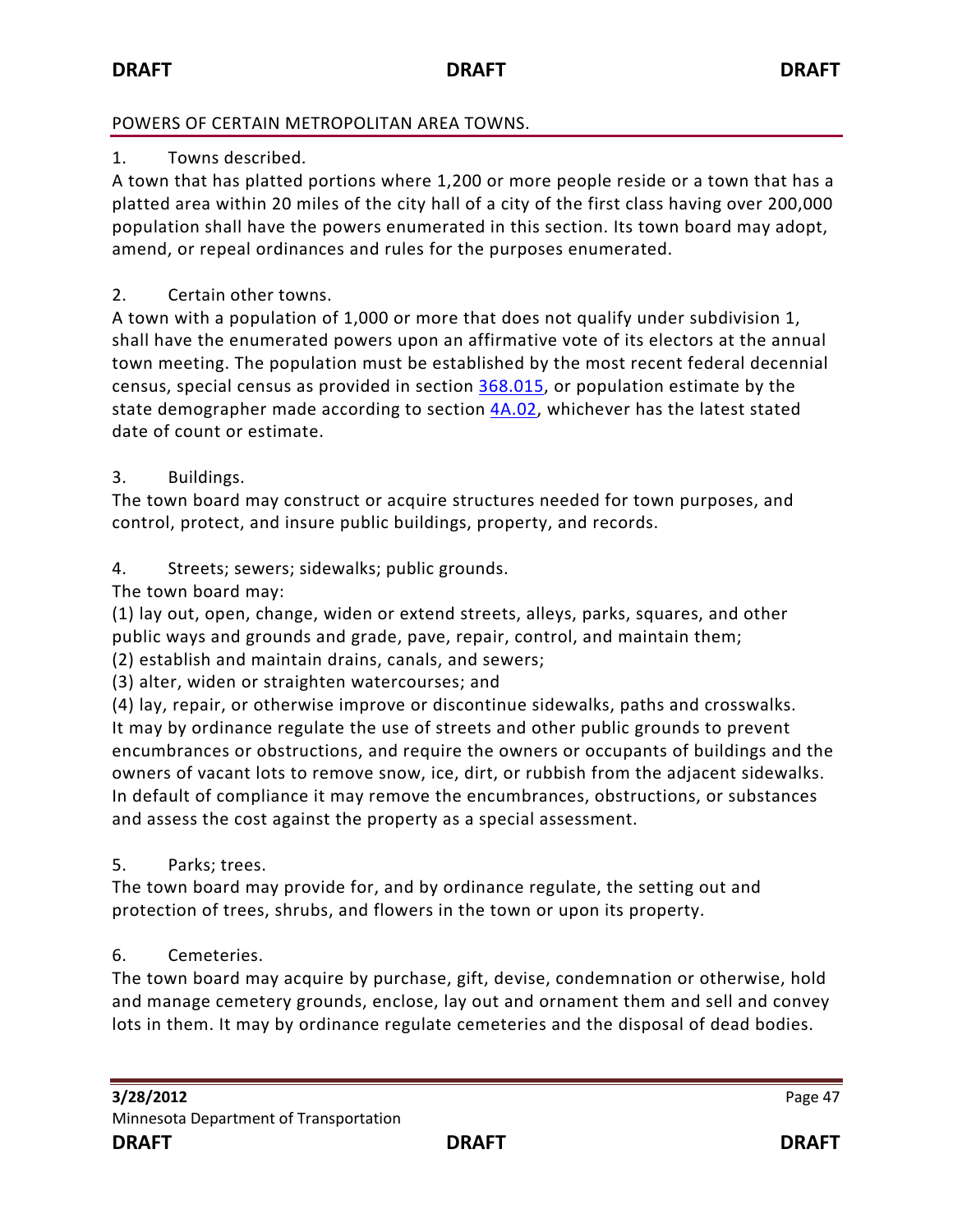### 7. Waterworks.

The town board may provide and by ordinance regulate the use of wells, cisterns, reservoirs, waterworks and other means of water supply.

## 8. Tourist camps; parking facilities.

The town board may acquire, improve and operate, and by ordinance regulate tourist camps and automobile parking facilities.

## 9. Hospitals.

The town board may provide hospitals. The town board of a town operating a municipal hospital may by ordinance establish a hospital board with powers and duties to manage and operate the hospital that the town board confers on it. The town board may, by vote of all its members, abolish the hospital board. The hospital board shall consist of five members, each appointed by the town board for a term of five years. Terms of the first members shall be arranged so that the term of one member expires each year. A vacancy shall be filled for the unexpired term. A member may be removed by the town board for cause after a hearing.

## 10. Fire prevention.

The town board may establish a fire department, appoint its officers and members and prescribe their duties, and provide fire apparatus. It may adopt ordinances to prevent, control or extinguish fires.

## 11. Naming and numbering streets.

The town board may by ordinance name or rename town streets and public places and number or renumber its lots and blocks, or part of them. It may make and record a consolidated plat of the town.

## 12. Transient commerce.

The town board may by ordinance restrain or license and regulate auctioneers, transient merchants and dealers, hawkers, peddlers, solicitors, and canvassers.

## 13. Taxis, haulers, car renters.

The town board may by ordinance license and regulate baggage wagons, dray drivers, taxicabs, and automobile rental agencies and liveries. At a minimum, an ordinance to license or regulate taxicabs or small vehicle passenger service must provide for driver qualifications, insurance, vehicle safety, and periodic vehicle inspections.

### 14. Animals.

The town board may by ordinance regulate the keeping of animals, restrain their running at large, authorize their impounding and sale or summary destruction, establish pounds, and license and regulate riding academies.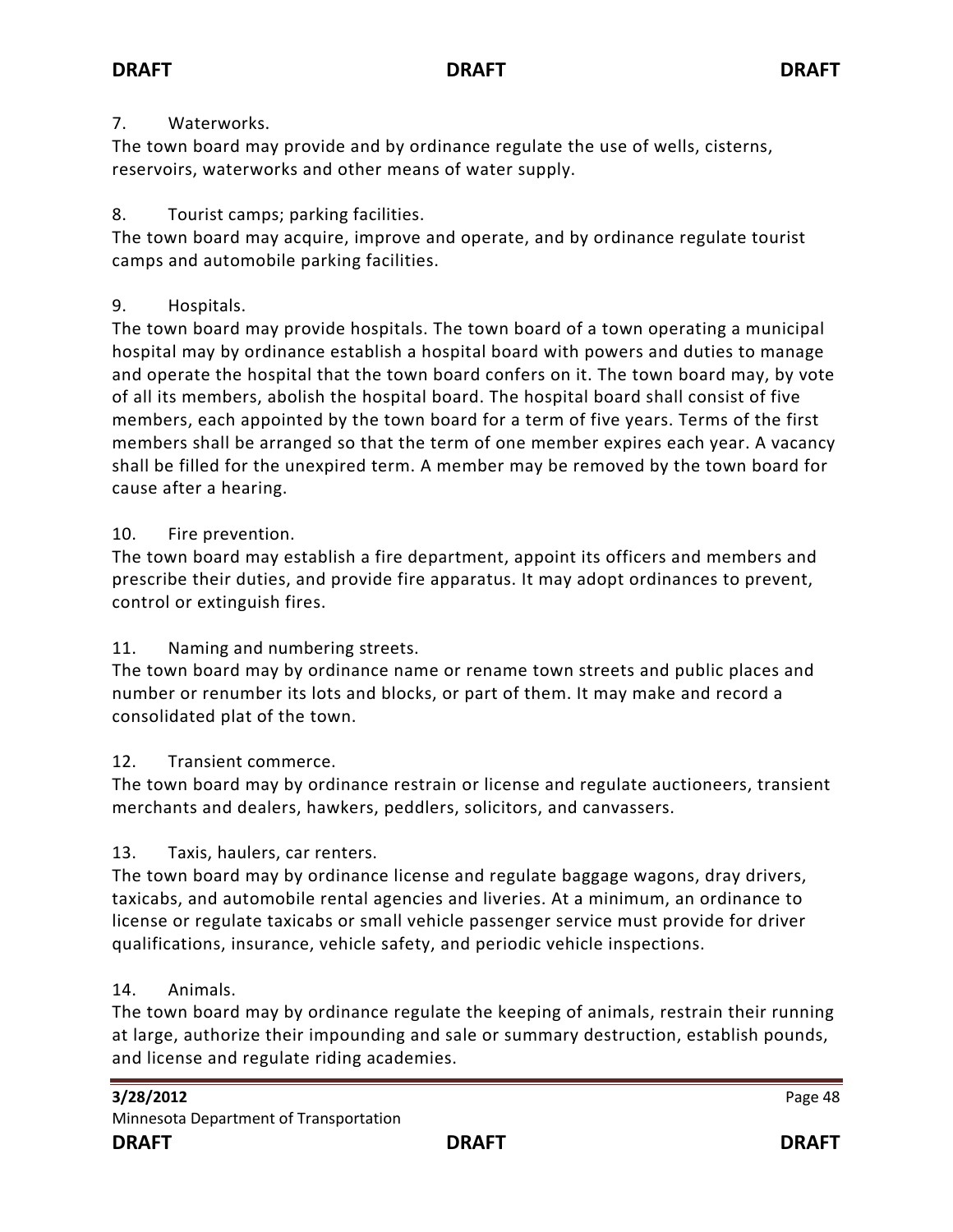15. Health.

(a) The town board may by ordinance:

(1) prohibit or regulate slaughterhouses;

(2) prevent the bringing, depositing, or leaving within the town of any unwholesome substance or deposit of solid waste within the town not otherwise authorized by law; (3) require the owners or occupants of lands to remove unwholesome substances or the unauthorized deposit of solid waste and, if not removed, provide for their removal at the

expense of the owner or occupant, which expense shall be a lien upon the property and may be collected as a special assessment;

(4) provide for or regulate the disposal of sewage, garbage, and other refuse; and

(5) provide for the cleaning of, and removal of obstructions from waters in the town and prevent their obstruction or pollution.

(b) The town board may establish a board of health under section [145A.07, subdivision 2,](https://www.revisor.mn.gov/statutes?year=2010&id=145A.07#stat.145A.07.2) with all the powers of a board of health under the general laws.

16. Nuisances.

The town board may by ordinance define nuisances and provide for their prevention or abatement.

## 17. Amusements.

The town board may by ordinance:

(1) prevent or license and regulate the exhibition of circuses, theatrical performances, amusements, or shows of any kind, and the keeping of billiard tables and bowling alleys;

(2) prohibit gambling and gambling devices; and

(3) license, regulate or prohibit devices commonly used for gambling purposes.

18. Regulation of buildings.

The town board may by ordinance regulate the construction of buildings.

### 19. General welfare.

The town board may provide for the government and good order of the town, the suppression of vice and immorality, the prevention of crime, the protection of public and private property, the benefit of residence, trade, and commerce, and the promotion of health, safety, order, convenience, and the general welfare by ordinances consistent with the Constitution and laws of the United States and this state as it deems expedient.

## 20. Departments; boards.

The town board may create departments and advisory boards and appoint town officers, employees, and agents as deemed necessary for the proper management and operation of town affairs. It may prescribe the duties and compensation of all officers, appointive and elective, employees, and agents, if not otherwise prescribed by law. It may require any officer or employee to furnish a bond conditioned for the faithful exercise of duties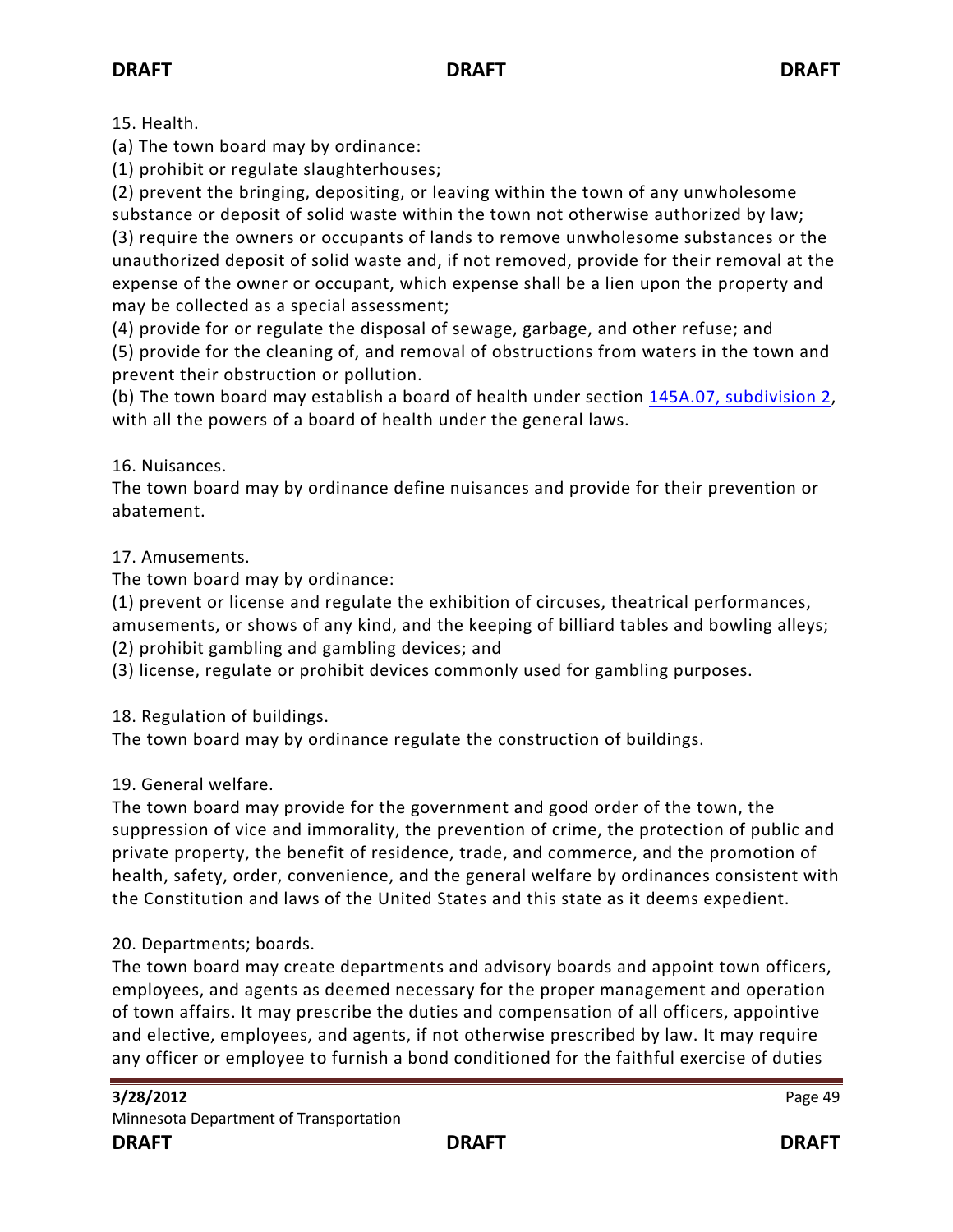and the proper application of, and payment upon demand of, all money officially received by the officer or employee. Unless otherwise prescribed by law, it shall fix the amount of the bonds. The bonds furnished by the clerk and treasurer shall be corporate surety bonds. It may provide for the payment from town funds of the premium on the official bond of any town officer or employee. It may, except as otherwise provided, remove any appointive officer or employee when in its judgment the public welfare will be promoted by the removal. This provision does not modify the laws relating to veterans preference or to members of a town police or fire civil service commission or public utilities commission.

## 21. Enactment of ordinances.

Every ordinance shall be enacted by a majority vote of all the members of the town board unless a larger number is required by law. It shall be signed by the chair of the town board, attested by the clerk and published once in a qualified newspaper having general circulation within the town. If the town board determines that publication of the title and a summary of an ordinance would clearly inform the public of the intent and effect of the ordinance, the town board may by a two-thirds vote of its members, or a four-fifths vote in a town having a five-member board, direct that only the title of the ordinance and a summary be published with notice that a printed copy of the ordinance is available for inspection by any person during regular office hours of the town clerk and at any other location which the town board designates. A copy of the entire text of the ordinance shall be posted in the community library, if there is one, or if not, in any other public location which the town board designates. Before the publication of the title and summary the town board shall approve the text of the summary and determine that it clearly informs the public of the intent and effect of the ordinance. Publishing the title and summary shall fulfill all legal publication requirements as completely as if the entire ordinance is published. The text of the summary shall be published in a body type no smaller than eight-point type. Proof of the publication shall be attached to and filed with the ordinance. Every ordinance shall be recorded in the ordinance book within 20 days after publication of the ordinance or its title and summary. All ordinances shall be suitably entitled and shall be substantially in the style: "The Town Board of Supervisors of ........ ordains:".

### 22. Penalties.

The town board may declare that the violation of any ordinance is a penal offense and prescribe penalties for it. No penalty shall exceed that provided by law for a misdemeanor, but the costs of prosecution may be added.

### 23. Financing purchase of certain equipment.

The town board may issue certificates of indebtedness within debt limits to purchase fire or police equipment or ambulance equipment or street construction or maintenance equipment. The certificates shall be payable in not more than five years and be issued on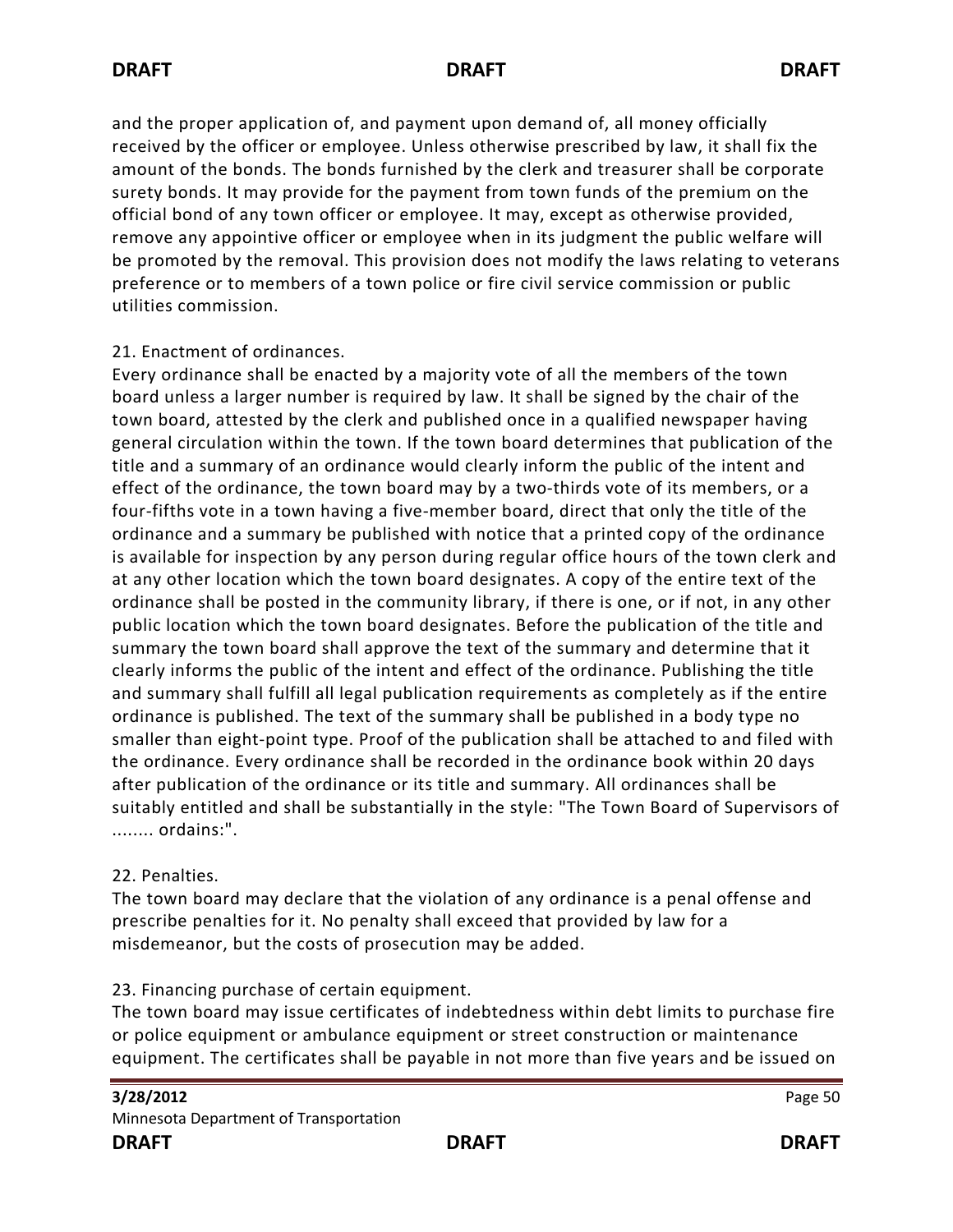terms and in the manner as the board may determine. If the amount of the certificates to be issued to finance a purchase exceeds 0.24177 percent of the market value of the town, excluding money and credits, they shall not be issued for at least ten days after publication in the official newspaper of a town board resolution determining to issue them. If before the end of that time, a petition asking for an election on the proposition signed by voters equal to ten percent of the number of voters at the last regular town election is filed with the clerk, the certificates shall not be issued until the proposition of their issuance has been approved by a majority of the votes cast on the question at a regular or special election. A tax levy shall be made for the payment of the principal and interest on the certificates as in the case of bonds.

### 24. Parks; parkways; recreational facilities.

A town may establish, improve, ornament, maintain and manage parks, parkways, and recreational facilities and by ordinance protect and regulate their use.

## 25. Vacation of streets.

The town board may by resolution vacate all or part of any street, alley, public grounds or public way on its own motion or on petition of a majority of the owners of land abutting the street, alley, public grounds, public way, or part to be vacated. When there has been no petition, the resolution may be adopted only by a vote of four-fifths of all members of the board of supervisors. No such vacation shall be made unless it appears in the interest of the public to do so after a hearing preceded by two weeks' published and posted notice. The board shall cause written notice of the hearing to be mailed to each property owner affected by the proposed vacation at least ten days before the hearing. The notice must contain, at minimum, a copy of the petition or proposed resolution as well as the time, place, and date of the hearing. In addition, if the street, alley, public grounds, public way, or any part of it, terminates at or abuts upon any public water, no vacation shall be made unless written notice of the petition or proposed resolution is served by certified mail upon the commissioner of natural resources at least 30 days before the hearing on the matter. The notice to the commissioner of natural resources is for notification purposes only and does not create a right of intervention by the commissioner. After a resolution of vacation is adopted, the clerk shall prepare a notice of completion of the proceedings which shall contain the name of the town, an identification of the vacation, a statement of the time of completion thereof and a description of the real estate and lands affected. The notice shall be presented to the county auditor who shall enter it in the transfer records and note upon the instrument, over the auditor's official signature, the words "entered in the transfer record." The notice shall then be filed with the county recorder. Failure to file the notice shall not invalidate the vacation proceedings.

26. Fines and penalties.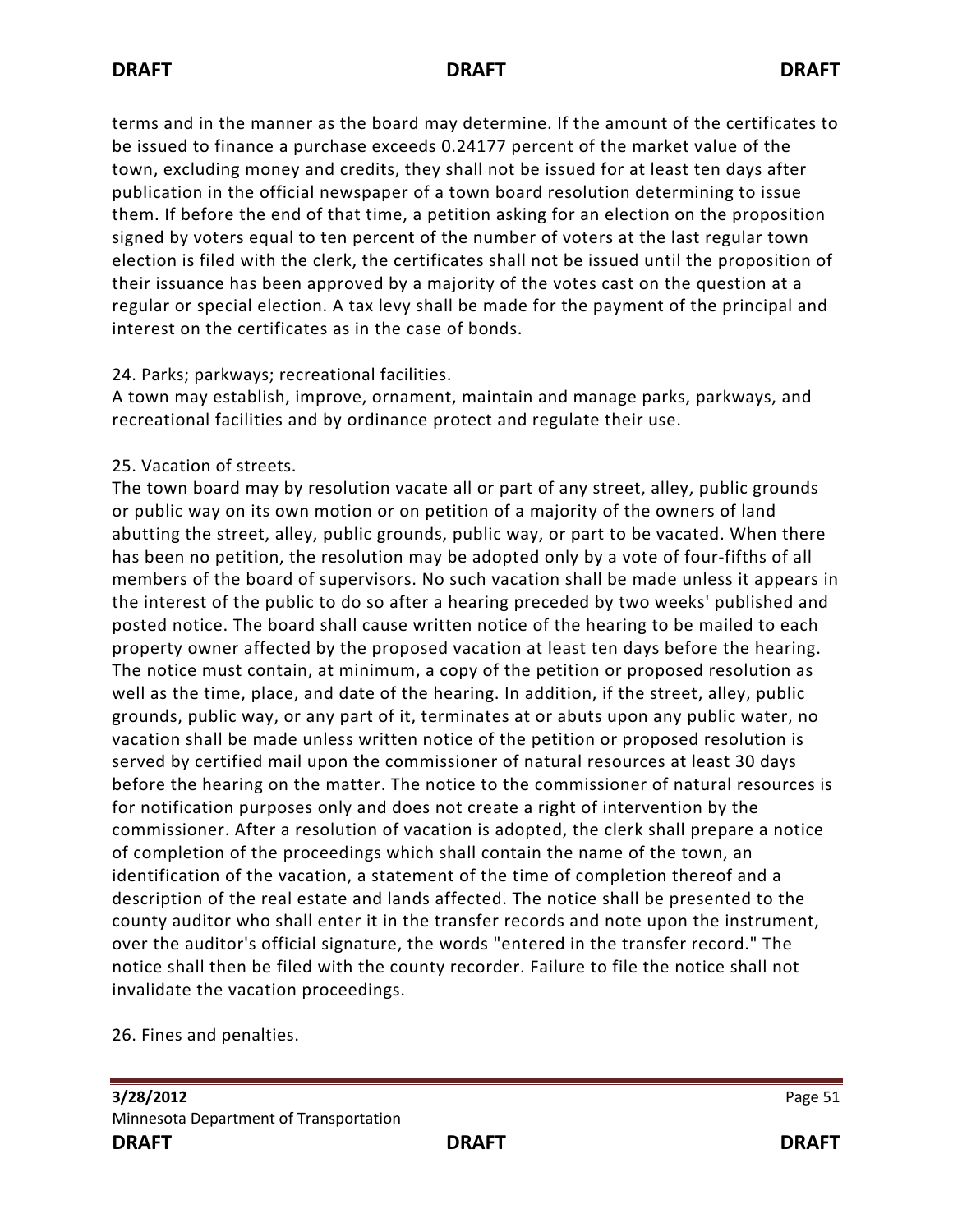All fines, forfeitures, and penalties recovered for violation of a statute or ordinance to which the town is entitled by law shall be paid into the town treasury. Every court or officer receiving money for a violation, shall return it under oath in accordance with law, and be entitled to duplicate receipts for the amounts paid. One of the receipts shall be filed with the town clerk.

## 27. Power of eminent domain.

A town that has special powers under this section may acquire private property within or without its limits by eminent domain for any purpose for which it is authorized by law to take or hold property by purchase or gift. It may also acquire by eminent domain a rightof-way for sewerage or drainage purposes and an outlet for sewerage or drainage within or without its limits. The procedure shall be that prescribed by chapter 117.

### 28. Savings clause.

This section shall not be construed to repeal or rescind the powers of any town provided by other law.

29. Notice to auditor, secretary of state; filing.

The town clerk of each town exercising special powers under this section shall so notify in writing the county auditor of the county in which the town is located and the secretary of state. The written notice shall be filed by the county auditor and the secretary of state as a public record.

30. Continuing authority to exercise powers.

If a town exercises a power under this section it may continue to exercise the power notwithstanding any later change in population.

(Minn. Stat. § 368.01)

### METHOD OF IMPROVEMENTS; ASSESSMENTS.

1. Resolutions.

The city council and park commissioners may, by concurrent resolution, or by separate resolution when acting separately, specify the method of improving any street, pedestrian mall, park, or parkway under this chapter, including grading, drainage, planting, street lighting, paving, curbing, building gutters and sidewalks, installing sewer and water mains where necessary in the case of parks, and installing necessary structures and apparatus for playgrounds and general park uses.

2. Definition; pedestrian mall improvement.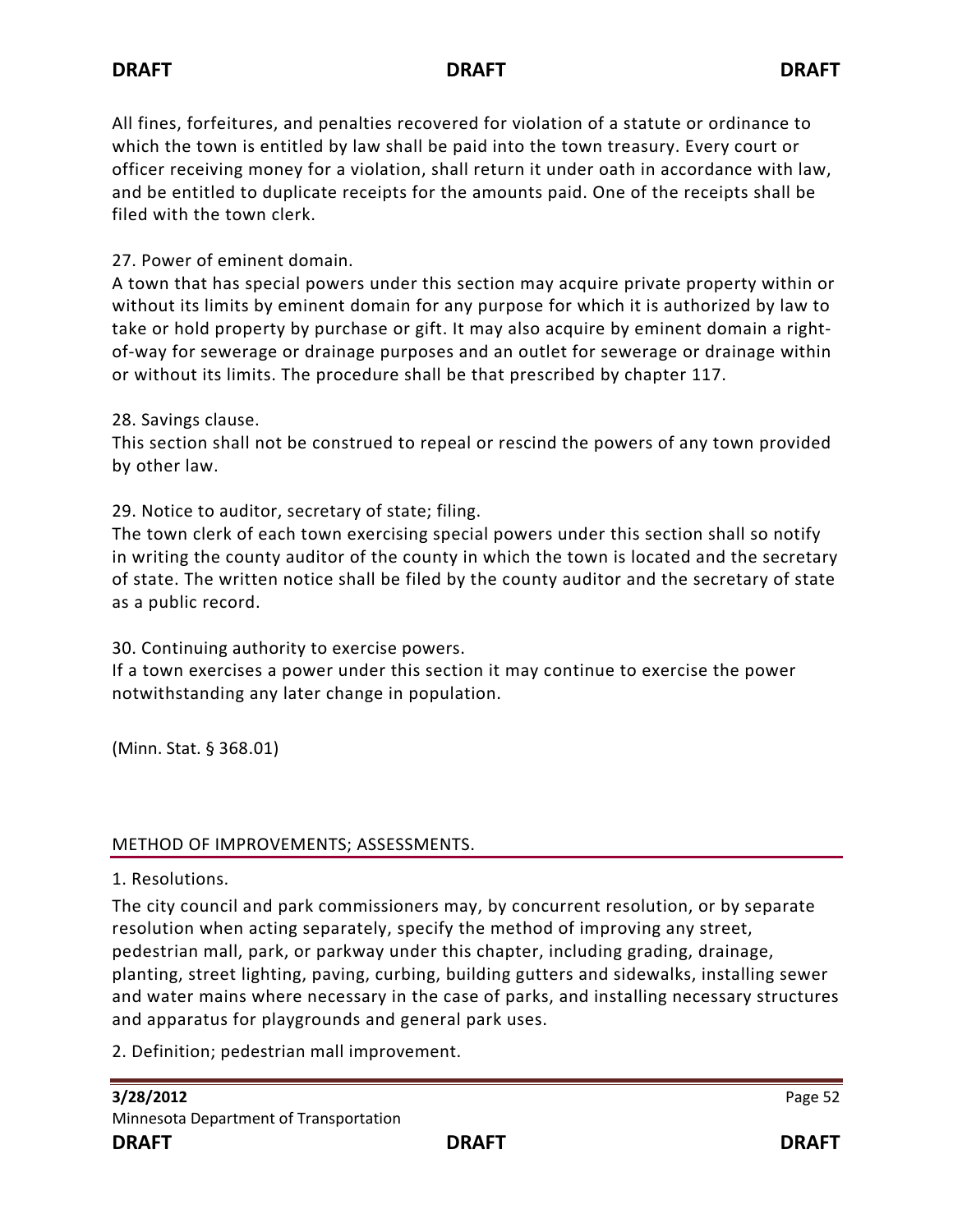"Pedestrian mall improvement" means an improvement designed and to be used primarily for the movement, safety, convenience, and enjoyment of pedestrians, whether or not a part of a street is set apart for roadway for emergency vehicles, transit vehicles, or private vehicles. A "pedestrian mall improvement" may provide and include space for seating, cafe tables, shelters, trees, flower plantings, sculptures, newsstands, telephone booths, traffic signs, kiosks, fire hydrants, street lighting, ornamental signs, ornamental lights, trash receptacles, display cases, marquees, awnings, canopies, overhead radiant heating fixtures, underground radiant heating pipes and devices, walls, bollards and chains, and similar fixtures, equipment, facilities, and appurtenances which, in the judgment of the council, will enhance the movement, safety, convenience, and enjoyment of pedestrians and benefit the city and adjoining properties. Sidewalks on pedestrian malls may be constructed of concrete, bricks, asphalt tiles, blocks, granite sets or other materials and combinations of materials the council approves.

3. Council's powers.

The council may narrow a roadway to be maintained in connection with a pedestrian mall, may have street vaults reconstructed or removed, may construct crosswalks at any point within a block and at the ends of blocks, and may design the roadway to curve and meander within the limits of the street regardless of the uniformity of width of the street or curve or absence of curve in the centerline of the street to enhance the usefulness and appearance of a pedestrian mall.

(Minn. Stat. § 430.07)

## SIDEWALK IMPROVEMENT DISTRICTS; COSTS SPLIT BY BENEFIT.

## 1. Authorized.

Any municipality may, by ordinance, establish sidewalk improvement districts within a municipality, and have authority to defray all or part of the total costs of sidewalk construction and repair by district benefits and apportioning the district's cost to all of the parcels located in the district on a direct or indirect benefit basis.

## 2. For safety.

The governing body of any municipality may establish sidewalk districts on the basis that all areas within each district have safe pedestrian walkways to and from schools and school bus stops, public transportation facilities, and other services to the neighborhood and community.

3. Uniformity; wide sidewalks; indirect benefit.

The total costs of sidewalk district improvements may be apportioned and assessed to all parcels or tracts of land located in the established assessment district on a uniform basis as to each classification of real estate. Where sidewalk widths are wider than the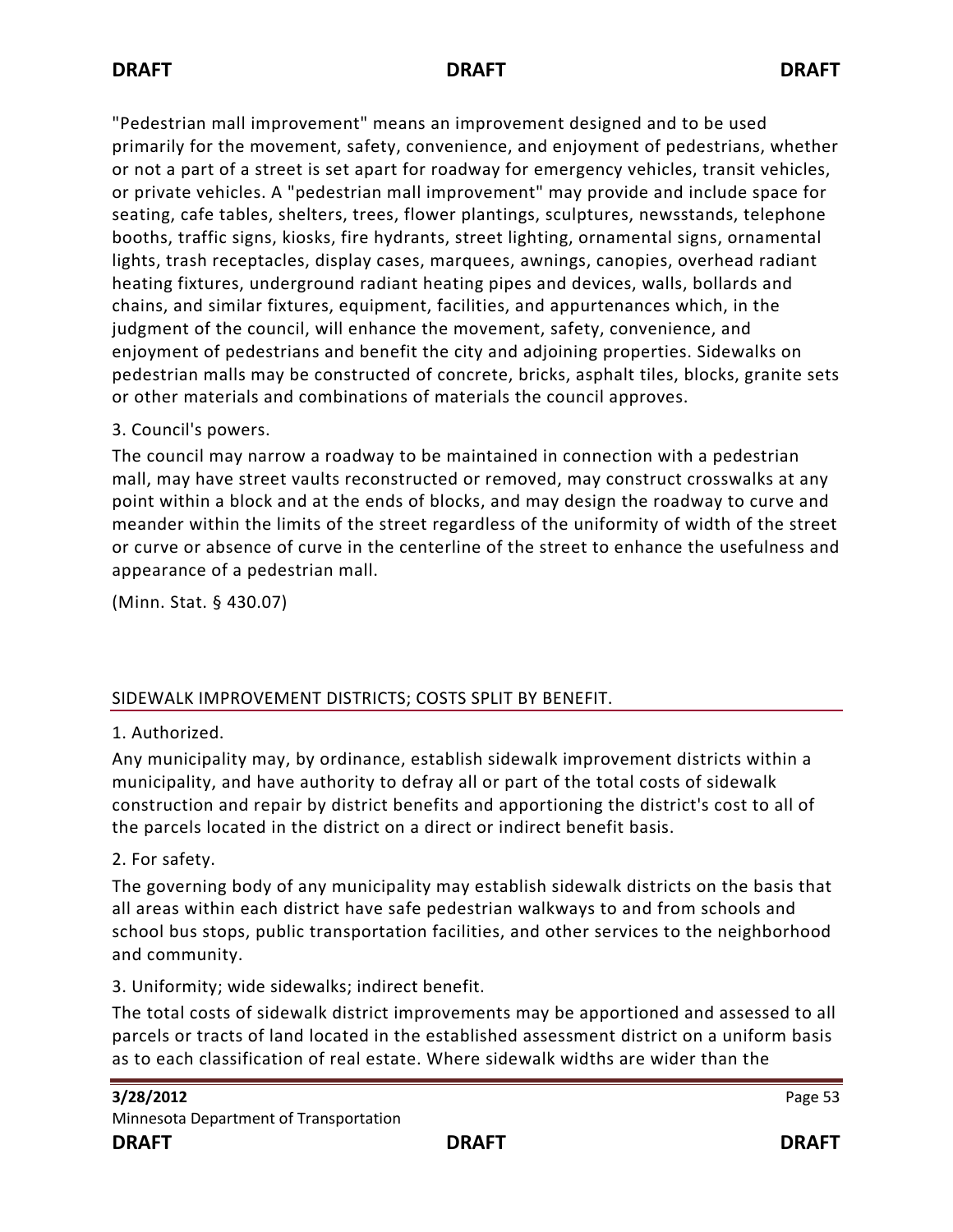standard width of the district, the additional costs may be assessed as a direct benefit to the abutting property. An indirect district benefit assessment may involve all parcels or tracts of land located in the assessment district without regard to location of sidewalks, as it is deemed that all parcels or tracts of land within the assessment district benefit equally.

4. Up to five years.

The governing body may assess the costs on all district sidewalk improvements up to a maximum of five years on equal annual installments, plus interest on the unpaid balance.

(Minn. Stat. § 435.44)

#### PURPOSE.

The legislature finds that there is a need for new development in areas of a city that are already built up in order to provide employment opportunities, to improve the tax base, and to improve the general economy of the state. Therefore, cities are authorized to develop a program for improving a district of the city to provide impetus for commercial development; to increase employment; to protect pedestrians from vehicle traffic and inclement weather; to provide the necessary linkage between peripheral parking facilities and places of employment and shopping; to provide off-street parking to serve the shoppers and employees of the district; to provide open space relief within the district; and to provide other facilities as are outlined in the development program adopted by the governing body. The legislature declares that the actions required to assist the implementation of these development programs are a public purpose and that the execution and financing of these programs are a public purpose.

(Minn. Stat. § 469.124)

### MAINTENANCE AND OPERATION.

Maintenance and operation of the pedestrian systems, special lighting systems, parking structures, and other public improvements constructed under provisions of sections [469.124](https://www.revisor.mn.gov/statutes?id=469.124#stat.469.124) to [469.134](https://www.revisor.mn.gov/statutes?id=469.134#stat.469.134) shall be under the supervision of the administrator as designated in section [469.131.](https://www.revisor.mn.gov/statutes?id=469.131#stat.469.131) The cost of maintenance and operation of the nonrevenue facilities together with the excess costs of operation and maintenance of revenue producing facilities, if any, shall be charged against the development district in which it is located. The amount of assessment against each property within the district shall be in proportion to the benefit to the several properties within the district. By July 1 of each year the administrator of the development district shall submit to the governing body of the city the maintenance and operating budget for the following year, and the pro rata share of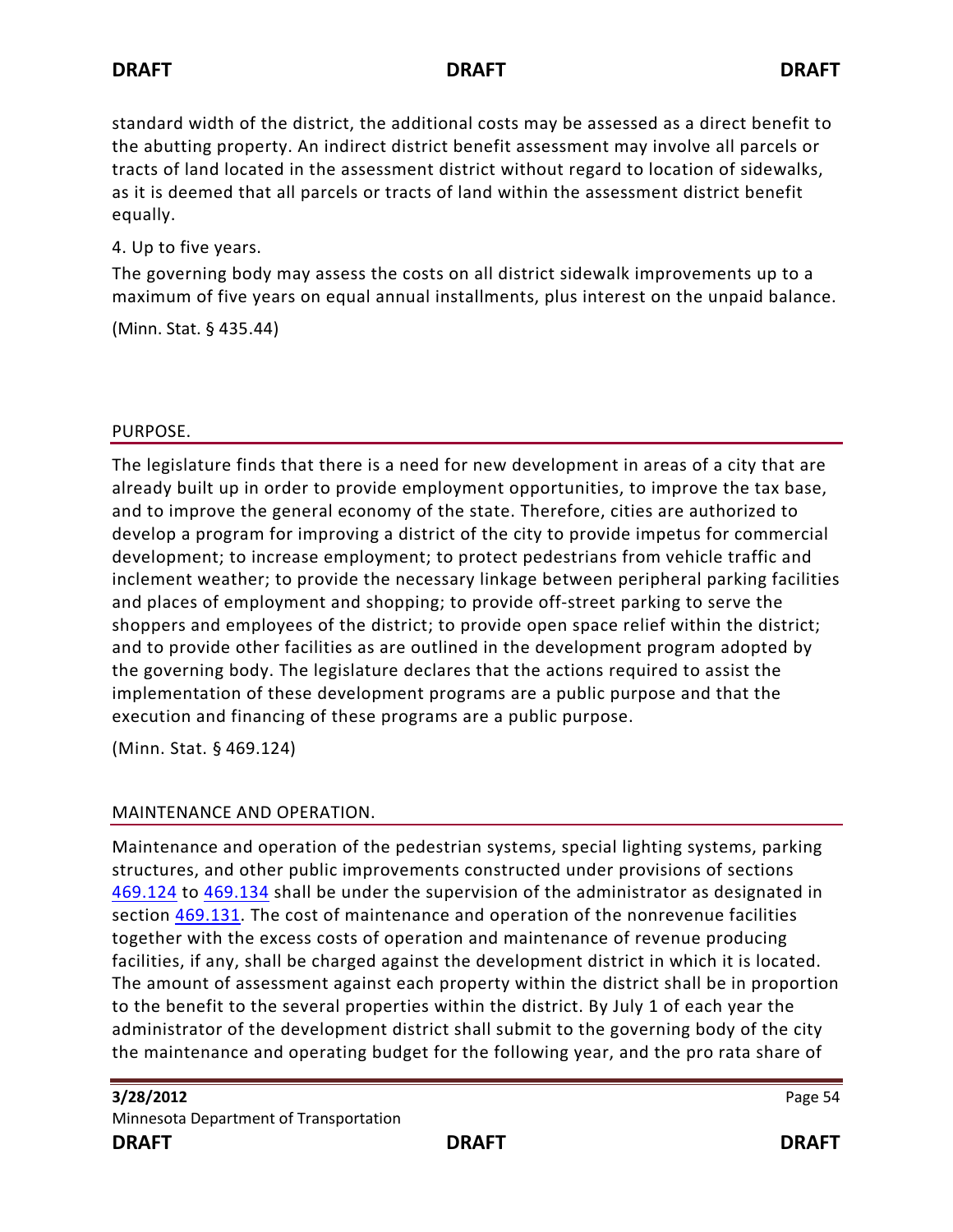the budget to be charged to each property in the district. The governing body of the city shall certify the assessments to the county auditor for collection. The governing body shall levy these assessments in accordance with the procedures established in section [429.061.](https://www.revisor.mn.gov/statutes?id=429.061#stat.429.061)

(Minn. Stat. § 469.130)

### RAMPS AT CROSSWALKS.

1. At new installations.

Every city shall install ramps at crosswalks, in both business and residential areas, when making new installations of sidewalks and curbs or gutters, or improving or replacing existing sidewalks and curbs or gutters, so as to make the transition from street to sidewalk easily negotiable for disabled persons in wheelchairs and for other persons who may have difficulty in making the required step up or down from curb level to street level.

2. Design specifications.

All such ramps shall be constructed or installed in accordance with design specifications therefor prepared by the Department of Transportation. The Department of Transportation shall make available to such municipalities design standards for such ramps.

(Minn. Stat. § 471.464)

### POLICY PLANS FOR METROPOLITAN AGENCIES.

1. Requirement.

The council shall adopt a long-range comprehensive policy plan for transportation and wastewater treatment. The plans must substantially conform to all policy statements, purposes, goals, standards, and maps in the development guide developed and adopted by the council under this chapter. Each policy plan must include, to the extent appropriate to the functions, services, and systems covered, the following:

(1) forecasts of changes in the general levels and distribution of population, households, employment, land uses, and other relevant matters, for the metropolitan area and appropriate subareas;

(2) a statement of issues, problems, needs, and opportunities with respect to the functions, services, and systems covered;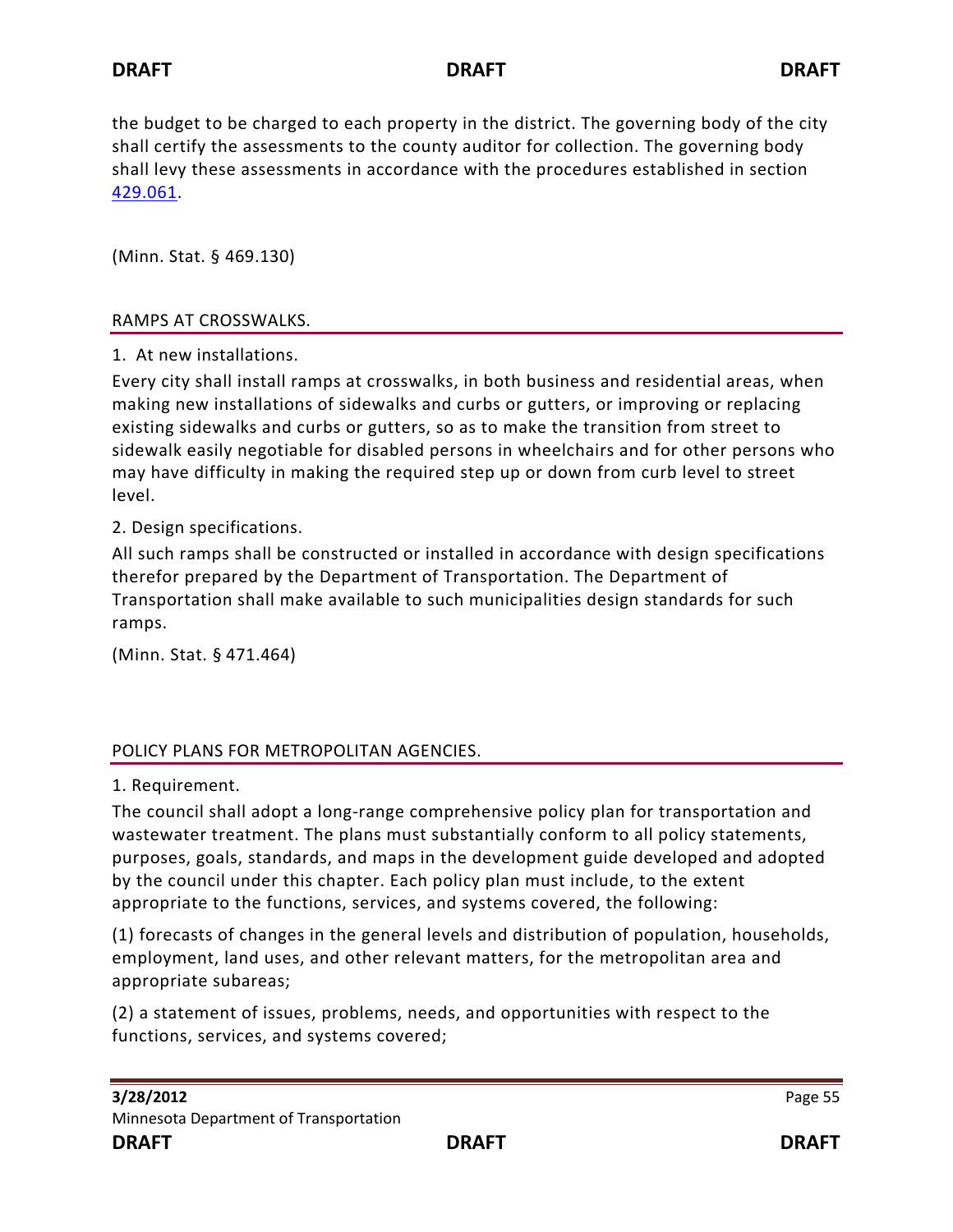(3) a statement of the council's goals, objectives, and priorities with respect to the functions, services, and systems covered, addressing areas and populations to be served, the levels, distribution, and staging of services; a general description of the facility systems required to support the services; the estimated cost of improvements required to achieve the council's goals for the regional systems, including an analysis of what portion of the funding for each improvement is proposed to come from the state, Metropolitan Council levies, and cities, counties, and towns in the metropolitan area, respectively, and other similar matters;

(4) a statement of policies to effectuate the council's goals, objectives, and priorities;

(5) a statement of the fiscal implications of the council's plan, including a statement of: (i) the resources available under existing fiscal policy; (ii) the adequacy of resources under existing fiscal policy and any shortfalls and unattended needs; (iii) additional resources, if any, that are or may be required to effectuate the council's goals, objectives, and priorities; and (iv) any changes in existing fiscal policy, on regional revenues and intergovernmental aids respectively, that are expected or that the council has recommended or may recommend;

(6) a statement of the relationship of the policy plan to other policy plans and chapters of the Metropolitan Development Guide;

(7) a statement of the relationships to local comprehensive plans prepared under sections [473.851](https://www.revisor.mn.gov/statutes?id=473.851#stat.473.851) to [473.871;](https://www.revisor.mn.gov/statutes?id=473.871#stat.473.871) and

(8) additional general information as may be necessary to develop the policy plan or as may be required by the laws relating to the metropolitan agency and function covered by the policy plan.

2. Development guide: transportation.

The transportation chapter must include policies relating to all transportation forms and be designed to promote the legislative determinations, policies, and goals set forth in section [473.371.](https://www.revisor.mn.gov/statutes?id=473.371#stat.473.371) In addition to the requirements of subdivision 1 regarding the contents of the policy plan, the nontransit element of the transportation chapter must include the following:

(1) a statement of the needs and problems of the metropolitan area with respect to the functions covered, including the present and prospective demand for and constraints on access to regional business concentrations and other major activity centers and the constraints on and acceptable levels of development and vehicular trip generation at such centers;

(2) the objectives of and the policies to be forwarded by the policy plan;

(3) a general description of the physical facilities and services to be developed;

(4) a statement as to the general location of physical facilities and service areas;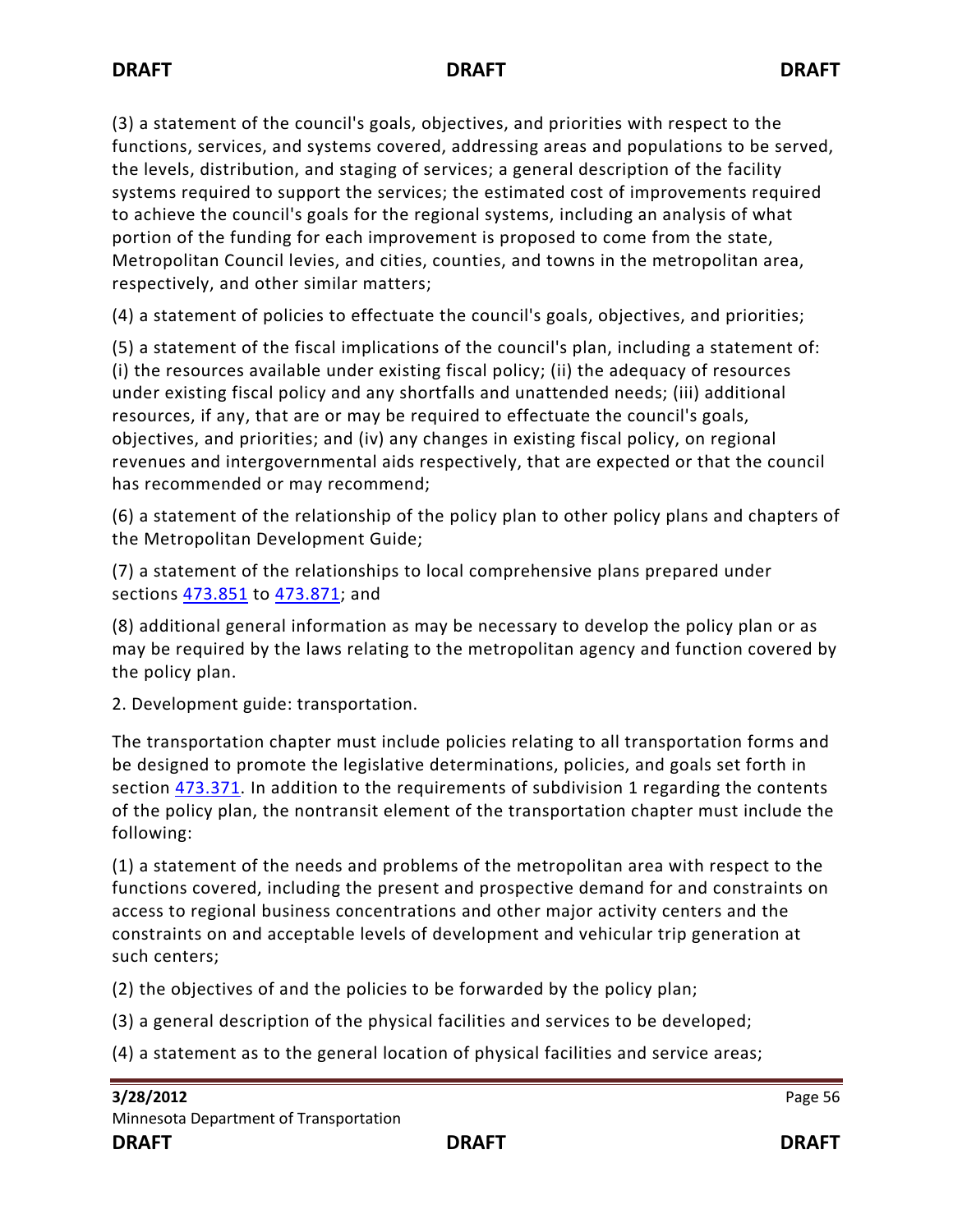(5) a general statement of timing and priorities in the development of those physical facilities and service areas;

(6) a detailed statement, updated every two years, of timing and priorities for improvements and expenditures needed on the metropolitan highway system;

(7) a general statement on the level of public expenditure appropriate to the facilities; and

(8) a long-range assessment of air transportation trends and factors that may affect airport development in the metropolitan area and policies and strategies that will ensure a comprehensive, coordinated, and timely investigation and evaluation of alternatives for airport development.

The council shall develop the nontransit element in consultation with the transportation advisory board and the Metropolitan Airports Commission and cities having an airport located within or adjacent to its corporate boundaries. The council shall also take into consideration the airport development and operations plans and activities of the commission. The council shall transmit the results to the state Department of Transportation.

3. Transportation planning.

(a) The Metropolitan Council is the designated planning agency for any long-range comprehensive transportation planning required by section 134 of the Federal Highway Act of 1962, Section 4 of Urban Mass Transportation Act of 1964 and Section 112 of Federal Aid Highway Act of 1973 and other federal transportation laws. The council shall assure administration and coordination of transportation planning with appropriate state, regional and other agencies, counties, and municipalities.

(b) The council shall establish an advisory body consisting of citizens and representatives of municipalities, counties, and state agencies in fulfillment of the planning responsibilities of the council. The membership of the advisory body must consist of:

(1) the commissioner of transportation or the commissioner's designee;

(2) the commissioner of the Pollution Control Agency or the commissioner's designee;

(3) one member of the Metropolitan Airports Commission appointed by the commission;

(4) one person appointed by the council to represent nonmotorized transportation;

(5) one person appointed by the commissioner of transportation to represent the freight transportation industry;

(6) two persons appointed by the council to represent public transit;

(7) ten elected officials of cities within the metropolitan area, including one representative from each first-class city, appointed by the association of metropolitan municipalities;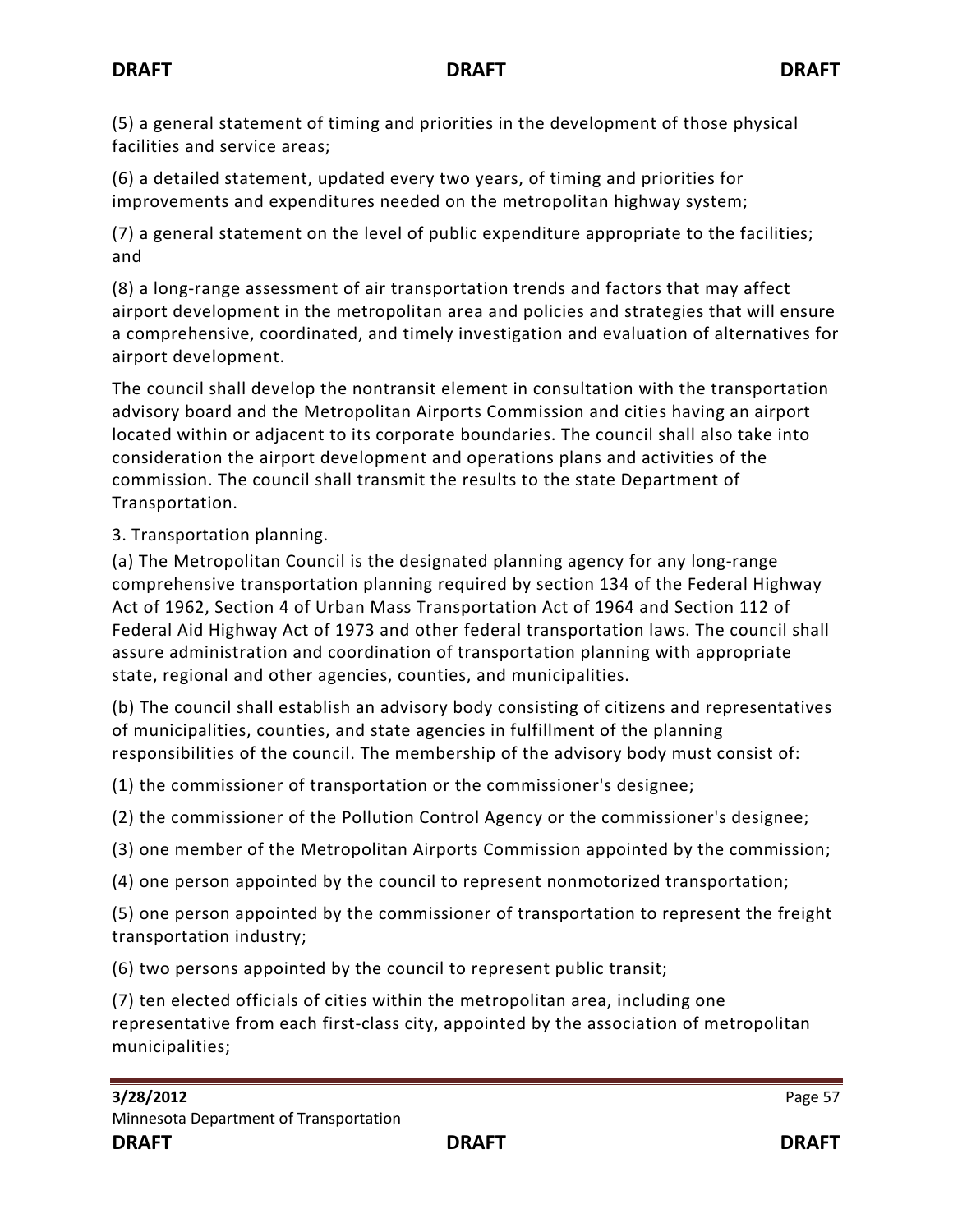(8) one member of the county board of each county in the seven-county metropolitan area, appointed by the respective county boards;

(9) eight citizens appointed by the council, one from each council precinct; and

(10) one member of the council, appointed by the council.

The council shall appoint a chair from among the members of the advisory body.

(Minn. Stat. § 473.146)

# REVIEW AND COMMENT FOR SCHOOL DISTRICT CONSTRUCTION.

1. Consultation.

A school district shall consult with the commissioner of education before developing any plans and specifications to construct, remodel, or improve the building or site of an educational facility for which the estimated cost exceeds \$500,000. This consultation shall occur before a referendum for bonds, solicitation for bids, or use of capital expenditure facilities revenue according to section [126C.10, subdivision 14,](https://www.revisor.mn.gov/statutes?id=126C.10#stat.126C.10.14) clause (2). The commissioner may require the district to participate in a management assistance plan before conducting a review and comment on the project.

2. Project.

The construction, remodeling, or improvement of a building or site of an educational facility at an estimated cost exceeding \$100,000 is a project under section [177.42,](https://www.revisor.mn.gov/statutes?id=177.42#stat.177.42.2)  [subdivision 2.](https://www.revisor.mn.gov/statutes?id=177.42#stat.177.42.2)

[See Note.] NOTE: Subdivision 2 was held unconstitutional because its enactment violated the single subject and title requirements of the Minnesota Constitution in Associated Builders and Contractors v. Ventura, 610 N.W.2d 293 (Minn. 2000).

3. Information required.

A school board proposing to construct a facility described in subdivision 8 shall submit to the commissioner a proposal containing information including at least the following: (1) the geographic area and population to be served, preschool through grade 12 student enrollments for the past five years, and student enrollment projections for the next five years;

(2) a list of existing facilities by year constructed, their uses, and an assessment of the extent to which alternate facilities are available within the school district boundaries and in adjacent school districts;

(3) a list of the specific deficiencies of the facility that demonstrate the need for a new or renovated facility to be provided, and a list of the specific benefits that the new or renovated facility will provide to the students, teachers, and community users served by the facility;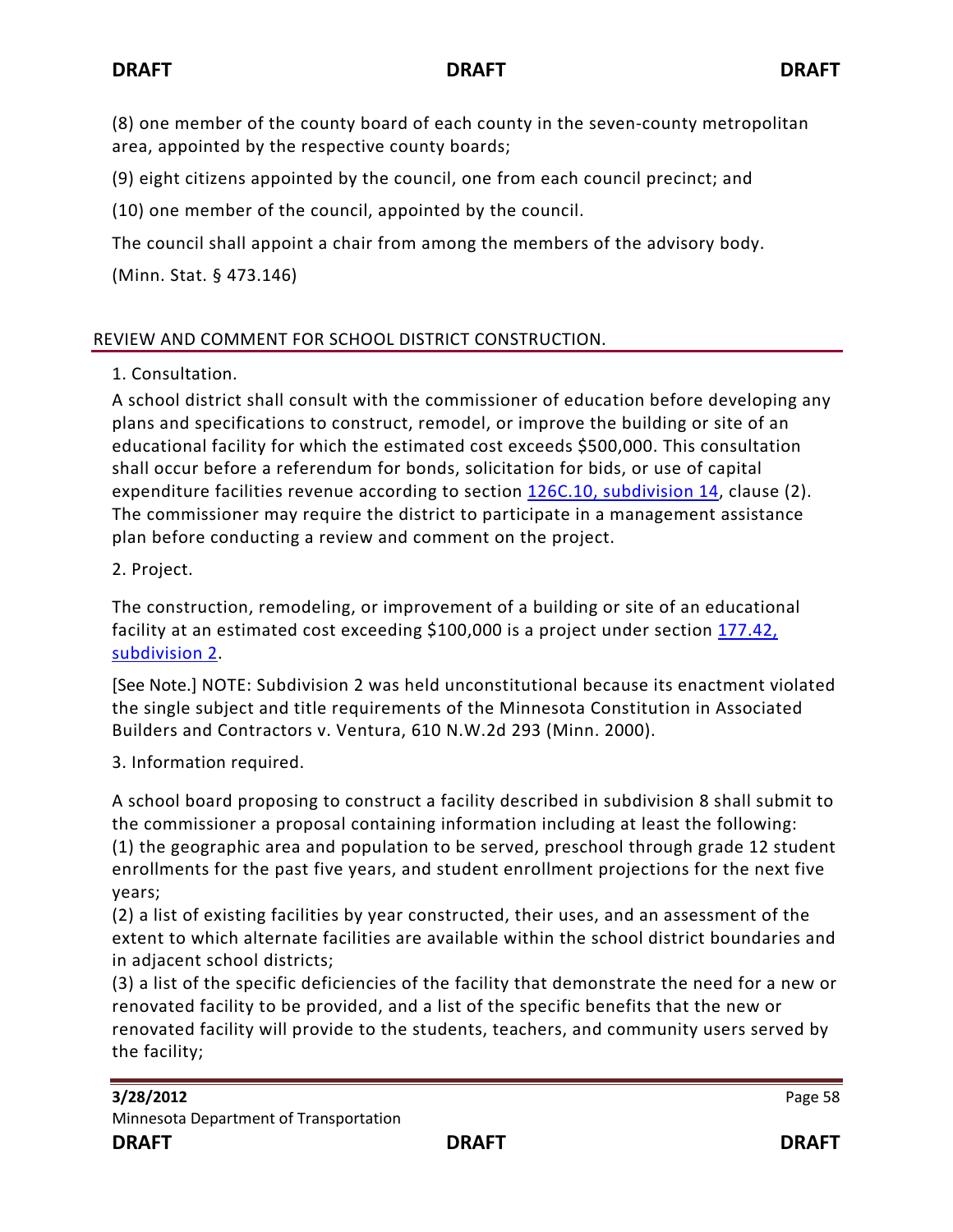(4) the relationship of the project to any priorities established by the school district, educational cooperatives that provide support services, or other public bodies in the service area;

(5) a description of the pedestrian, bicycle, and transit connections between the school and nearby residential areas that make it easier for children, teachers, and parents to get to the school by walking, bicycling, and taking transit;

(6) a specification of how the project maximizes the opportunity for cooperative use of existing park, recreation, and other public facilities and whether and how the project will increase collaboration with other governmental or nonprofit entities;

(7) a description of the project, including the specification of site and outdoor space acreage and square footage allocations for classrooms, laboratories, and support spaces; estimated expenditures for the major portions of the project; and the dates the project will begin and be completed;

(8) a specification of the source of financing the project; the scheduled date for a bond issue or school board action; a schedule of payments, including debt service equalization aid; and the effect of a bond issue on local property taxes by the property class and valuation;

(9) an analysis of how the proposed new or remodeled facility will affect school district operational or administrative staffing costs, and how the district's operating budget will cover any increased operational or administrative staffing costs;

(10) a description of the consultation with local or state transportation officials on multimodal school site access and safety issues, and the ways that the project will address those issues;

(11) a description of how indoor air quality issues have been considered and a certification that the architects and engineers designing the facility will have professional liability insurance;

(12) as required under section  $123B.72$ , for buildings coming into service after July 1, 2002, a certification that the plans and designs for the extensively renovated or new facility's heating, ventilation, and air conditioning systems will meet or exceed code standards; will provide for the monitoring of outdoor airflow and total airflow of ventilation systems; and will provide an indoor air quality filtration system that meets ASHRAE standard 52.1;

(13) a specification of any desegregation requirements that cannot be met by any other reasonable means;

(14) a specification of how the facility will utilize environmentally sustainable school facility design concepts;

(15) a description of how the architects and engineers have considered the American National Standards Institute Acoustical Performance Criteria, Design Requirements and Guidelines for Schools of the maximum background noise level and reverberation times; and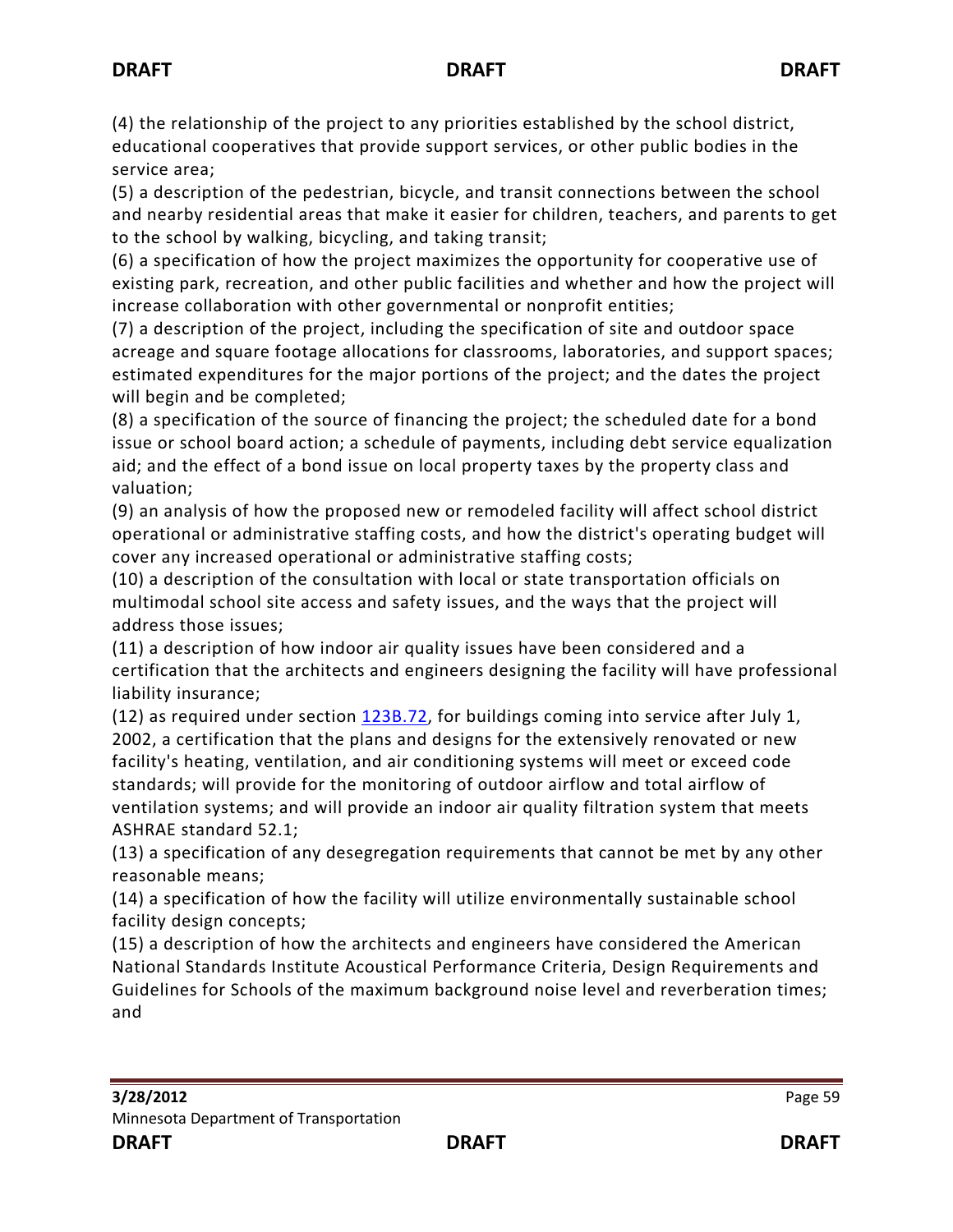(16) any existing information from the relevant local unit of government about the cumulative costs to provide infrastructure to serve the school, such as utilities, sewer, roads, and sidewalks.

(Minn. Stat. § 123B.71)

Minnesota Administrative Rules: Trunk Highway System, Minnesota Department of Transportation

### INTERSTATE HIGHWAY EXCLUSIONS.

Pursuant to the Laws of Minnesota 1959, chapter 439, and after due consideration for safety and convenience of public travel on the main roadways, entrance and exit ramps to same on the national system of interstate and defense highways in Minnesota, it is hereby ordered that the use of such main roadways and ramps by pedestrians, bicycles, or other nonmotorized traffic, or by any person operating any such vehicle, is hereby prohibited.

(Minn. R. Part 8810.0050)

DEFINITIONS.

1.Scope.

For purposes of these rules and the implementation thereof, the following terms shall have the meanings here given them.

2. Average bicycle traffic volume.

"Average bicycle traffic volume" means the amount of bicycle traffic passing a given point on an average daily basis computed over 180 days during the months of April through September.

3. Average daily traffic.

"Average daily traffic" means the total volume of traffic during a specified but arbitrary time period given in whole days (24 hours), greater than one day, but less than one year, divided by the number of days in the time period; abbreviated ADT.

4. Bicycle.

"Bicycle" means a device propelled by human power upon which a person or persons may ride, having two tandem wheels either of which is over 16 inches in diameter, and including any device generally recognized as a bicycle though equipped with two front or rear wheels.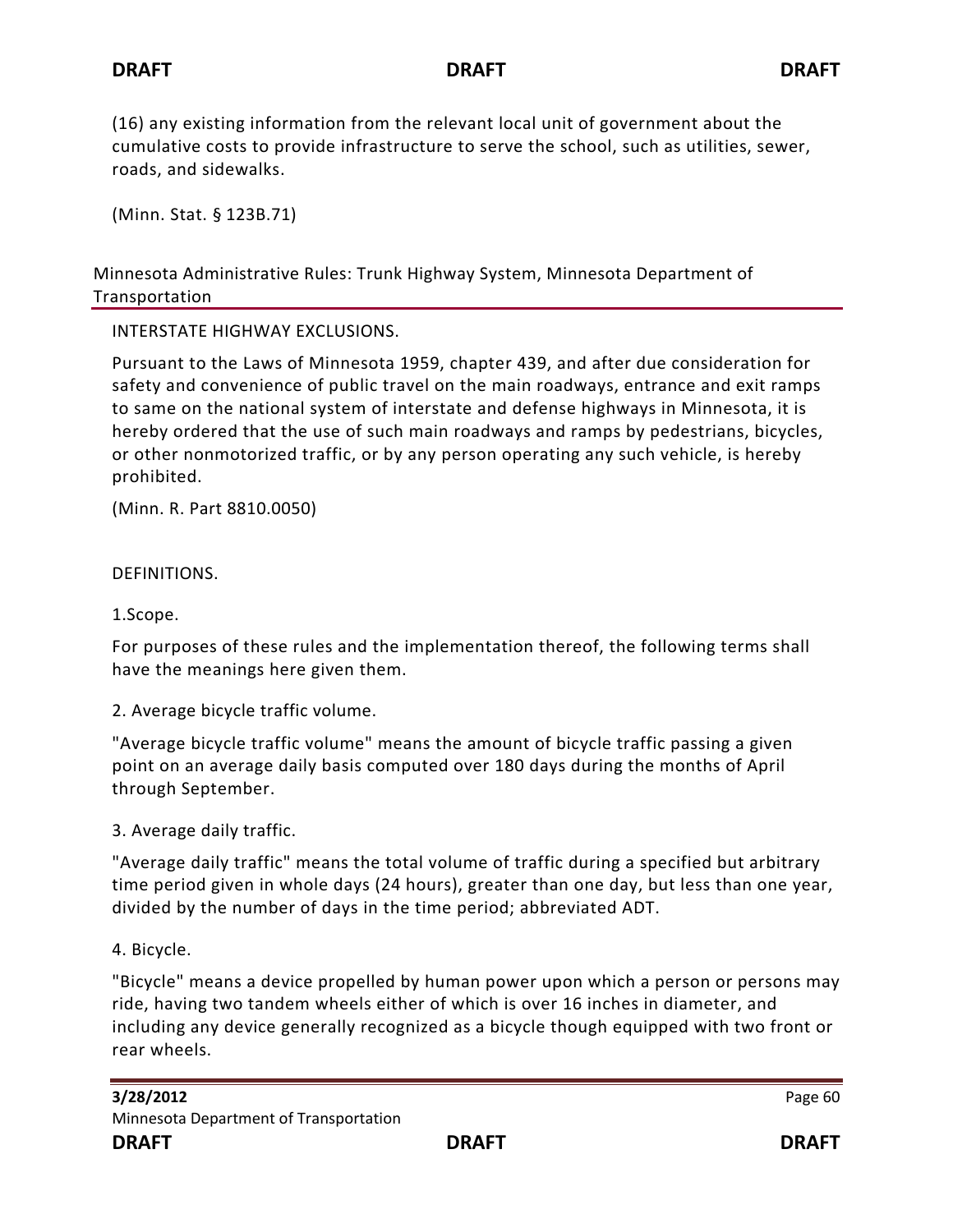## 5. Bicycle lane.

"Bicycle lane" means a portion of a roadway designed for preferential use by persons using bicycles. Bicycle lanes may be designed with or without physical barriers to separate or channel bicycle traffic from motor vehicles or pedestrian traffic.

6. Bicycle lane with barrier.

"Bicycle lane with barrier" means a portion of a roadway which has been designated for preferential or exclusive use by bicycles, separated from but a part of that portion of the roadway designed for motor vehicle traffic by a physical barrier such as a curb or a guardrail.

7. Bicycle lane without barrier.

"Bicycle lane without barrier" means a portion of a roadway which has been designated for preferential use by bicycles through pavement markings or other traffic control measures.

## 8. Bicycle path.

"Bicycle path" means a bicycle facility designed for exclusive use by persons using bicycles and constructed or developed separately from the roadway.

## 9. Bicycle route.

"Bicycle route" means a roadway signed to encourage bicycle use when no preferential lane is provided. Signing shall be in accordance with the Minnesota Manual of Uniform Traffic Control Devices. Such signing also indicates that safety precautions must be taken by all forms of traffic.

### 10. Clearway.

"Clearway" is a clear recovery area extending 30 feet outward from the edge of the outside through lane of the roadway where all physical obstacles to out-of-control motor vehicles are eliminated.

## 11. Controlled access highway.

"Controlled access highway" means every highway, street, or roadway in respect to which the right of access of the owners or occupants of abutting lands and other persons has been acquired and to which the owners or occupants of abutting lands and other persons have no legal right of access to or from the same except at such points only and in such manner as may be determined by the public authority having jurisdiction over such highway, street, or roadway.

## 12. Department.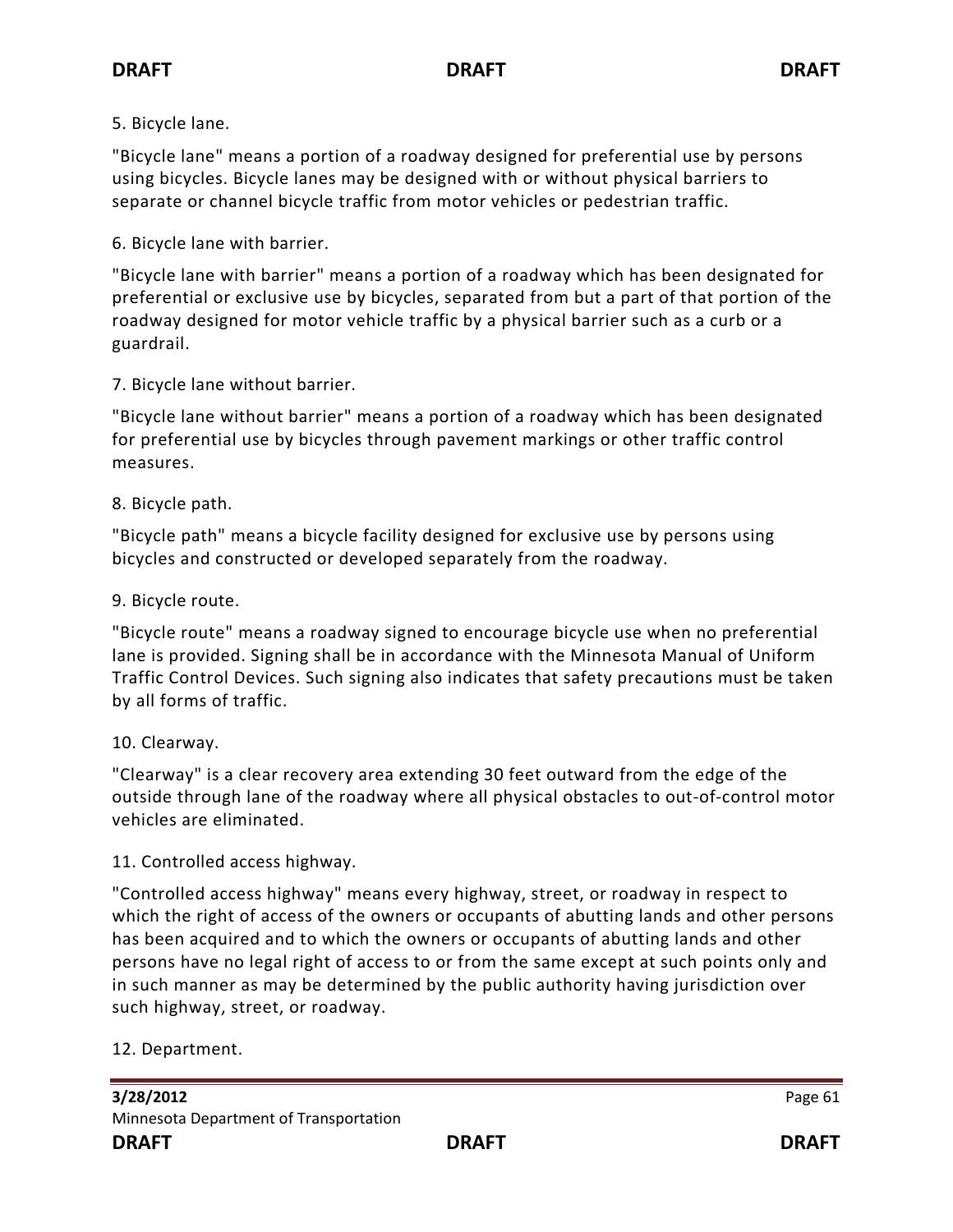Unless stated otherwise, "department" means the Department of Transportation of this state. Regardless of the department referred to, however, it is to be considered as acting directly or through its duly authorized officers and agents.

# 13. Driver.

"Driver" means every person who drives or is in actual physical control of a vehicle, or other device upon which a person or property may be transported.

# 14. Intersection.

"Intersection" means the area embraced within the prolongation or connection of the lateral curb lines, or, if none, then the lateral boundary lines of the roadways of two highways which join one another, at, or approximately at, right angles, or the area within which vehicles traveling upon different highways joining at any other angle may come in conflict. Where a highway includes two roadways 30 feet or more apart, then every crossing of each roadway of such divided highway by an intersecting highway shall be regarded as a separate intersection. In the event such intersecting highway also includes two roadways 30 feet or more apart, then every crossing of two roadways of such highways shall be regarded as a separate intersection.

# 15. One-way roadway.

"One-way roadway" means a street or roadway designated and signposted for one-way traffic and on which all vehicles are required to move in one indicated direction.

# 16. Pedestrian walkway; sidewalk.

"Pedestrian walkway" means that portion of the street or highway between curb lines, or the lateral lines of a roadway, and the adjacent property lines intended for the use of pedestrians. An alternate term that may be used is "sidewalk," as defined in Minnesota Statutes, chapter 169. For purposes of these rules a pedestrian walkway may be construed to be a bicycle or recreational vehicle lane but is controlled as to the forms of traffic it may carry other than pedestrians.

# 17. Recreational vehicle.

"Recreational vehicle" means a special purpose mobile and motive equipment or device not qualifying under the provisions of Minnesota Statutes, chapter 168 for the purposes of taxation in the state of Minnesota, and includes but is not limited to all terrain vehicles (ATV) and snowmobiles.

# 18. Recreational vehicle lane.

"Recreational vehicle lane" means that portion of a street or highway or road or way outside of the roadway, improved, designed, or ordinarily used for recreational vehicular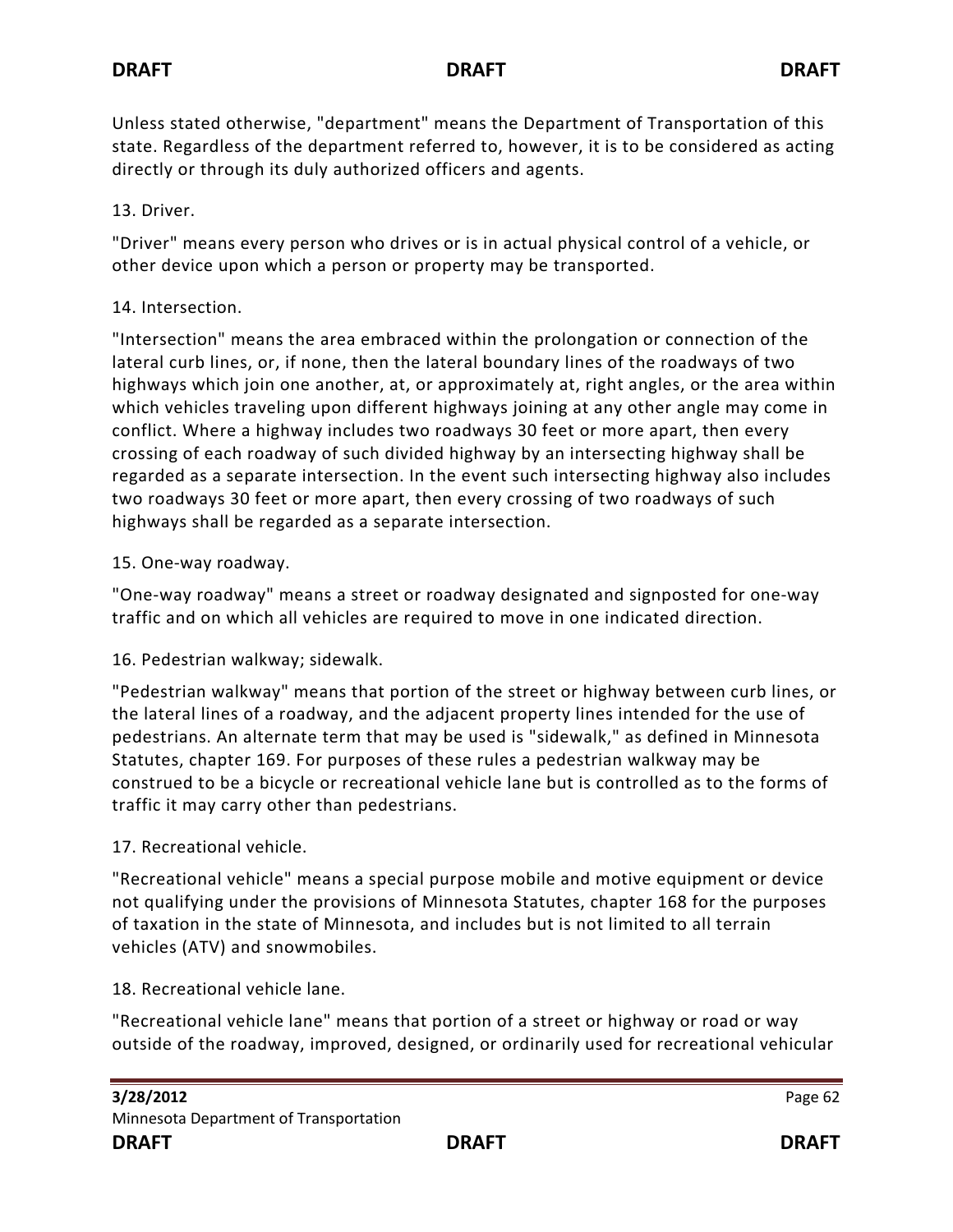travel by the public and placed and maintained by state or local authorities in their respective jurisdictions.

19. Roadway."Roadway" means that portion of a highway improved, designed, or ordinarily used for motor vehicular travel. In the event a highway includes two or more separate roadways the term "roadway" as used herein shall refer to any such roadway separately but not to all such roadways collectively.

20. Rural section."Rural section" is a highway design that has wide rights-of-way, open ditches for drainage, and a clearway of 30 feet from the edge of the outside lane.

21. Shoulder."Shoulder" means that part of the roadway which is contiguous to the regularly traveled portion of the roadway and is on the same level as the roadway. The shoulder may be pavement, gravel, or earth.

22. Sidewalk."Sidewalk" means that portion of a street between the curb lines, or the lateral lines of a roadway, and the adjacent property lines intended for the use of pedestrians.

23. Street or highway."Street or highway" means the entire width between the boundary lines of any way or place when any part thereof is open to the use of the public, as a matter of right, for the purposes of vehicular traffic.

24. Through highway."Through highway" means every highway or portion thereof at the entrances to which vehicular traffic from intersecting highways is required by law to stop before entering or crossing the same and when stop signs are erected.

25. Urban district."Urban district" means the territory contiguous to and including any street which is built up with structures devoted to business, industry, or dwelling houses situated at intervals of less than 100 feet for a distance of a quarter of a mile or more.

26. Urban section."Urban section" means a roadway design used in urban districts where the right-of-way width is restricted. Because of the restricted right-of-way, there is not enough room for ditches, thus necessitating curbs and gutters.

27. Vehicle."Vehicle" means a bicycle or recreational vehicle.

(Minn. R. Part 8810.6000)

TRUNK HIGHWAY: PURPOSE AND SCOPE.

1.Purpose.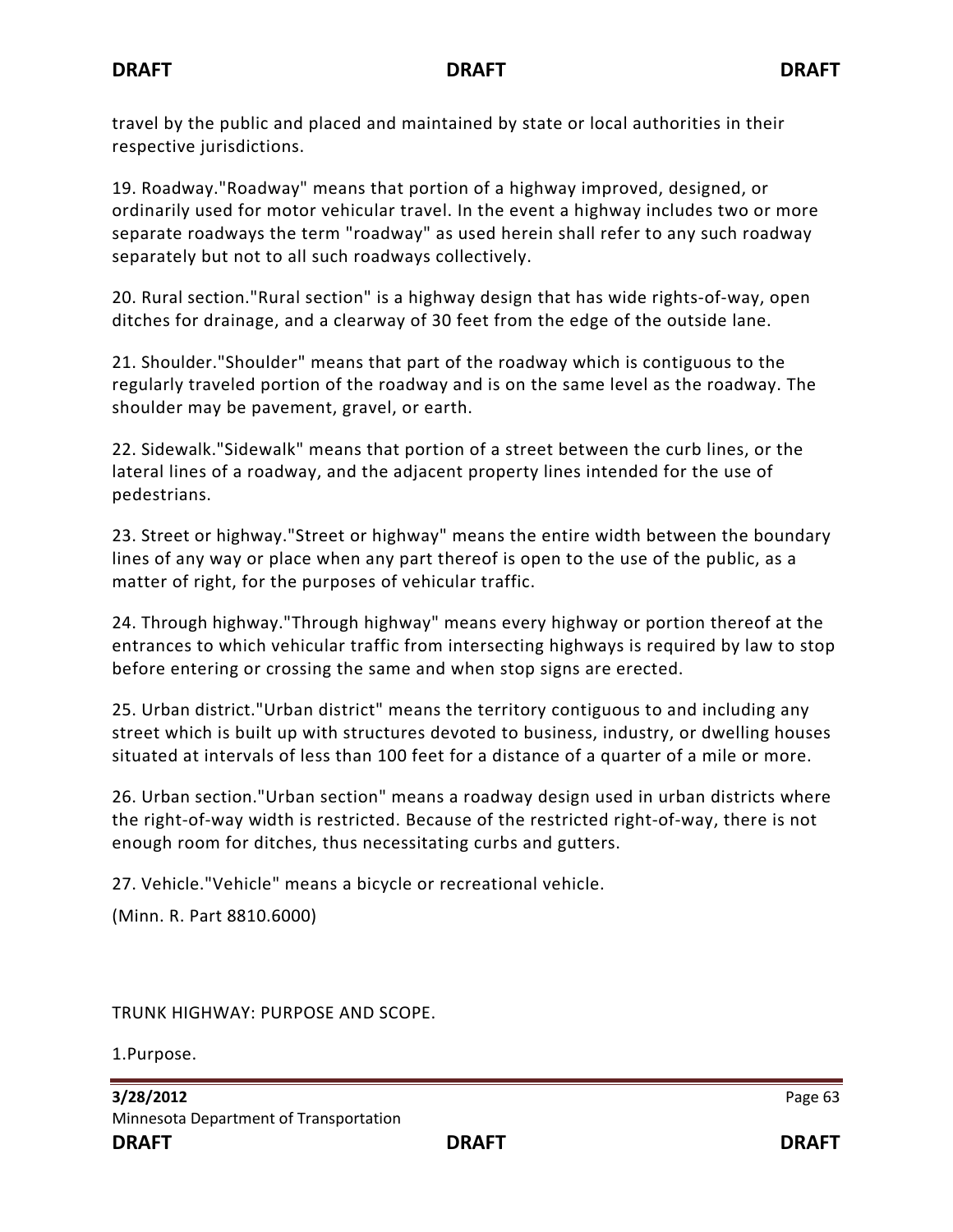The purpose of parts [8810.6000](https://www.revisor.mn.gov/rules?id=8810.6000) to [8810.7000](https://www.revisor.mn.gov/rules?id=8810.7000) is to carry out the mandate of the legislature and to effectuate that mandate as set forth in Minnesota Statutes, section [160.262,](https://www.revisor.mn.gov/statutes?id=160.262#stat.160.262) as amended by Laws of Minnesota 1973, chapter 620, section 1, with reference to the establishment of model standards for bicycle and recreational vehicle lanes on and along proposed and existing public roadways and governing state trunk highways.

2.Scope.

The scope of parts [8810.6000](https://www.revisor.mn.gov/rules?id=8810.6000) to [8810.7000](https://www.revisor.mn.gov/rules?id=8810.7000) is intended to be confined within the framework of and consistent with Minnesota Statutes, section [160.262,](https://www.revisor.mn.gov/statutes?id=160.262#stat.160.262) and responsive to United States Code, title 23, section 217, as amended by Public Law numbers 93 to 410, the Federal Aid Highway Act of 1973 (bicycle transportation and pedestrian walkways).

(Minn. R. Part 8810.6100)

TRUNK HIGHWAY. BICYCLE AND RECREATIONAL VEHICLE LANES. CRITERIA FOR DESIRABILITY OF LANES.

1. Design and construction.

The Department of Transportation will have sole jurisdiction to establish bicycle or recreational vehicle lanes on the right-of-way of any state trunk highway. The Department of Transportation will be responsible for all designs and construction on all lane facility projects within the right-of-way of any state trunk highway. Any such services performed for other state agencies or local governmental units will be done on a reimbursable basis. The Department of Transportation may provide services for the development of lane facilities for other agencies and local units of government upon request and upon such terms as may be mutually agreed upon. The Department of Transportation will consider building bicycle or recreational vehicle lane facilities during the construction, reconstruction, or improvement of any trunk highway or permit the establishment of such facilities within state trunk highway right-of-way when:

A. a proposed highway project destroys an existing lane of demonstrated or potential use and no desirable alternative is available to the user; or

B. there is no pedestrian or nonmotorized access along or across an existing or proposed grade separated or through trunk highway or intersection in an urban area (example: access to the four quadrants created by two intersecting freeways); or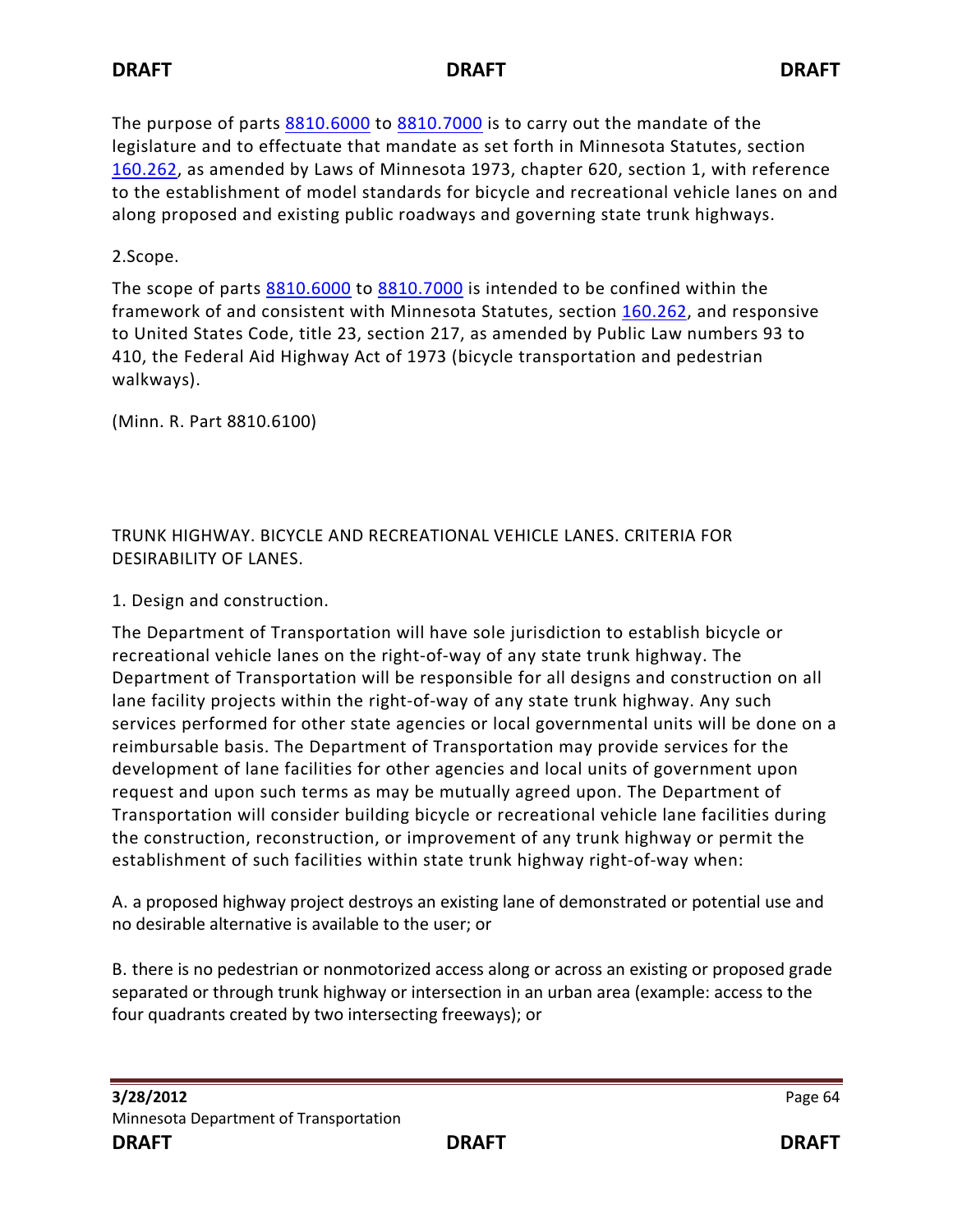C. there are fringe development areas not meeting the urban district definition along trunk highways that have no nonmotorized access (example: residential or commercial development along trunk highways on the outskirts of town); or

D. the facility is part of a comprehensive trail planning process on a local, regional, or statewide basis, and the facility must materially benefit the safety of the traveling public; such as, the elimination of a potential safety hazard caused by anticipated bicycle or recreational vehicle traffic on or near the roadways of a trunk highway (example: heavy bicycle travel along a trunk highway between a town and an outlying school);

E. the highway right-of-way can safely accommodate the facility;

F. there is sufficient projected bicycle or recreational vehicle traffic;

G. the facility cannot be safely and feasibly constructed and utilized outside of the right-of-way (example: no suitable network of adjacent residential streets or existing parallel facilities exist);

H. the facility use does not conflict with existing utilities located on highway right-of-way or adjacent land use;

I. the facility provides commuter transportation; or connects existing or proposed facilities; or connects areas or points of natural, scientific, cultural, historical, educational, or economic interest;

J. multiuse facilities do not conflict with each other or use during more than one season is feasible.

## 2. Traffic volume criteria.

Based upon part [8810.9910,](https://www.revisor.mn.gov/rules?id=8810.9910) the department will consider the establishment of bicycle or recreational vehicle lanes by use and type in accordance with the traffic volumes and other limitations shown. Exceptions to these traffic volume criteria may be made if good cause can be shown and upon approval of the commissioner of transportation.

As motor vehicle traffic volumes increase the form that a bicycle or recreational vehicle lane may take and traffic control measures (or other physical safety precautions built into the facility) will also increase in physical design and safety standards.

## 3. Bicycle traffic.

The provisions of Minnesota Statutes, section [169.222](https://www.revisor.mn.gov/statutes?id=169.222#stat.169.222) shall apply for all persons driving or operating a bicycle upon a roadway. The provisions of Minnesota Statutes, sections [169.09](https://www.revisor.mn.gov/statutes?id=169.09#stat.169.09) to [169.13](https://www.revisor.mn.gov/statutes?id=169.13#stat.169.13) shall also apply in substance and effect insofar as applicable and consistent with reference to bicycle lanes on trunk highways.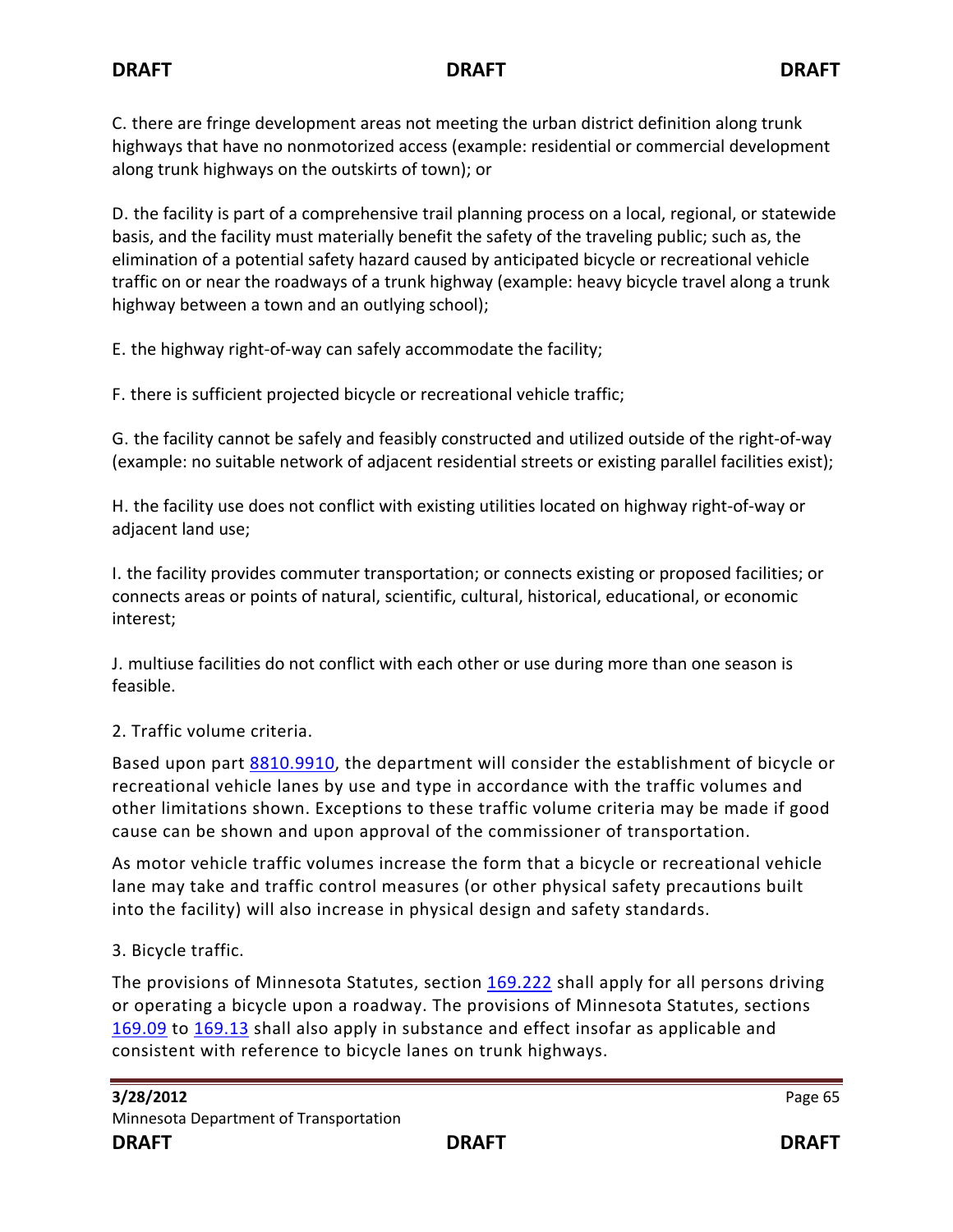4. Bicycle recreational vehicle traffic.

The provisions of Minnesota Statutes, sections [169.09](https://www.revisor.mn.gov/statutes?id=169.09#stat.169.09) to [169.13](https://www.revisor.mn.gov/statutes?id=169.13#stat.169.13) shall also apply in substance and effect insofar as applicable and consistent with reference to drivers or operators of bicycle or recreational vehicles on controlled access trunk highways. Minnesota Statutes, sections [169.13](https://www.revisor.mn.gov/statutes?id=169.13#stat.169.13) and [169.18](https://www.revisor.mn.gov/statutes?id=169.18#stat.169.18) shall also apply.

*Statute Authority: MS s [160.262](https://www.revisor.mn.gov/statutes?id=160.262#stat.160.262)*

(Minn. R. Part 8810.6300)

TRUNK HIGHWAY SYSTEM: BICYCLE AND VEHICLE LANES: MAINTENANCE CRITERIA.

The responsibility for maintaining bicycle and recreational vehicle lanes within the limits of trunk highway rights-of-way shall be the responsibility of the department of transportation when the facility is located immediately adjacent to the roadway (highway shoulder); or the responsibility of the appropriate local or other governmental unit when the facility is separate from the roadway.

Normal maintenance activities shall be provided for the maintenance of lanes established within trunk highway rights-of-way. These activities shall include, when applicable, but not be limited to: maintenance of drainage; debris removal; sweeping of lane surfaces; mowing and brush removal; surface maintenance; surface grading; snowplowing, when applicable; painting of stripes and stencils.

(Minn. R. Part 8810.6400)

TRUNK HIGHWAY SYSTEM: PLACEMENT OF BICYCLE OR RECREATIONAL VEHICLE LANES.

Bicycle or recreational vehicle lanes built subsequent to the date of adoption of these rules will be placed outside of a 30-foot (9.1 meters) clearway when located within the right-of-way of any state trunk highway with fully controlled access. Exceptions may be made at structure locations including but not limited to bridges.

Bicycle facilities built within the right-of-way of any state trunk highway shall be classified as a route; lane, no barrier; lane with barrier or path as defined in part [8810.6000,](https://www.revisor.mn.gov/rules?id=8810.6000) subparts 5 to 8. Desirable configurations are indicated in: part [8810.9911](https://www.revisor.mn.gov/rules?id=8810.9911) for lane, no barrier; part [8810.9912](https://www.revisor.mn.gov/rules?id=8810.9912) for lane with barrier; and part [8810.9913](https://www.revisor.mn.gov/rules?id=8810.9913) for path (design for new facilities).

(Minn. R. Part 8810.6500)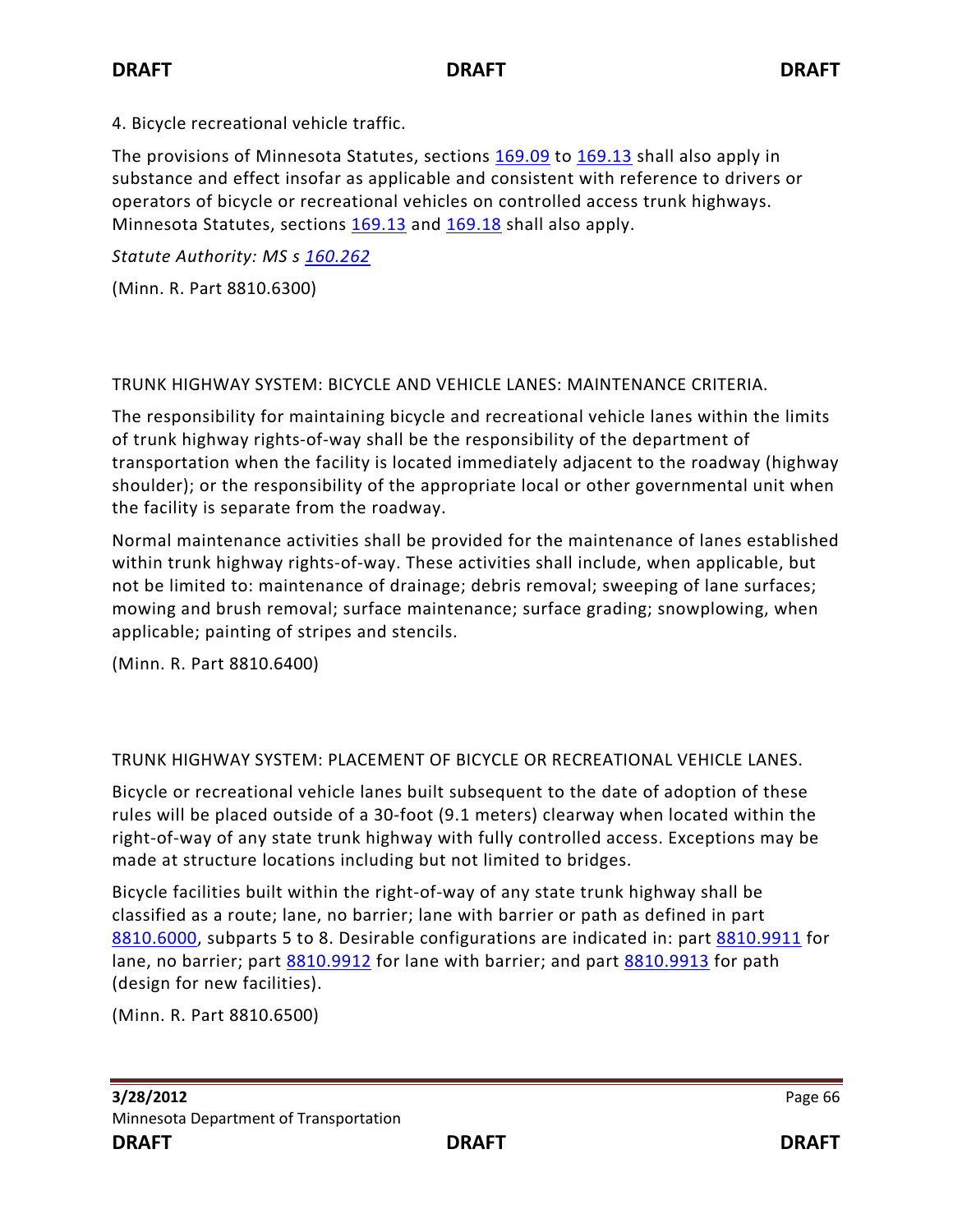TRUNK HIGHWAY SYSTEM BICYCLE OR RECREATIONAL VEHICLE MINIMUM DESIGN STANDARDS.

1.Minimum criteria.

The following standards are minimum criteria which may not be reduced to lesser values and constitute the lowest design limits. The values are not to be used as general design standards, but should generally be exceeded.

2. Vertical clearance.

The vertical clearance between an overhead obstruction and the surface of bicycle or recreational vehicle lanes shall be not less than ten feet (three meters).

3. Lane width.

Bicycle facilities shall have a minimum surfaced width of four feet (1.2 meters) for oneway and six feet (1.8 meters) for two-way travel.

4. Design speed.

The design speed for bicycle facilities shall not be less than ten mph. For downgrades, design speeds may be in the range of 25 mph or greater.

5. Sight distance.

The sight distance to any hazard or potential hazard for a bicycle facility shall be a minimum of 50 feet (15.2 meters).

6. Grades.

Bikeway grades should not exceed five percent except for short distances.

7. Radius of curvature.

The minimum radius of curvature for bikeways is figured by the formula:  $R = 1.25 V + 1.5$ 

- R = radius of curvature in feet
- V = velocity in miles per hour.

(Minn. R. Part 8810.6600)

BICYCLE OR RECREATIONAL VEHICLE ON HIGHWAY.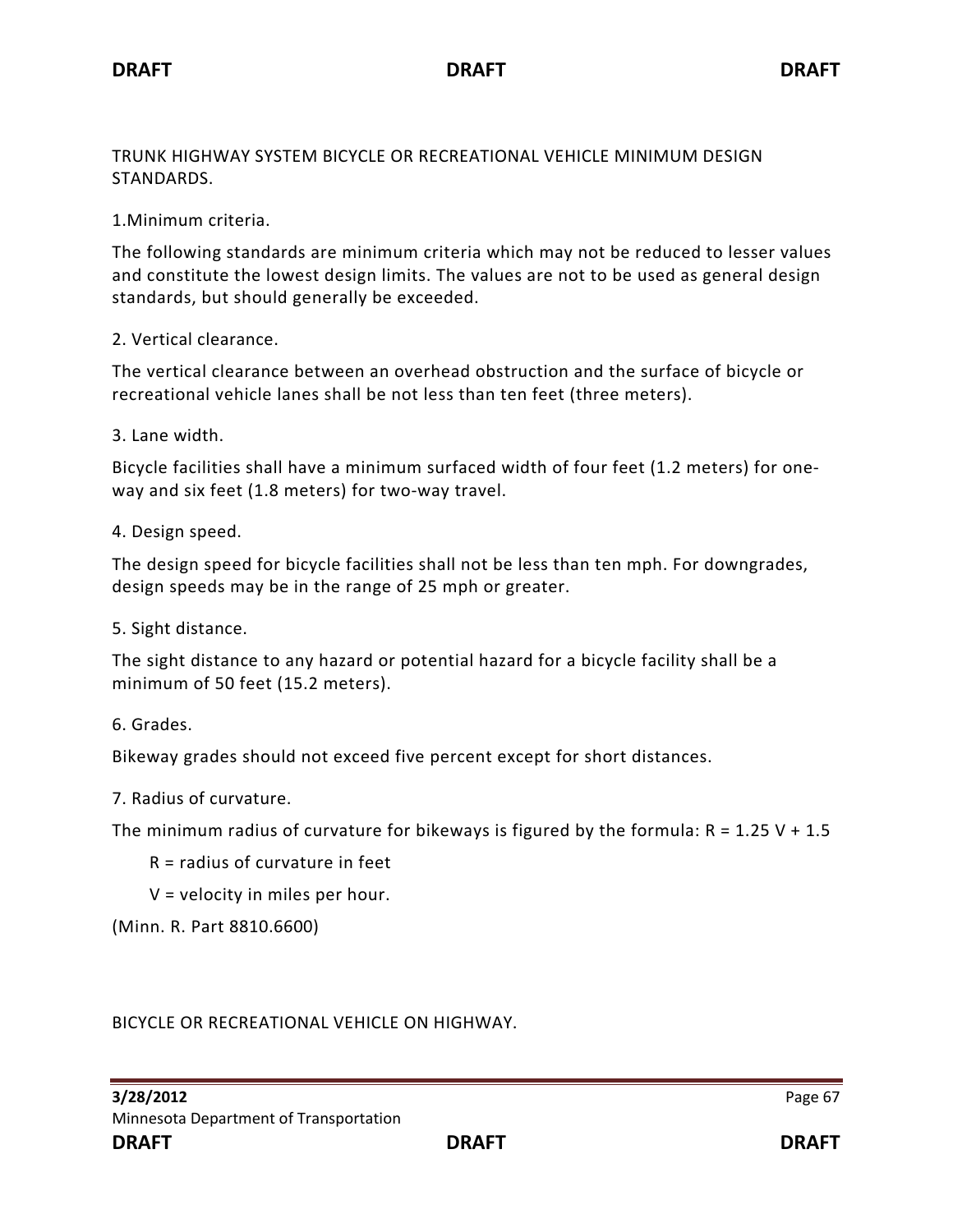No provision within these rules shall be deemed to be in conflict with the provisions of Minnesota law with respect to the operations on trunk highway right-of-way of any form of bicycle or recreational vehicle now or hereafter defined. Particular reference is made to Minnesota Statutes, sections [84.81](https://www.revisor.mn.gov/statutes?id=84.81#stat.84.81) to [84.87](https://www.revisor.mn.gov/statutes?id=84.87#stat.84.87) in this regard.

(Minn. R. Part 8810.6700)

## PUBLIC USE OF TRUNK HIGHWAYS.

No prohibition is intended or implied within these rules as to the rights of the public to use, occupy, traverse, or travel the trunk highways of the state of Minnesota except where such prohibition is established by law or other promulgated rule not a part of these rules.

(Minn. R. Part 8810.6800)

## PRIVATE ROADWAYS.

Nothing in these rules shall be construed to prevent the owner of real property used by the public for purposes of bicycle or recreational vehicular travel by permission of the owner and not as a matter of right, from prohibiting such use, or from requiring other or different or additional conditions than those specified in these rules, or otherwise regulating such use as may seem best to such owner.

(Minn. R. Part 8810.6900)

GRADE RAILROAD CROSSINGS.

In the event a proposed bicycle or recreational vehicle lane intersects at grade the rightof-way and tracks of a railroad, the approval of the Minnesota Transportation Department with respect to the public safety aspects of the crossing shall be first secured.

(Minn. R. Part 8810.7000)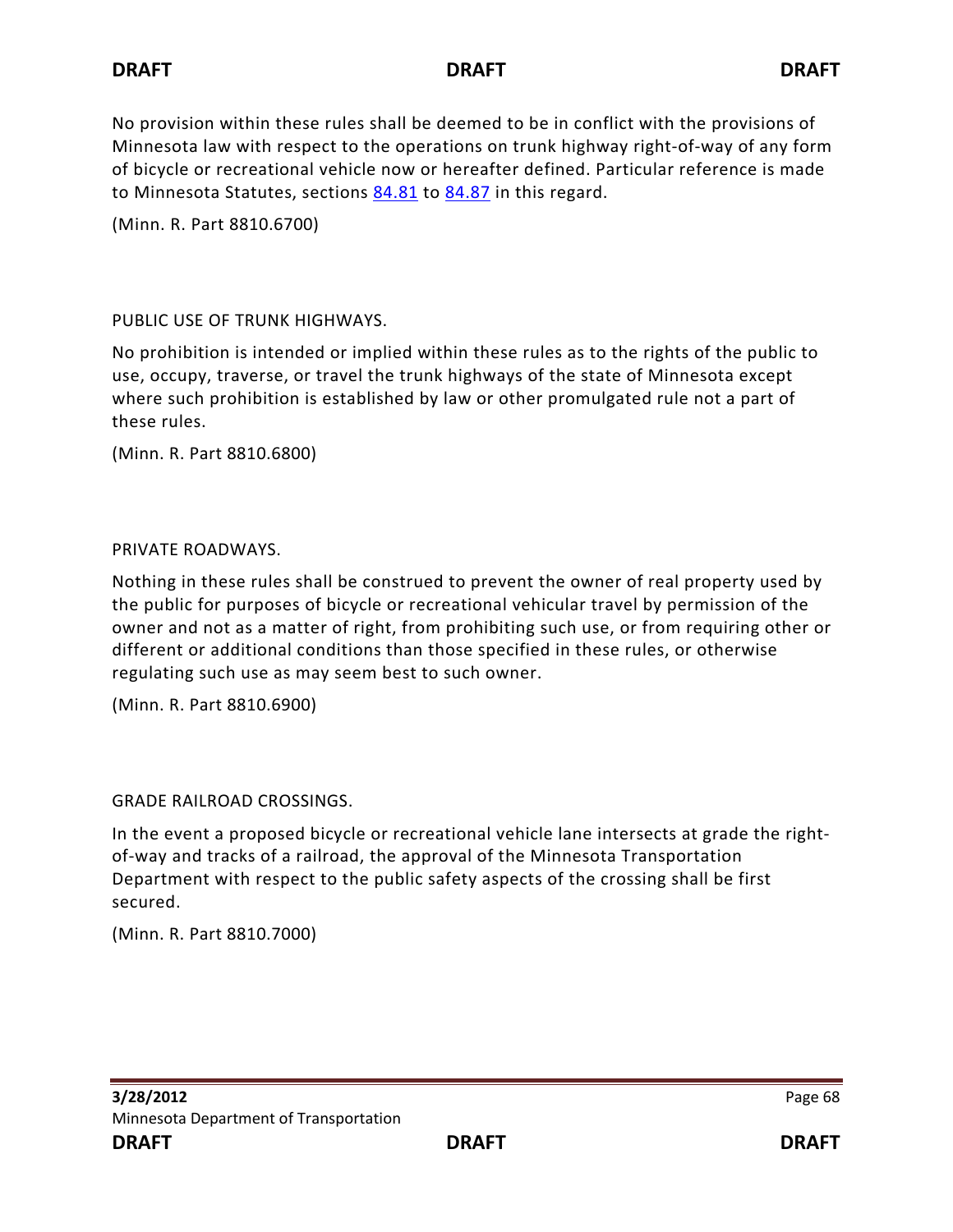|                                                                                                                         | PEDESTRIAN USE &<br>RECREATIONAL<br>VEHICLE USE | RECREATIONA<br>VEHICLE<br>FACILITY<br>ő<br><b>SPECIAL</b><br>WALKWAY | ١<br>M. J<br>١<br>۱<br>$\frac{1}{1}$<br>N/A | N.<br>N/A                   | ö<br>×                         | I<br>×<br>l<br>$\frac{1}{1}$<br>۰ | I<br>١<br>ž<br>I<br>ו<br>ו<br>ž | N/A<br>N/A                | ŧ<br>۰<br>۱<br>×                         | ×<br>۰                | ı<br>$\frac{1}{1}$<br>NIA<br>۱<br>ı<br>1<br>N/A | N/A<br>N/A                | ō<br>×                               | I<br>×<br>I<br>I<br>۰<br>I |
|-------------------------------------------------------------------------------------------------------------------------|-------------------------------------------------|----------------------------------------------------------------------|---------------------------------------------|-----------------------------|--------------------------------|-----------------------------------|---------------------------------|---------------------------|------------------------------------------|-----------------------|-------------------------------------------------|---------------------------|--------------------------------------|----------------------------|
| Table 1: TRAFFIC CRITERIA TO ESTABLISH A BICYCLE OR RECREATION VEHICLE LANE<br>BICYCLE OR RECREATIONAL VEHICLE LANE USE |                                                 | <b>LIMITATIONS</b><br>DESIGN<br>ROAD                                 | ı<br> <br> <br>Ē<br>I                       | ₿                           | ĝ                              | I<br>ã<br>I<br>I                  | I<br>ĝ<br>I                     | ۱<br>3                    | ŝ                                        | 3                     | ĝ                                               | ı<br>ł<br>3<br>Ī          | g                                    | I<br>į<br>I                |
|                                                                                                                         | BICYCLIST USE                                   | Mik<br>12                                                            | <br> <br> <br>43,000                        | * 6,000                     | R<br>A                         | I<br>8<br>4<br>ו<br>ו             | <b>DOO'N1 &lt;</b>              | $\mathbf{I}$<br>* 20,000  | 8g<br>4                                  | $\vdots$<br>* 200     | 314,000                                         | $\frac{1}{1}$<br>3 20,000 | oos +                                | I<br>* 200<br>I            |
|                                                                                                                         |                                                 | WITH<br>BARRIER<br>LANE.<br>8                                        | ı<br>$\mathbf{I}$                           | 3.8,000                     | ×                              | $\mathsf{I}$<br>88<br>4<br>Ī      |                                 | ı<br>≞ 20,000<br>ļ<br>I   | ×<br>I                                   | I<br>累生<br>I          | ×                                               | I<br>×<br>I               | ×                                    | ı                          |
|                                                                                                                         |                                                 | NO<br>BARRIER<br>Š<br>Ξ                                              | I<br>6.3,000                                | $\frac{1}{1}$<br>6.0000     | as 7                           | Ι<br>$\mathbf{I}$<br>is an        | $00011 +$                       | $\frac{1}{1}$<br>6.30,000 | $\frac{1}{2}$                            | ا<br>ا<br>≤ 200       | ×                                               | I<br>I<br>×<br>١          | ×                                    | ı<br>I<br>١                |
|                                                                                                                         |                                                 | ROUTE<br>Ξ                                                           | \$2,000                                     | $\frac{1}{1}$<br>44,000     | ≦ 100                          | ı<br>I<br>£ 108<br>ı              | ×                               | ļ<br>6.800<br>I           | ×                                        | ۱<br>I<br>ğ<br>١<br>w | ×                                               | l<br>×<br>I               | ×                                    | I<br>×                     |
|                                                                                                                         |                                                 | LIMITATIONS<br>ROAD<br>DESIGN                                        | £                                           | $\frac{1}{1}$<br>ä<br>I     | Ē                              | ı<br>ı<br>ã<br>ï<br>ı             | g                               | I<br>i<br>ã<br>I<br>ï     | Ē                                        | I<br>ã<br>ı           | ĝ                                               | I<br>١<br>ã<br>I<br>٠     | Ē                                    | I<br>Ξ<br>I                |
|                                                                                                                         |                                                 | TRAFFIC LINIITS                                                      | MOTOR<br>VEHICLE<br>A.D.T.)                 |                             | <b>BICYCLE</b><br>[AD.T.]      |                                   | VENICALE<br>SALDITA<br>MOTOR    |                           | BICYCLE<br>(A.D.T.)                      |                       | MOTOR<br>VEHICLE<br>(A.0.7.1)                   |                           | <b>BICYCLE</b><br>(A.D.T')           |                            |
|                                                                                                                         | CLASS OF FACILITY<br><b>AND</b>                 |                                                                      |                                             | AVERAGE<br>DAILY<br>TRAFFIC | <b>NOLUME</b><br><b>A.D.T.</b> |                                   | AVERAGE<br>DAILY                |                           | TRAFFIC<br><b>VOLUME</b><br>A.D.T.)      |                       | AVERAGE<br><b>DAILY</b>                         |                           | TRAFFIC<br>VOLUME<br>(A.D.T.)        |                            |
|                                                                                                                         |                                                 |                                                                      | Ê                                           | E                           | NO CONTROL<br>OF ACCESS        |                                   | MALTURLE<br>LANE                |                           | OF AGCE11<br>CONTROL<br>PARTIAL<br>NO OR |                       | MALTIPLE<br>Line                                |                           | <b>PULLY</b><br>CONTROLLED<br>ACCESS |                            |

### TRAFFIC CRITERIA: BICYCLE, RECREATIONAL VEHICLE LANE

(Minn. R. Part 8810.9910)

'n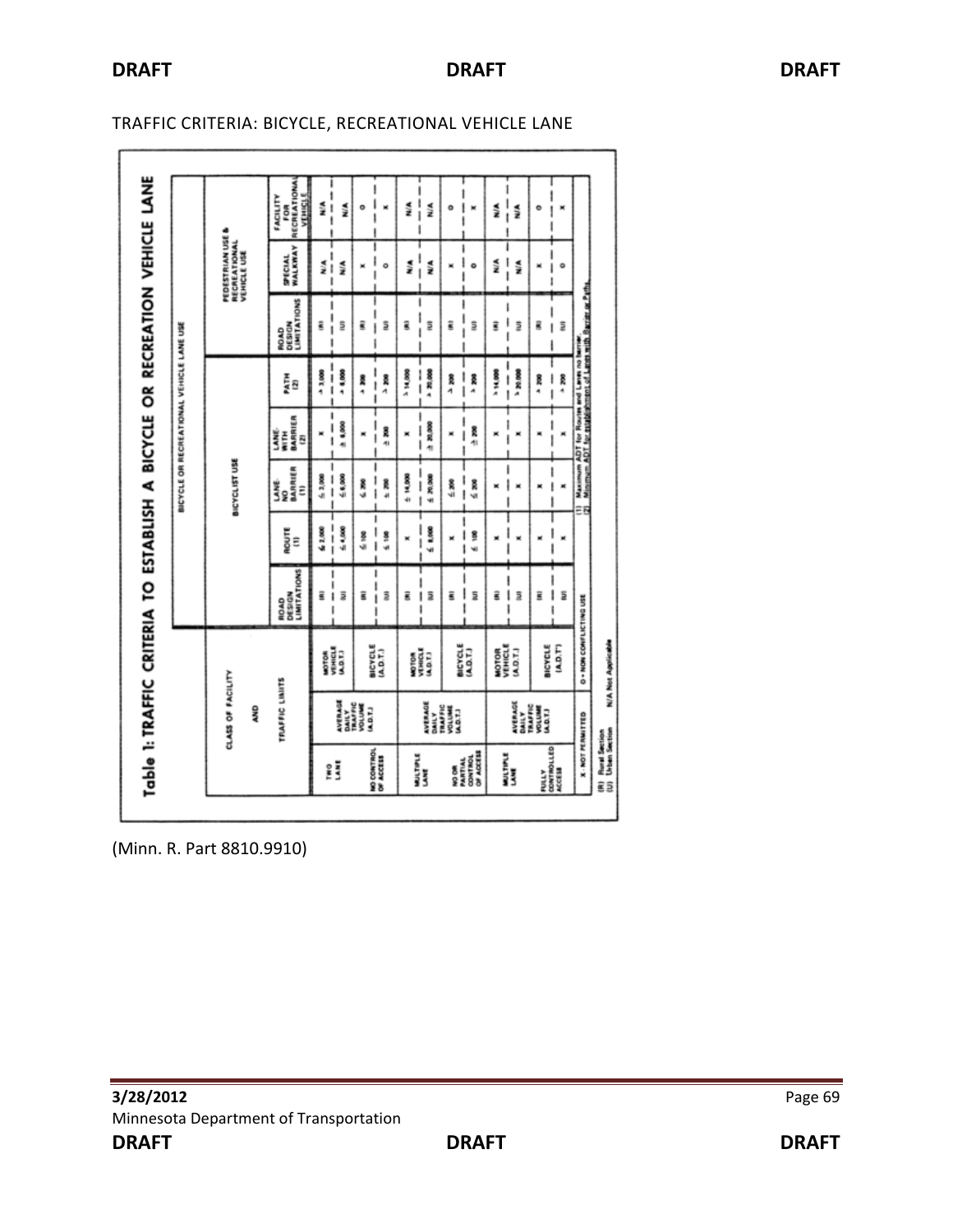#### **BIKE LANE WITH NO BARRIER**



(Minn. R. Part 8810.9911)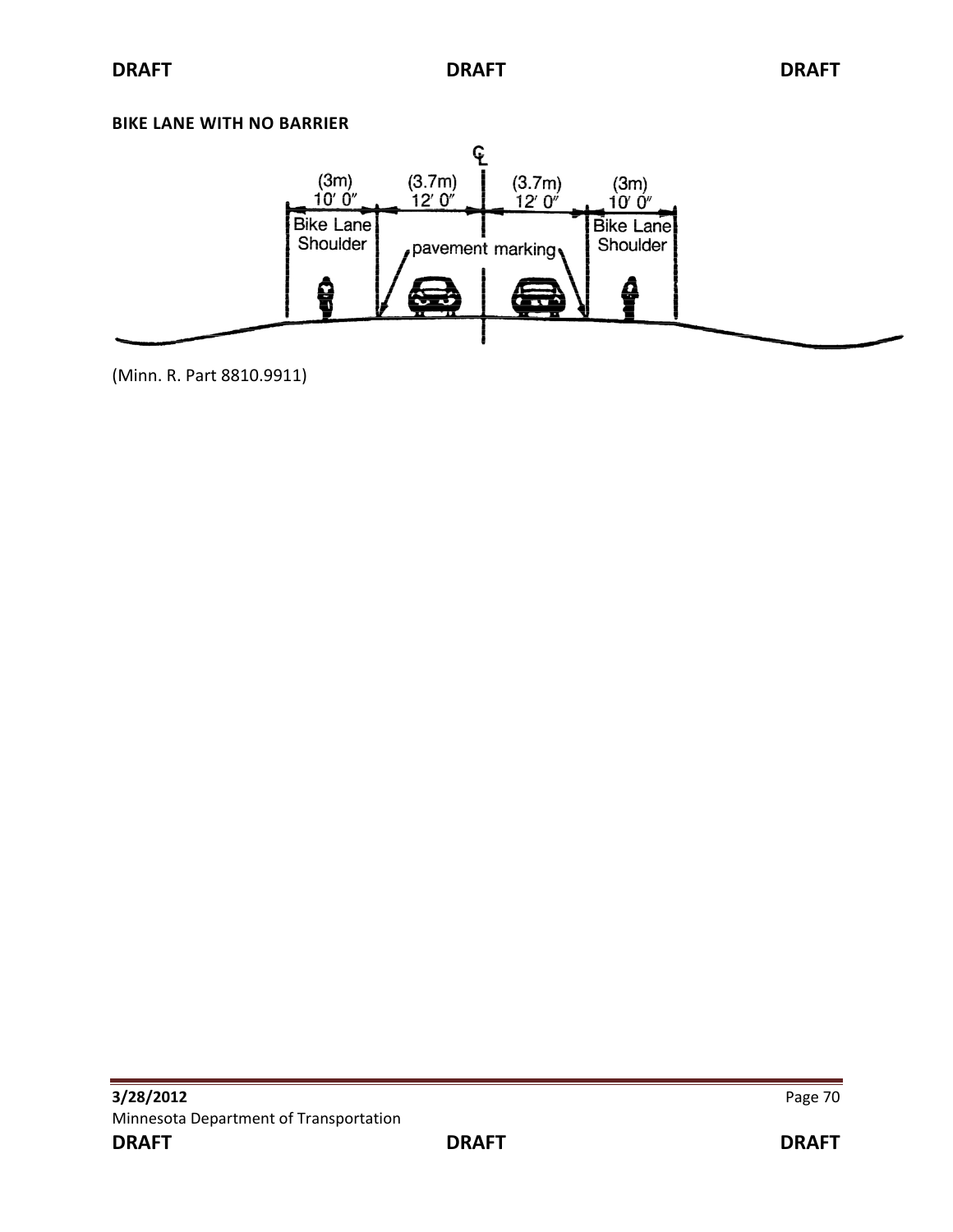### **BIKE LANE WITH BARRIER**



(Minn. R. Part 8810.9912)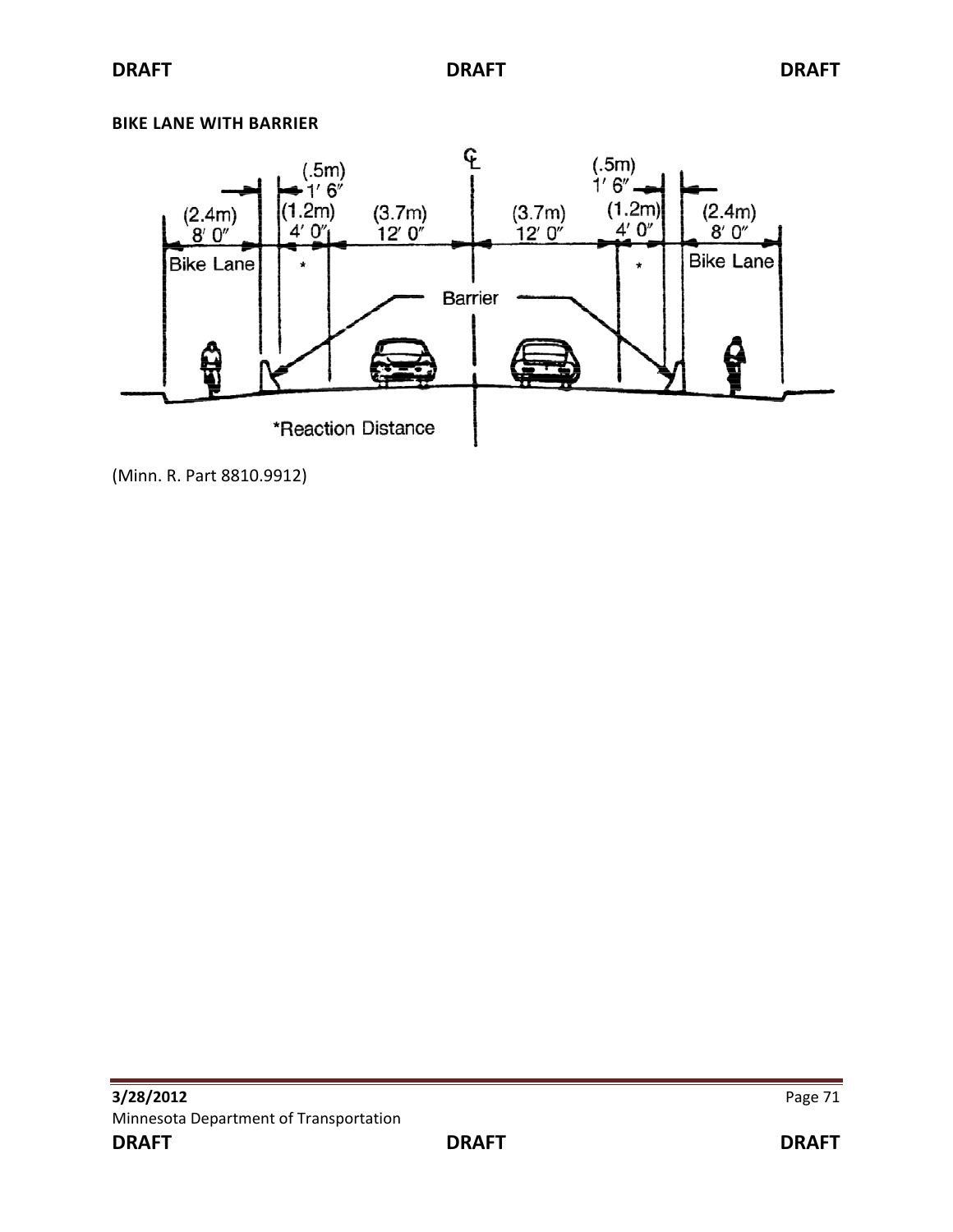### **DESIRABLE BIKE PATH DESIGN**



(Minn. R. Part 8810.9913)